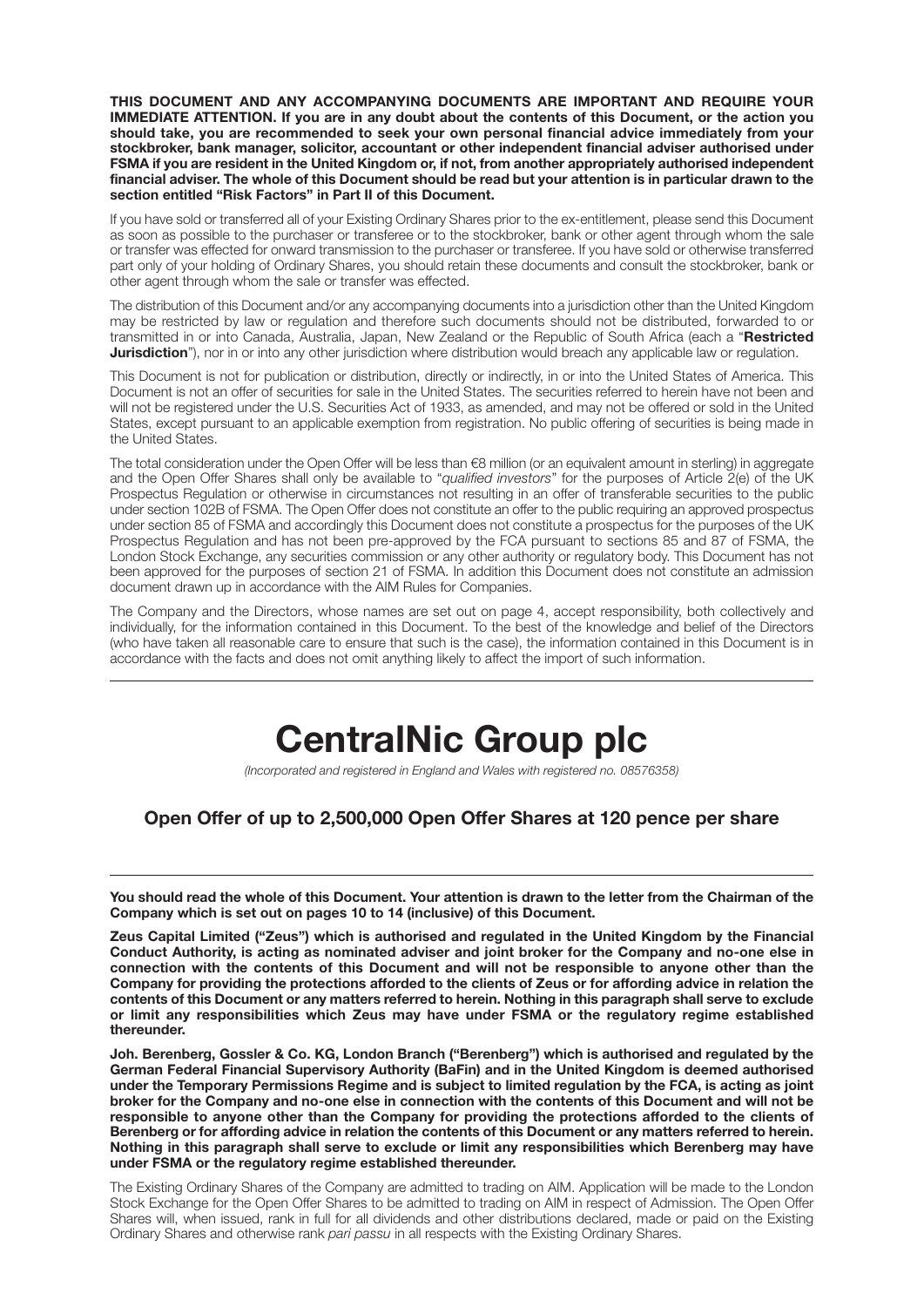**AIM is a market designed primarily for emerging or smaller companies to which a higher investment risk tends to be attached than to larger or more established companies. AIM securities are not admitted to the Official List of the FCA acting as competent authority for the purposes of Part V of FSMA. A prospective investor should be aware of the risks of investing in such companies and should make the decision to invest only after careful consideration and, if appropriate, consultation with an independent financial adviser. Neither the London Stock Exchange nor the FCA has examined or approved the contents of this Document. The AIM Rules for Companies are less demanding than those of the Official List of the FCA. It is emphasised that no application is being made for admission of the Existing Ordinary Shares or the Open Offer Shares to the Official List of the FCA.**

Persons receiving this Document should note that Zeus and Berenberg are not be responsible to anyone other than the Company for providing the protections afforded to customers of Zeus or Berenberg respectively or for advising any other person on the arrangements described in this Document. No representation or warranty, expressed or implied, is made by Zeus nor Berenberg as to any of the contents of this Document and neither Zeus nor Berenberg has authorised the contents of, or any part of, this Document and no liability whatsoever is accepted by Zeus nor Berenberg for the accuracy of any information or opinions contained in this Document or for the omission of any information. Zeus, as nominated adviser to the Company owes certain responsibilities to the London Stock Exchange which are not owed to the Company or the Directors.

This Document does not constitute an offer to sell or an invitation to subscribe for, or solicitation of an offer to subscribe for or buy Open Offer Shares to any person in any jurisdiction to whom it is unlawful to make such offer or solicitation. In particular, this Document must not be taken, transmitted, distributed or sent, directly or indirectly, in, or into any Restricted Jurisdiction or transmitted, distributed or sent to, or by, any national, resident or citizen of any such jurisdiction. Accordingly, the Open Offer Shares may not, subject to certain exceptions, be offered or sold, directly or indirectly, in, or into any Restricted Jurisdiction or any other country, territory or possession where to do so may contravene local securities laws or regulations. The Ordinary Shares have not been, and will not be, registered under the applicable laws of any of any Restricted Jurisdiction and, subject to certain exceptions, may not be offered or sold in any Restricted Jurisdiction or to, or for the account or benefit of, any national, resident or citizen of any Restricted Jurisdiction.

Not all Shareholders will be Qualifying Shareholders. Subject to certain exceptions, Shareholders in the United States or who have registered addresses in, or who are resident or ordinarily resident in, or citizens of, any other Restricted Jurisdiction will not qualify to participate in the Open Offer and will not be sent an Application Form or otherwise be permitted to participate in the Open Offer. The attention of Overseas Shareholders is drawn to paragraphs 6 and 7 of Part III of this Document.

#### **The latest time and date for acceptance and payment in full under the Open Offer is 11:00 a.m. on 17 March 2022. The procedure for application and payment under the Open Offer is set out in Part III of this Document, and, where relevant, in the accompanying Application Form.**

Copies of this Document will be available free of charge to the public during normal business hours on any day (Saturdays, Sundays and public holidays excepted) at the offices of CentralNic Group plc at 4th Floor, Saddlers House, 44 Gutter Lane, London, England, EC2V 6BR for a period of one month from the date of this Document.

Shareholders should not construe the contents of this Document as legal, tax or financial advice, and should consult with their own advisers as to the matters described herein.

#### **FORWARD LOOKING STATEMENTS**

This Document includes "forward-looking statements" which include all statements other than statements of historical facts, including, without limitation, those regarding the Group's financial position, business strategy, plans and objectives of management for future operations, or any statements preceded by, followed by or that include the words "targets", "believes", "expects", "aims", "intends", "will", "may", "anticipates", "would", "could" or similar expressions or negatives thereof. Such forward-looking statements involve known and unknown risks, including those set out in the risk factors described in Part II of this Document, uncertainties and other important factors beyond the Company's control that could cause the actual results, performance or achievements of the Group to be materially different from future results, performance or achievements expressed or implied by such forward-looking statements. Such forward-looking statements are based on numerous assumptions regarding the Group's present and future business strategies and the environment in which the Group will operate in the future. These forward-looking statements speak only as at the date of this Document. The Company expressly disclaims any obligation or undertaking to disseminate any updates or revisions to any forward-looking statements contained herein to reflect any change in the Company's expectations with regard thereto or any change in events, conditions or circumstances on which any such statements are based unless required to do so by applicable law or the AIM Rules for Companies.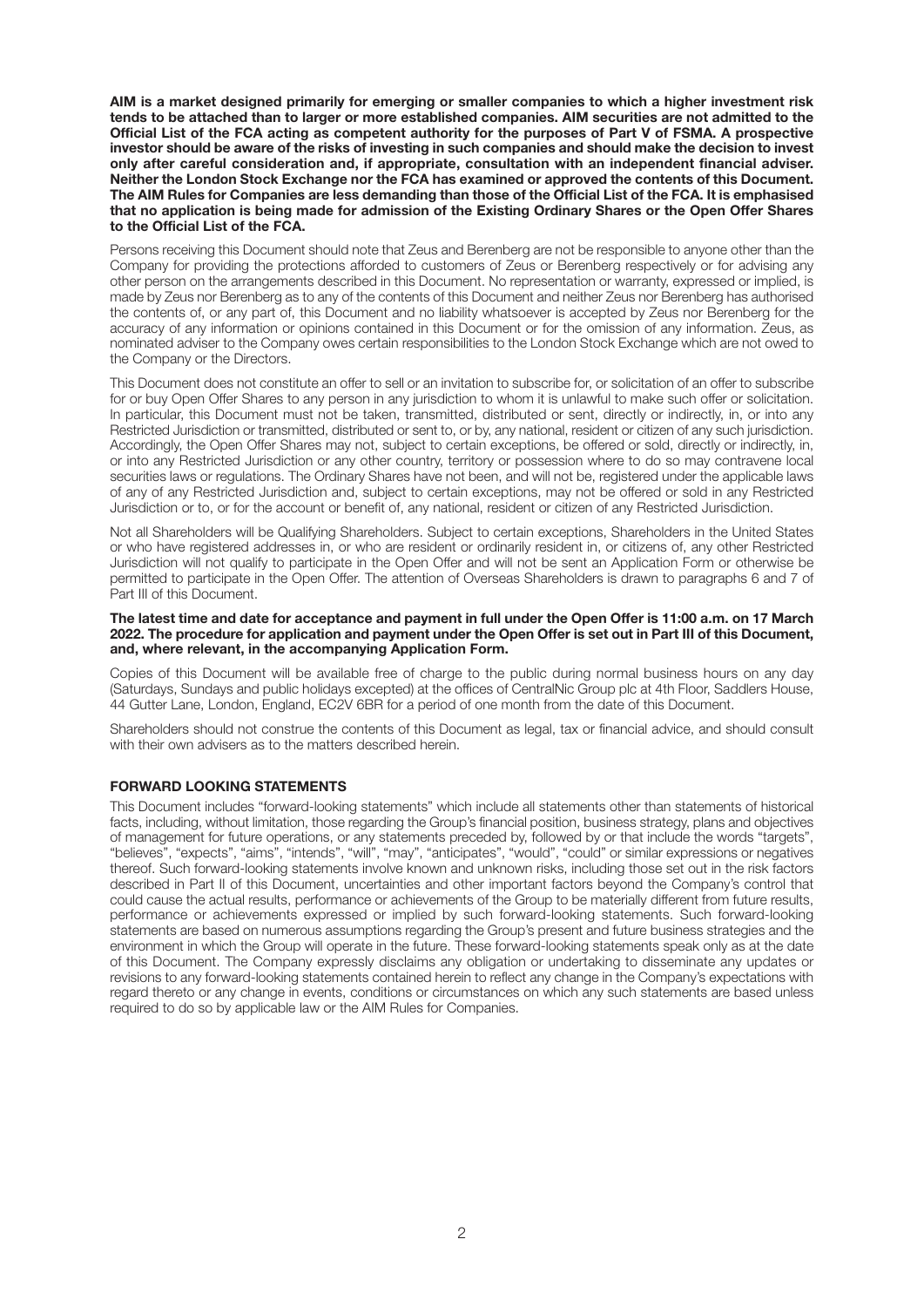# **CONTENTS**

|                                                      | Page           |
|------------------------------------------------------|----------------|
| <b>Directors, Secretary and Advisers</b>             | $\overline{4}$ |
| <b>Expected Timetable of Principal Events</b>        | 5              |
| <b>Open Offer Statistics</b>                         | 6              |
| <b>Definitions</b>                                   | $\overline{7}$ |
| <b>Part I - Letter from Chairman</b>                 | 10             |
| <b>Part II - Risk Factors</b>                        | 15             |
| Part III - Terms and Conditions of the Open Offer    | 21             |
| Part IV - Questions and Answers about the Open Offer | 40             |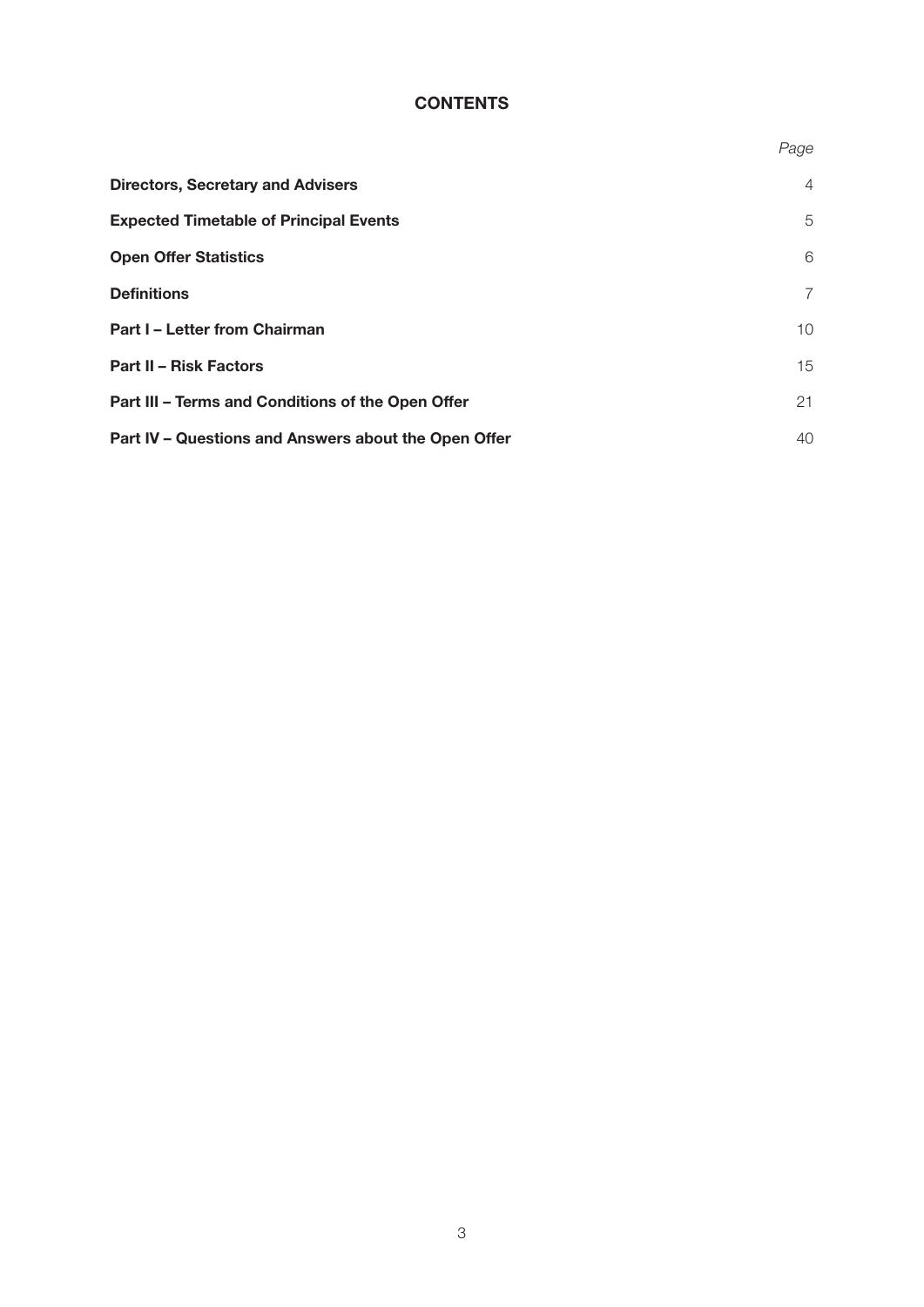# **DIRECTORS, SECRETARY AND ADVISERS**

| <b>Directors</b>                                                    | Don Baladasan<br><b>Ben Crawford</b><br>Samuel Mansour Dayani<br>lain McDonald<br><b>Thomas Clifford Pridmore</b><br><b>Thomas Rickert</b><br>Michael Christian Riedl<br>Matthew Max Edward Royde<br>Horst Oskar Siffrin | <b>Group Managing Director</b><br><b>Chief Executive Officer</b><br><b>Non-Executive Director</b><br>Non-Executive Chairman<br><b>Non-Executive Director</b><br><b>Non-Executive Director</b><br><b>Chief Financial Officer</b><br><b>Non-Executive Director</b><br><b>Non-Executive Director</b> |
|---------------------------------------------------------------------|--------------------------------------------------------------------------------------------------------------------------------------------------------------------------------------------------------------------------|---------------------------------------------------------------------------------------------------------------------------------------------------------------------------------------------------------------------------------------------------------------------------------------------------|
| <b>Company Secretary</b>                                            | Michael Christian Riedl                                                                                                                                                                                                  |                                                                                                                                                                                                                                                                                                   |
| <b>Registered Office</b>                                            | 4th Floor<br><b>Saddlers House</b><br>44 Gutter Lane<br>London EC2V 6BR                                                                                                                                                  |                                                                                                                                                                                                                                                                                                   |
| <b>Nominated Adviser and</b><br><b>Joint Broker</b>                 | Zeus Capital Limited<br>82 King Street<br>and<br>Manchester M2 4WQ                                                                                                                                                       | 10 Old Burlington Street<br>London W1S 3AG                                                                                                                                                                                                                                                        |
| <b>Joint Broker</b>                                                 | Joh. Berenberg, Gossler & Co.<br>KG<br>60 Threadneedle Street<br>London EC2R 8HP                                                                                                                                         |                                                                                                                                                                                                                                                                                                   |
| <b>Lawyers to the Company</b><br>(as to English law)                | DWF Law LLP<br>20 Fenchurch Street<br>London EC3M 3AG                                                                                                                                                                    |                                                                                                                                                                                                                                                                                                   |
| <b>Lawyers to the Company</b><br>(as to Jersey law)                 | Mourant Ozannes (Jersey) LLP<br>22 Grenville Street<br><b>St Helier</b><br>Jersey JE4 8PX<br>Channel Islands                                                                                                             |                                                                                                                                                                                                                                                                                                   |
| <b>Lawyers to the Nominated</b><br><b>Adviser and Joint Brokers</b> | <b>Fieldfisher LLP</b><br>Riverbank House<br>2 Swan Lane<br>London EC4R 3TT                                                                                                                                              |                                                                                                                                                                                                                                                                                                   |
| <b>Registrars</b>                                                   | Link Group<br>10th Floor<br>Central Square<br>29 Wellington Street<br>Leeds LS1 4DL                                                                                                                                      |                                                                                                                                                                                                                                                                                                   |
| <b>Receiving Agent</b>                                              | Link Group (a trading name of Link Market Services Limited)<br><b>Corporate Actions</b><br>10th Floor<br>Central Square<br>29 Wellington Street<br>Leeds LS1 4DL                                                         |                                                                                                                                                                                                                                                                                                   |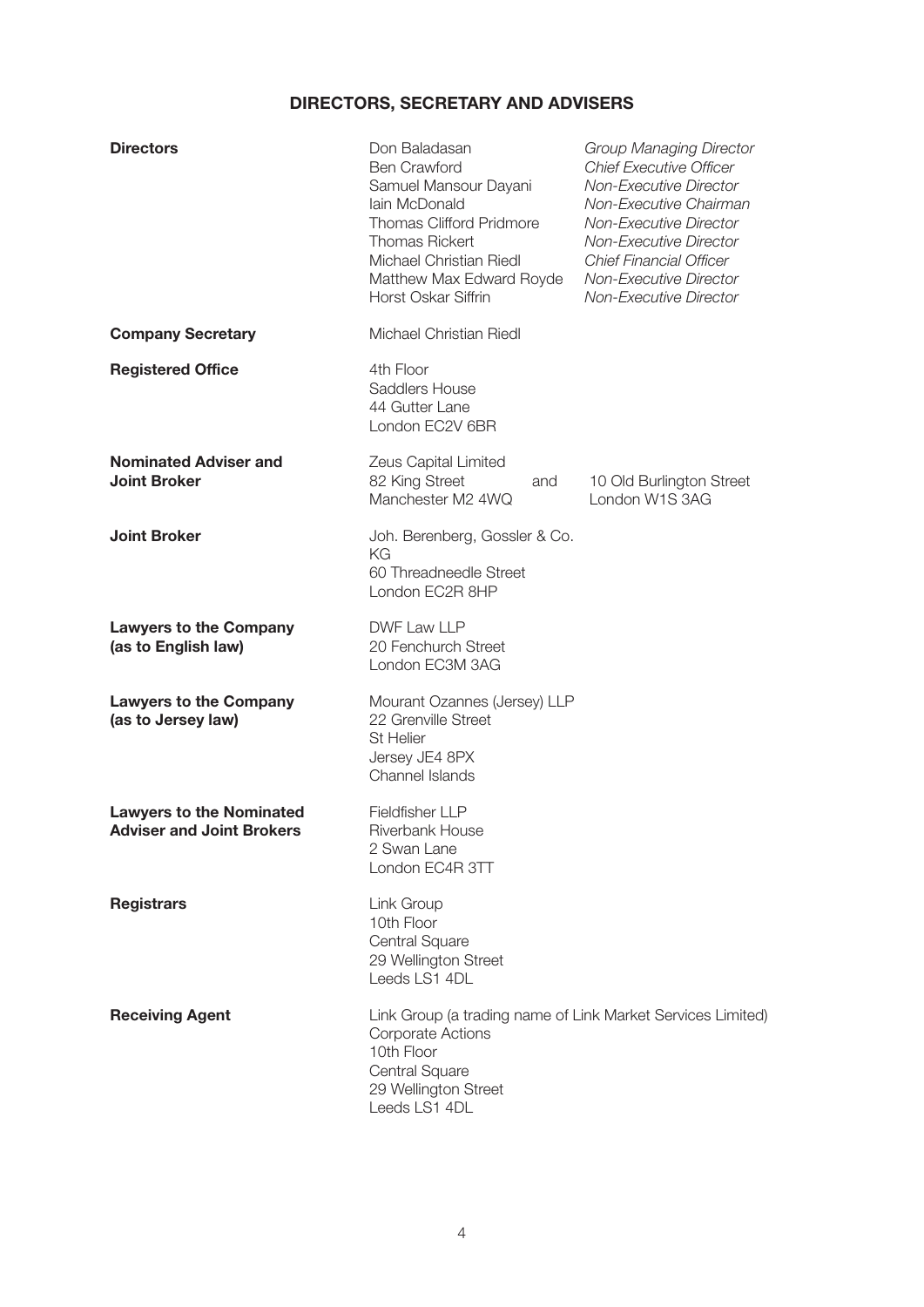# **EXPECTED TIMETABLE OF PRINCIPAL EVENTS**

| Expected date of admission of the Placing Shares to trading on AIM                                                                                                          | 2 March 2022                  |
|-----------------------------------------------------------------------------------------------------------------------------------------------------------------------------|-------------------------------|
| Record Date for the Open Offer                                                                                                                                              | 6:00 p.m. on 25 February 2022 |
| Announcement of the Open Offer                                                                                                                                              | 7:00 a.m. on 28 February 2022 |
| Existing Ordinary Shares marked "ex" by the London Stock Exchange                                                                                                           | 1 March 2022                  |
| Posting of Circular and Application Form                                                                                                                                    | 1 March 2022                  |
| Posting of Notice of the Open Offer in the London Gazette                                                                                                                   | 2 March 2022                  |
| Basic and Excess Entitlements credited to stock accounts in CREST<br>of Qualifying CREST Shareholders                                                                       | 2 March 2022                  |
| Recommended latest time for requesting withdrawal of Basic<br>Entitlements and Excess Entitlements from CREST                                                               | 4:30 p.m. on 11 March 2022    |
| Latest time for depositing Basic Entitlements and/or Excess<br><b>Entitlements into CREST</b>                                                                               | 3:00 p.m. on 14 March 2022    |
| Latest time and date for splitting of Application Forms (to satisfy<br>bona fide market claims only)                                                                        | 3:00 p.m. on 15 March 2022    |
| Latest time and date for receipt of completed Application Forms<br>and payment in full under the Open Offer or settlement of<br>relevant CREST instruction (as appropriate) | 11:00 a.m. on 17 March 2022   |
| Expected date of announcement of results of the Open Offer                                                                                                                  | 18 March 2022                 |
| Expected date for Admission and commencement of dealings of the<br>Open Offer Shares                                                                                        | 8:00 a.m. on 21 March 2022    |
| Expected date for the Open Offer Shares to be credited to CREST<br>stock accounts                                                                                           | 21 March 2022                 |
| Expected date for despatch of definitive share certificates for Open<br><b>Offer Shares</b>                                                                                 | 28 March 2022                 |

*Notes:*

(i) References to times in this Document are to London time (unless otherwise stated).

(ii) If any of the above times or dates should change, the revised times and/or dates will be notified by an announcement to an RIS.

(iii) In order to subscribe for Open Offer Shares under the Open Offer, Qualifying Shareholders will need to follow the procedure set out in Part III of this Document and, where relevant, complete the accompanying Application Form. If Qualifying Shareholders have any queries on the procedure for acceptance and payment, or wish to request another Application Form, they should contact Link Group on 0371 664 0321.Calls are charged at the standard geographic rate and will vary by provider. Calls outside the United Kingdom will be charged at the applicable international rate. The helpline is open between 9:00 a.m. – 5:30 p.m., Monday to Friday excluding public holidays in England and Wales. Please note that Link Group cannot provide any financial, legal or tax advice and calls may be recorded and monitored for security and training purposes.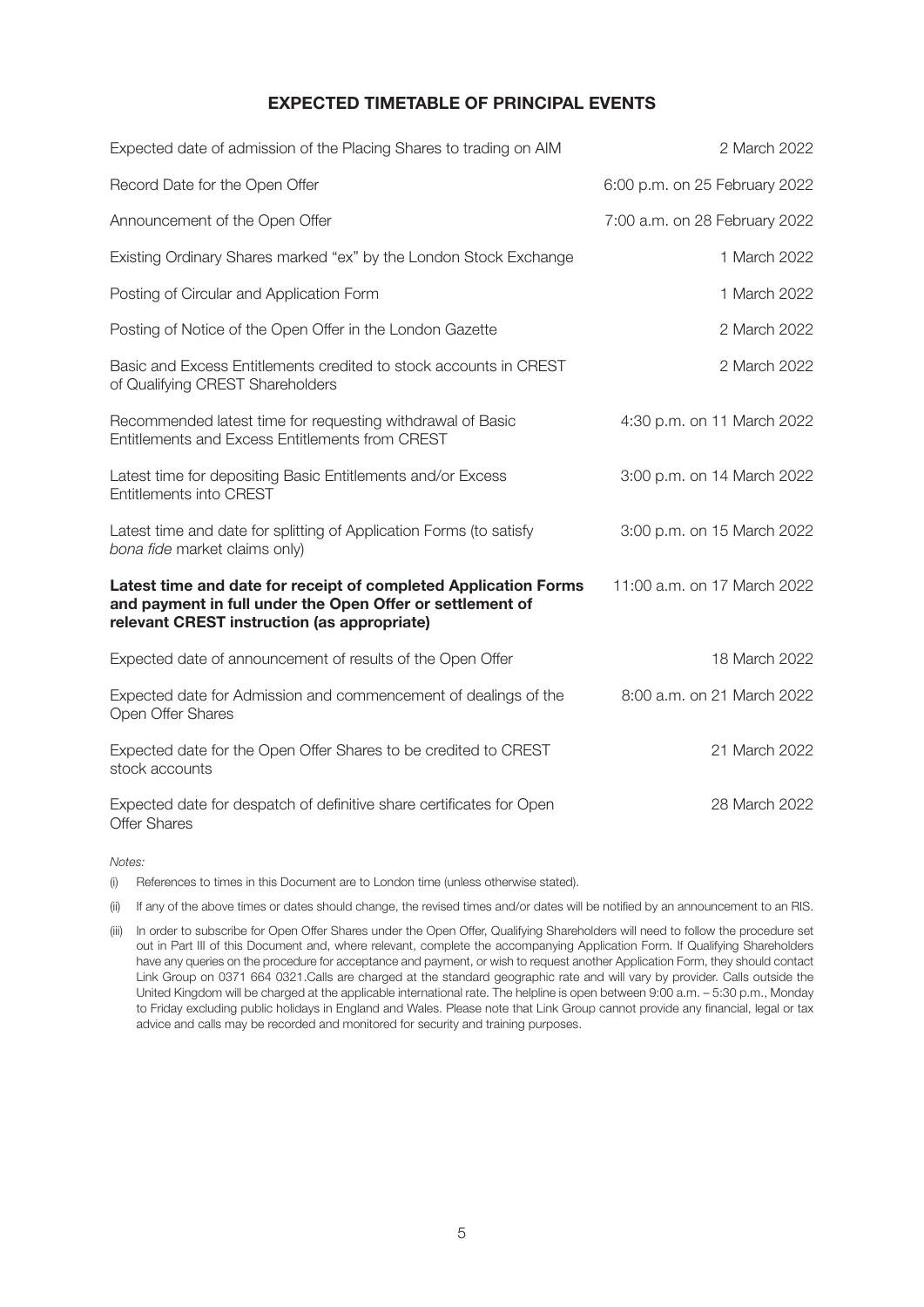# **OPEN OFFER STATISTICS**

| <b>Issue Price</b>                                                                      | 120 pence                                                                       |
|-----------------------------------------------------------------------------------------|---------------------------------------------------------------------------------|
| Number of Existing Ordinary Shares in issue as at the date of<br>this Document          | 251,160,084                                                                     |
| Basis of Open Offer                                                                     | 1 Open Offer Share for every<br>100.46403360 Existing<br><b>Ordinary Shares</b> |
| Maximum number of Open Offer Shares expected to be issued<br>pursuant to the Open Offer | 2,500,000                                                                       |
| Enlarged Share Capital immediately upon Admission of the<br>Open Offer Shares*          | 288,660,084*                                                                    |
| Percentage of the Enlarged Share Capital represented by the<br>Open Offer Shares        | 0.87 per cent.                                                                  |
| The maximum gross proceeds from the Open Offer (approximately)                          | £3.0 million                                                                    |
| <b>ISIN for Existing Ordinary Shares</b>                                                | GB00BCCW4X83                                                                    |
| <b>ISIN for Basic Entitlements</b>                                                      | GB00BPCP3W08                                                                    |
| <b>ISIN for Excess Entitlements</b>                                                     | GB00BPCP3V90                                                                    |

*Notes:*

\*includes 35,000,000 Placing Shares and assumes full take up of the 2,500,000 Open Offer Shares.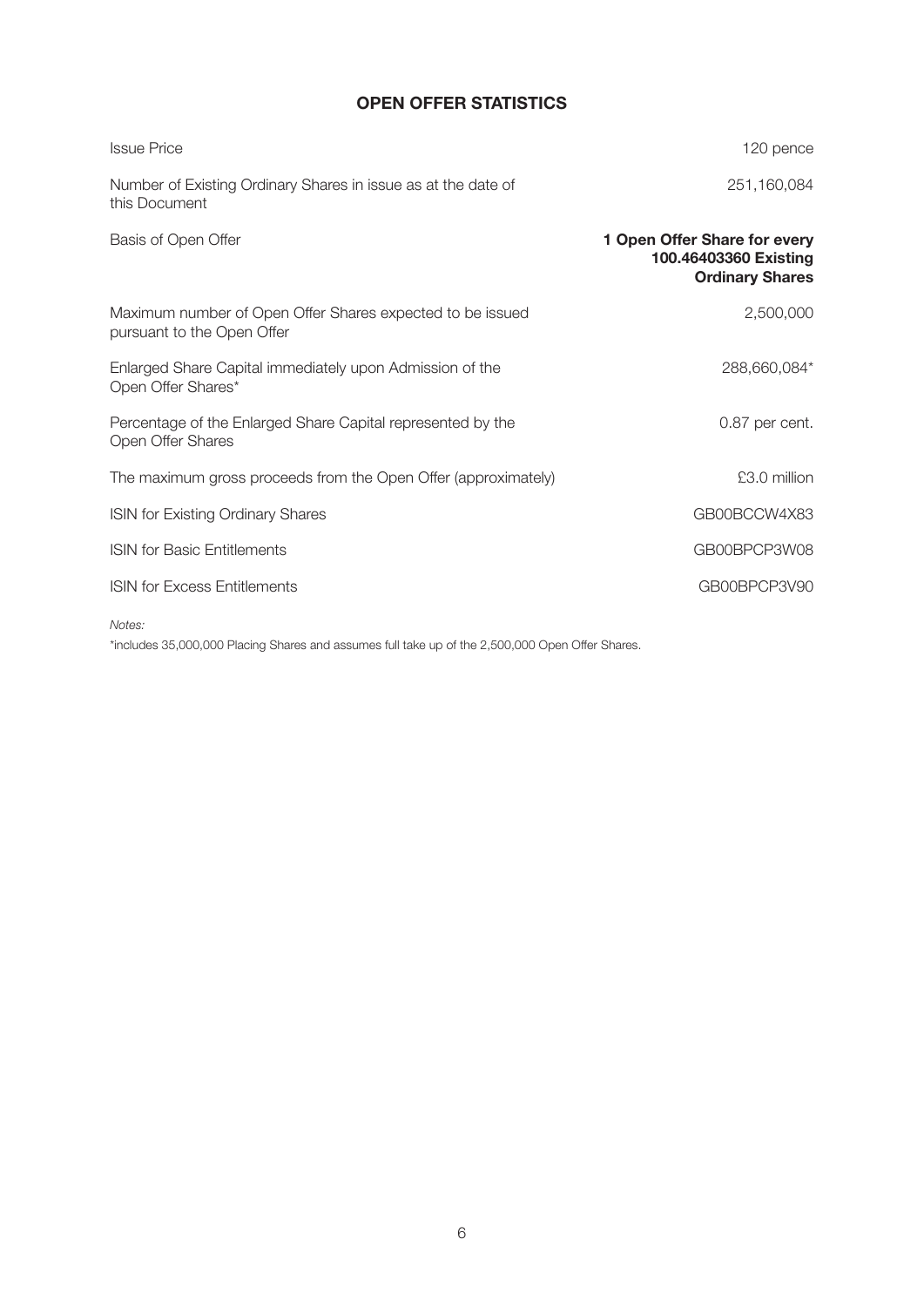# **DEFINITIONS**

The following definitions apply throughout this Document, unless the context requires otherwise:

| "Acquisition"                    | the acquisition of VGL by CentralNic Holding GmbH, a wholly owned<br>subsidiary of the Company;                                                                                                                                                                                                                                                                                                                                                                      |
|----------------------------------|----------------------------------------------------------------------------------------------------------------------------------------------------------------------------------------------------------------------------------------------------------------------------------------------------------------------------------------------------------------------------------------------------------------------------------------------------------------------|
| "Admission"                      | admission of the Open Offer Shares to trading on AIM becoming<br>effective in accordance with the AIM Rules                                                                                                                                                                                                                                                                                                                                                          |
| "Affiliates"                     | any person that directly, or indirectly through one or more<br>intermediaries, controls or is controlled by, or is under common<br>control with, the person specified                                                                                                                                                                                                                                                                                                |
| "Aggregate Limit"                | a restriction on any Shareholder acquiring any Open Offer Shares<br>which would, when aggregate with any interest in the Existing<br>Ordinary Shares and the Placing Shares held by such Shareholder,<br>result in such Shareholder holding an interest in the Ordinary Shares<br>which (when taken together with Ordinary Shares in which persons<br>acting in concert with him are interested) carry 30.0 per cent. or<br>more of the voting rights of the Company |
| "AIM"                            | the market of that name operated by the London Stock Exchange                                                                                                                                                                                                                                                                                                                                                                                                        |
| "AIM Application"                | the application to the London Stock Exchange for Admission as<br>required by Rule 29 of the AIM Rules                                                                                                                                                                                                                                                                                                                                                                |
| "AIM Rules"                      | the AIM Rules for Companies as published by the London Stock<br>Exchange from time to time                                                                                                                                                                                                                                                                                                                                                                           |
| "Application Form"               | the application form accompanying this Document to be used by<br>Qualifying Non-CREST Shareholders in connection with the Open<br>Offer                                                                                                                                                                                                                                                                                                                              |
| "Basic Entitlements"             | the number of Open Offer Shares which Qualifying Shareholders are<br>entitled to subscribe for at the Issue Price pro rata to their holding<br>of Existing Ordinary Shares held at the Record Date pursuant to the<br>Open Offer a described in Part III of the Circular                                                                                                                                                                                             |
| "Circular" or "Document"         | this circular to be issued by the Company on 1 March 2022                                                                                                                                                                                                                                                                                                                                                                                                            |
| "Company"                        | CentralNic Group plc                                                                                                                                                                                                                                                                                                                                                                                                                                                 |
| "CREST"                          | the relevant system (as defined in the Uncertificated Securities<br>Regulations 2001) for the paperless settlement of trades and the<br>holding of uncertificated securities operated by Euroclear                                                                                                                                                                                                                                                                   |
| "Directors" or "Board"           | the directors of the Company                                                                                                                                                                                                                                                                                                                                                                                                                                         |
| "EEA"                            | the European Economic Area                                                                                                                                                                                                                                                                                                                                                                                                                                           |
| "Enlarged Placing Share Capital" | the issued share capital of the Company immediately following the<br>issue of the Placing Shares                                                                                                                                                                                                                                                                                                                                                                     |
| "Enlarged Share Capital"         | the issued share capital of the Company following the issue of the<br>Placing Shares and the Open Offers (assuming full take up of the<br>Open Offer)                                                                                                                                                                                                                                                                                                                |
| "Euroclear"                      | Euroclear UK & International Limited, the operator of CREST                                                                                                                                                                                                                                                                                                                                                                                                          |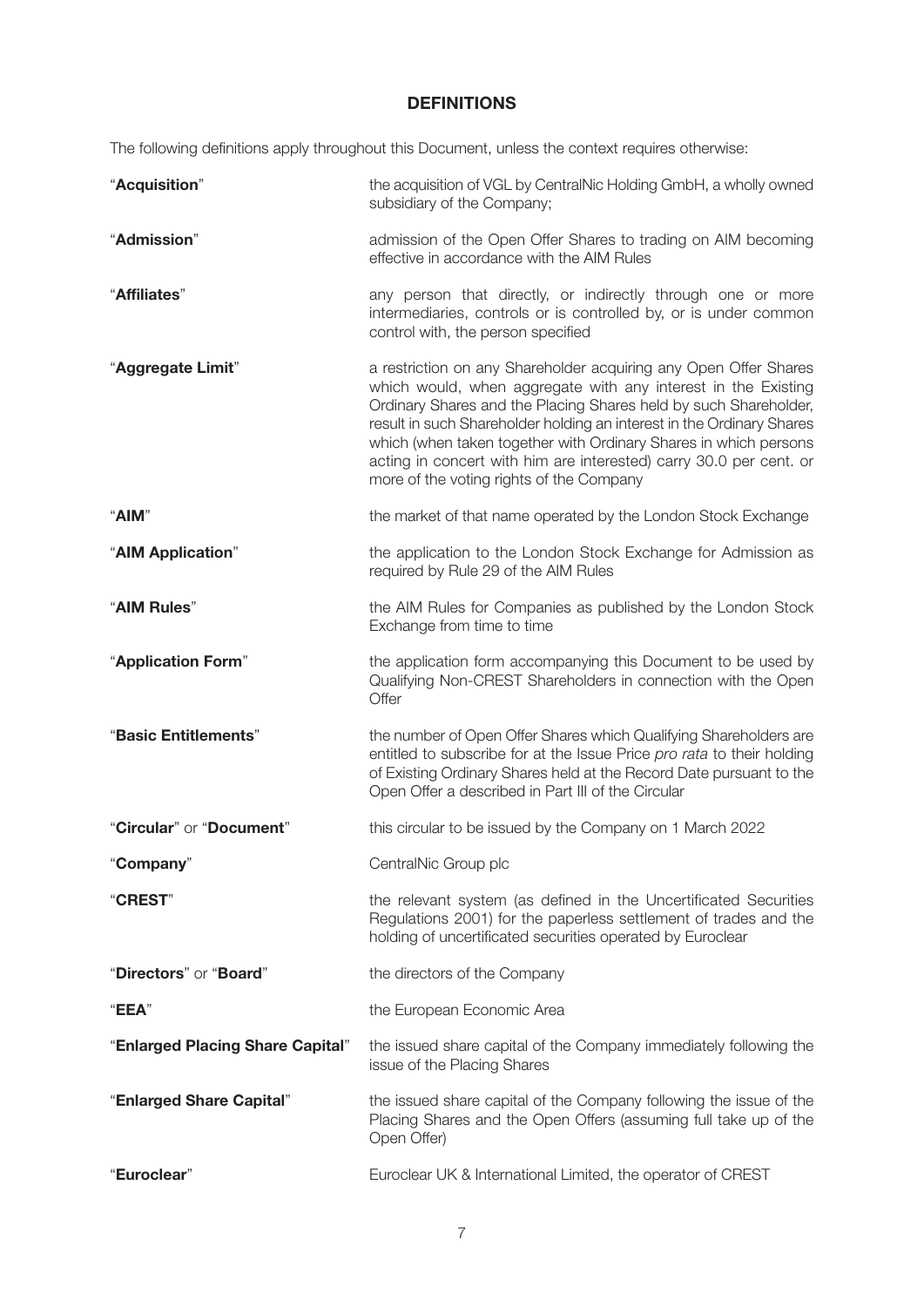| "Excess Application Facility"                | the arrangement provided to Qualifying Shareholders to apply for<br>Excess Shares in excess of their Basic Entitlements accordance with<br>the terms and conditions of the Open Offer to be set out in Part III<br>of this Document                                                                                                 |
|----------------------------------------------|-------------------------------------------------------------------------------------------------------------------------------------------------------------------------------------------------------------------------------------------------------------------------------------------------------------------------------------|
| "Excess Entitlements"                        | in respect of each Qualifying Shareholder, the entitlement (in addition<br>to his Basic Entitlement) to apply for Excess Shares pursuant to the<br>Excess Application Facility, which is conditional on him taking up his<br>Basic Entitlements in accordance with the terms and conditions set<br>out in Part III of this Document |
| "Excess Shares"                              | Open Offer Shares which are not taken up by Qualifying<br>Shareholders pursuant to their Basic Entitlements and which are<br>offered to Qualifying Shareholders under the Excess Application<br>Facility                                                                                                                            |
| "Existing Ordinary Shares"                   | the 251,160,084 Ordinary Shares in issue as at the date of this<br>Document                                                                                                                                                                                                                                                         |
| "FCA"                                        | the Financial Conduct Authority in its capacity as the competent<br>authority for the purposes of Part VI of FSMA                                                                                                                                                                                                                   |
| "FSMA"                                       | the Financial Services and Markets Act of 2000 (as amended)                                                                                                                                                                                                                                                                         |
| "Group"                                      | the Company and its subsidiary undertakings as at the date of this<br>Document and "Group Company" shall be construed accordingly                                                                                                                                                                                                   |
| "HMRC"                                       | HM Revenue & Customs in the UK                                                                                                                                                                                                                                                                                                      |
| "Issue Price"                                | 120 pence per Open Offer Share                                                                                                                                                                                                                                                                                                      |
| "Joint Brokers" or "Zeus" and<br>"Berenberg" | Zeus Capital Limited and Joh. Berenberg, Gossler & Co. KG,<br>London Branch                                                                                                                                                                                                                                                         |
| "London Stock Exchange"                      | London Stock Exchange plc                                                                                                                                                                                                                                                                                                           |
| "Long Stop Date"                             | 31 March 2022                                                                                                                                                                                                                                                                                                                       |
| "Market Abuse Regulation"                    | the Market Abuse Regulation (2014/596/EU) as retained in UK law<br>pursuant, inter alia, to the European Union (Withdrawal) Act 2018<br>(as amended) and the Market Abuse (Amendment) (EU Exit)<br>Regulations 2019 (as amended)                                                                                                    |
| "Open Offer"                                 | the conditional invitation to be made by the Company to Qualifying<br>Shareholders to subscribe for Open Offer Shares at the Issue Price,<br>in accordance with the terms to be set out in the Circular and/or the<br><b>Application Form</b>                                                                                       |
| "Open Offer Shares"                          | up to 2,500,000 Ordinary Shares to be issued pursuant to the<br>Open Offer                                                                                                                                                                                                                                                          |
| "Ordinary Shares"                            | the ordinary shares of £0.001 each in the capital of the Company                                                                                                                                                                                                                                                                    |
| "Overseas Shareholders"                      | Shareholders who have a registered address in or who are located<br>and/or resident in or are citizens of, in each case, a country other<br>than the United Kingdom                                                                                                                                                                 |
| "Placees"                                    | subscribers for Placing Shares pursuant to the Placing                                                                                                                                                                                                                                                                              |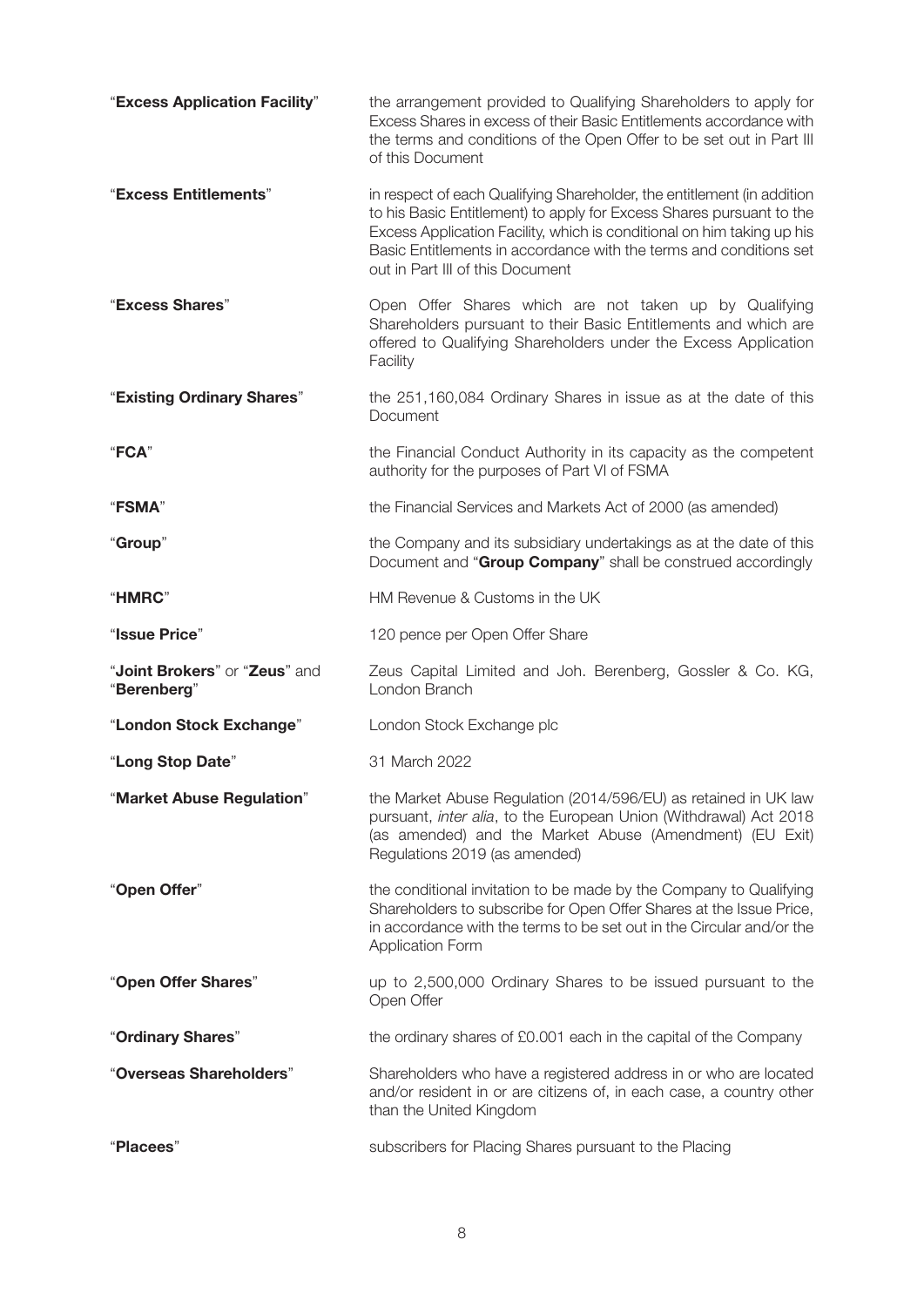| "Placing"                              | the placing of the Placing Shares at the Issue Price by Zeus and<br>Berenberg as agents for and on behalf of the Company pursuant to<br>the terms of the Placing Agreement                                                                                                                                        |
|----------------------------------------|-------------------------------------------------------------------------------------------------------------------------------------------------------------------------------------------------------------------------------------------------------------------------------------------------------------------|
| "Placing Agreement"                    | the agreement dated 28 February 2022 between (i) the Company;<br>and (ii) Zeus and Berenberg relating to the Placing and the Open<br>Offer, further details of which are set out in this Document                                                                                                                 |
| "Placing Shares"                       | the 35,000,000 new Ordinary Shares to be issued pursuant to<br>the Placing                                                                                                                                                                                                                                        |
| "Prospectus Rules"                     | the prospectus rules made in accordance with the Prospectus<br>Directive in relation to the offer of securities to the public and the<br>admission of securities to trading on a regulated market                                                                                                                 |
| "Qualifying CREST Shareholders"        | Qualifying Shareholders whose Existing Ordinary Shares on the<br>register of members of the Company on the Record Date are held<br>in uncertificated form on CREST                                                                                                                                                |
| "Qualifying Non-CREST<br>Shareholders" | Qualifying Shareholders whose Existing Ordinary Shares on the<br>register of members of the Company on the Record Date are held<br>in certificated form                                                                                                                                                           |
| "Qualifying Shareholders"              | Shareholders whose names appear on the register of members of<br>the Company on the Record Date as holders of Existing Ordinary<br>Shares and who are eligible to be offered Open Offer Shares under<br>the Open Offer in accordance with the terms and conditions to be<br>set out in Part III of this Document; |
| "Record Date"                          | 6:00 p.m. on 25 February 2022;                                                                                                                                                                                                                                                                                    |
| "Receiving Agent"                      | Link Group a trading name of Link Market Services Limited                                                                                                                                                                                                                                                         |
| "Regulatory Information Service"       | any of the services set out on the list maintained by the London<br>Stock Exchange as set out in the AIM Rules                                                                                                                                                                                                    |
| "Regulation S"                         | Regulation S under the Securities Act                                                                                                                                                                                                                                                                             |
| "Restricted Jurisdictions"             | United States, Canada, Australia, Japan, New Zealand or the<br>Republic of South Africa                                                                                                                                                                                                                           |
| "Securities Act"                       | the US Securities Act of 1933, as amended                                                                                                                                                                                                                                                                         |
| "Shareholders"                         | the shareholders of the Company from time to time                                                                                                                                                                                                                                                                 |
| "UK" or "United Kingdom"               | the United Kingdom of Great Britain and Northern Ireland                                                                                                                                                                                                                                                          |
| "UK Prospectus Regulation"             | regulation (EU) No 2017/1129 of the European Parliament and of<br>the Council as it forms part of the domestic law of England and<br>Wales by virtue of the European Union (Withdrawal) Act 2018                                                                                                                  |
| "United States" or "US"                | the United States of America, its territories and possessions, any<br>state of the United States of America and the District of Columbia                                                                                                                                                                          |
| "VGL"                                  | VGL Verlagsgesellschaft mbH                                                                                                                                                                                                                                                                                       |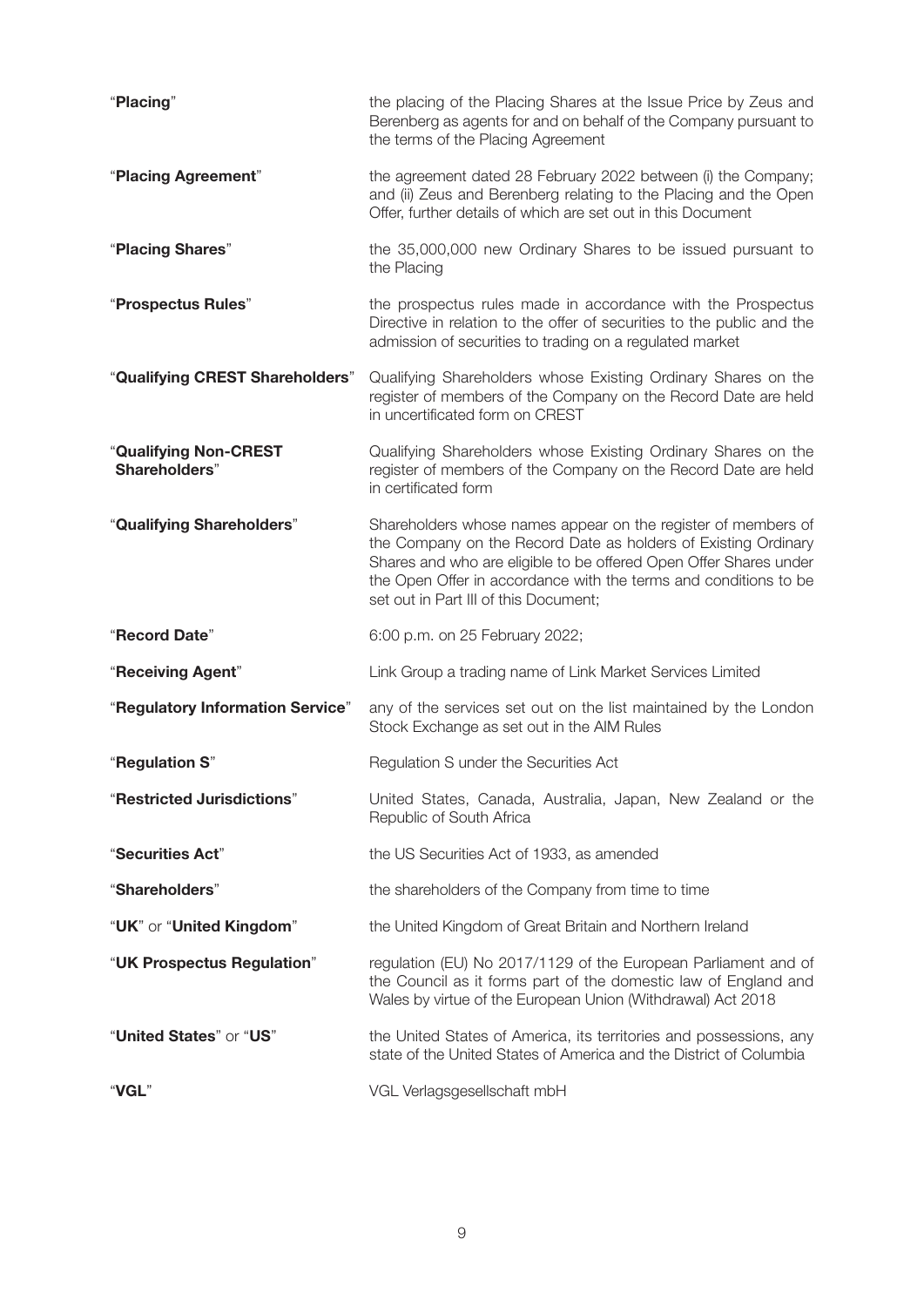# **PART I**

# **LETTER FROM THE CHAIRMAN**

# **CentralNic Group plc**

*Incorporated in England and Wales with registered number 08576358*

*Directors: Registered office:* Don Baladasan *Group Managing Director* 4th Floor Samuel Mansour Dayani *Non-Executive Director* 44 Gutter Lane Thomas Clifford Pridmore *Non-Executive Director*<br>Thomas Rickert *Non-Executive Director* **England** FC2V 6BR Michael Christian Riedl *Chief Financial Officer* Matthew Max Edward Royde *Non-Executive Director*

**Chief Executive Officer**<br>Non-Executive Director Iain Mon-Executive Chairman<br>
Iain Mon-Executive Director<br>
Install *Non-Executive Director* **Non-Executive Director Non-Executive Director** 

1 March 2022

*For the attention of Shareholders and for information only option holders*

Dear Shareholder

# **Open Offer of up to 2,500,000 Open Offer Shares at 120 pence per share**

#### **1. Introduction**

As announced on 28 February 2022, subject to admission on AIM, the Company completed a placing with new investors to raise £42.0 million at a price of 120 per Ordinary Shares (the "**Placing**") primarily to fund the Acquisition.

Supplemental to the Placing, and in order to allow Shareholders to participate on the same terms as those investors in the Placing, the Company is now undertaking an Open Offer to raise up to approximately £3.0 million.

The purpose of this Document is to set out the background to, and reasons for, the Open Offer and to provide Qualifying Shareholders with details of its terms and conditions.

#### **2. Background to and reasons for the Open Offer**

The Open Offer will enable Qualifying Shareholders to subscribe for Open Offer Shares on a pre-emptive basis and at the same Issue Price as those investors who participated in the Placing.

The gross proceeds of the Open Offer will be used for general working capital purposes.

#### **3. Current Trading and Prospects**

CentralNic has enjoyed a very strong 2021, across both our online presence subscription products and our privacy enabled online marketing technologies – achieving record organic growth of 39 per cent. due to our significant investment in human resources, restructuring and market-leading products and promotions.

A virtually pure play recurring revenue business with cash conversion of over 100 per cent., CentralNic continues to improve its cash position, interest coverage and net debt to EBITDA ratio as it grows. As our investment levels plateau moving forward, we expect future periods to benefit from increasing operational leverage.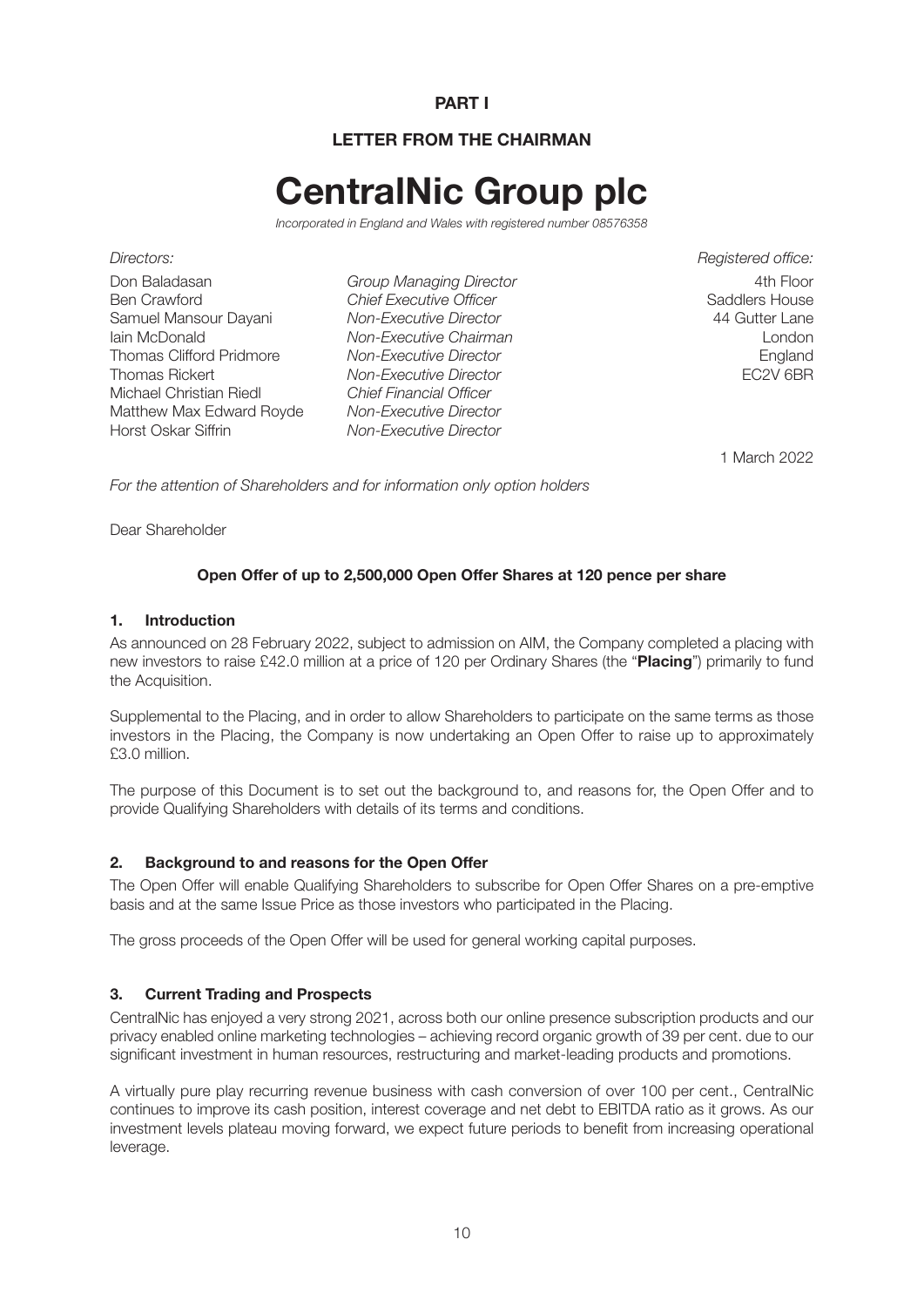The pipeline of future deals remains strong, while the net debt level remains comfortable particularly given the profitability of the existing CentralNic Group and the expected contribution from recent acquisitions. We are confident in continuing our trajectory towards joining the ranks of the global leaders in our industry.

# **4. The Open Offer**

The Company is proposing to raise up to approximately £3.0 million pursuant to the Open Offer. The Issue Price of 120 pence per Open Offer Share represents a discount of 10.11 per cent. to the closing price of 133.5 pence per Ordinary Share on 25 February 2022, the last Business Day prior to announcing the Placing and Open Offer. The Open Offer is being made on a pre-emptive basis, allowing all Qualifying Shareholders the opportunity to participate.

The Open Offer provides Qualifying Shareholders with the opportunity to apply to acquire Open Offer Shares at the Issue Price *pro rata* to their holdings of Existing Ordinary Shares as at the Record Date on the following basis:

# **1 Open Offer Share for every 100.46403360 Existing Ordinary Shares**

and so on in proportion to any other number of Existing Ordinary Shares then held.

Entitlements to apply to acquire Open Offer Shares will be rounded down to the nearest whole number and any fractional entitlement to Open Offer Shares will be aggregated under the Excess Application Facility.

Valid applications by Qualifying Shareholders will be satisfied in full up to their Basic Entitlements as shown on the Application Form. Applicants can apply for less or more than their entitlements under the Open Offer but the Company cannot guarantee that any application for Excess Shares under the Excess Application Facility will be satisfied as this will depend in part on the extent to which other Qualifying Shareholders apply for less than or more than their own Basic Entitlements. The Company may satisfy valid applications for Excess Shares of applicants in whole or in part but reserves the right not to satisfy any excess above any Basic Entitlement. Applications made under the Excess Application Facility will be scaled back *pro rata* to the number of Excess Shares applied for by Qualifying Shareholders under the Excess Application Facility if applications are received from Qualifying Shareholders for more than the available number of Excess Shares.

Qualifying Shareholders who do not take up their Basic Entitlements in full will experience a dilution to their interests of approximately 12.99 per cent. following Admission (following the issue of the Placing Shares and assuming full subscription under the Open Offer).

Qualifying Shareholders should note that the Open Offer Shares have neither subject to clawback under the Open Offer nor have they been underwritten.

Qualifying Shareholders with fewer than 100.46403360 Existing Ordinary Shares will not be able to apply for Open Offer Shares.

The Open Offer Shares will, when issued and fully paid, rank *pari passu* in all respects with the Existing Ordinary Shares, including the right to receive all dividends and other distributions declared, made or paid after the date of Admission.

# *Conditions*

The Open Offer is conditional, *inter alia*, upon the following:

- (a) the completion of the Placing and admission of the Placing Shares to trading on AIM becoming effective by not later than 8:00 a.m. on 2 March 2022 in accordance with the AIM Rules, in each case, in accordance with the terms of the Placing Agreement; and
- (b) Admission of the Open Offer Shares becoming effective by not later than 8:00 a.m. on 21 March 2022 (or such later time and/or date as the Company, Zeus and Berenberg may agree, being not later than the Long Stop Date).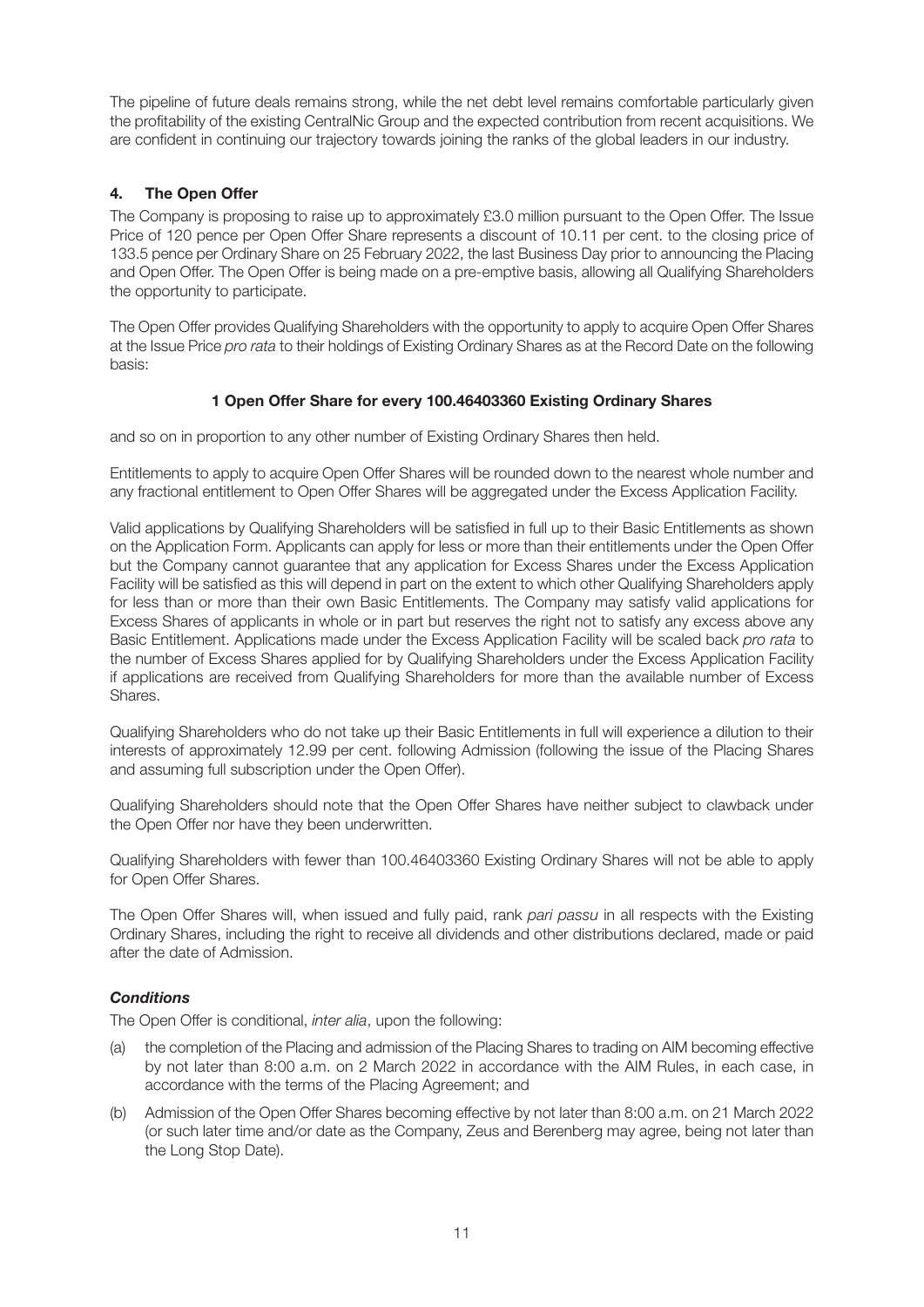If conditions are not satisfied and Admission does not occur by 8:00 a.m. on 21 March 2022 (or by 8:00 a.m. on the Long Stop Date), the Open Offer will not proceed and any applications made by Qualifying Shareholders will be rejected. In such circumstances, application monies will be returned (at the applicant's sole risk), without payment of interest, as soon as practicable thereafter. Revocation of applications for Open Offer Shares cannot occur after dealings have begun.

## *Excess applications*

The Open Offer is structured to allow Qualifying Shareholders to subscribe for Open Offer Shares at the Issue Price *pro rata* to their existing holdings of Ordinary Shares on the Record Date.

Qualifying Shareholders may also make applications in excess of their Basic Entitlements. To the extent that Basic Entitlements are not subscribed by Qualifying Shareholders, such Open Offer Shares will be available to satisfy such excess applications, subject always to a maximum of 2,500,000 Open Offer Shares in aggregate and provided that no Qualifying Shareholder shall be entitled to subscribe for Open Offer Shares if it would bring their aggregate interest in the share capital of the Company to more than the Aggregate Limit. To the extent that applications are received in respect of an aggregate of more than 2,500,000 Open Offer Shares and/or would result in a Qualifying Shareholder having an aggregate interest in the share capital of the Company which would exceed the Aggregate Limit, excess applications will be scaled back *pro rata* to the number of Excess Shares applied for by Qualifying Shareholders under the Excess Application Facility. Those Placees who are Qualifying Shareholders will be entitled to participate in the Open Offer.

The Open Offer will be made to Shareholders outside of the United Kingdom and EEA by means of a notice in the London Gazette, details of which are provided in paragraph 7 of Part III of this Document.

Qualifying Shareholders should note that the Open Offer is not a rights issue.

Qualifying non-CREST Shareholders should be aware that the Application Form is not a negotiable document and cannot be traded. Qualifying Shareholders should also be aware that, in the Open Offer, unlike in a rights issue, any entitlements to Open Offer Shares not applied for or not taken up will not be sold in the market or placed for the benefit of Qualifying Shareholders who do not apply under the Open Offer.

#### *Settlement and dealings*

Application will be made to the London Stock Exchange, via the AIM Application for the Open Offer Shares to be admitted to trading on AIM. It is expected that Admission will become effective and that dealings in the Open Offer Shares will commence at 8:00 a.m. on 21 March 2022. Further information in respect of settlement and dealings in the Open Offer Shares is set out in paragraph 9 of Part III of this Document.

#### *Overseas Shareholders*

Certain Overseas Shareholders may not be permitted to subscribe for Open Offer Shares pursuant to the Open Offer and should refer to paragraphs 6 and 7 of Part III of this Document. Persons who have a registered address in or who are located and/or resident in or are citizens of, in each case, a country other than the United Kingdom should consult their professional advisers as to whether they require any governmental or other consents or need to observe any other formalities to enable them to acquire or subscribe for any Open Offer Shares. The notice in the London Gazette referred to in paragraph 7 of Part III of this Document will state where an Application Form may be inspected or obtained. Any person with a registered address in or who are located in and/or resident in or are citizens of, in each case, a Restricted Jurisdiction who obtains a copy of this document or an Application Form is required to disregard them, except with the consent of the Company.

#### *CREST instructions*

Application has been made for the Basic Entitlements and the Excess Entitlements for Qualifying CREST Shareholders to be admitted to CREST. It is expected that the Basic Entitlements and the Excess Entitlements will be enabled for settlement through the CREST system as soon as practicable on 2 March 2022. Applications through the CREST system may only be made by the Qualifying Shareholder originally entitled or by a person entitled by virtue of a *bona fide* market claim.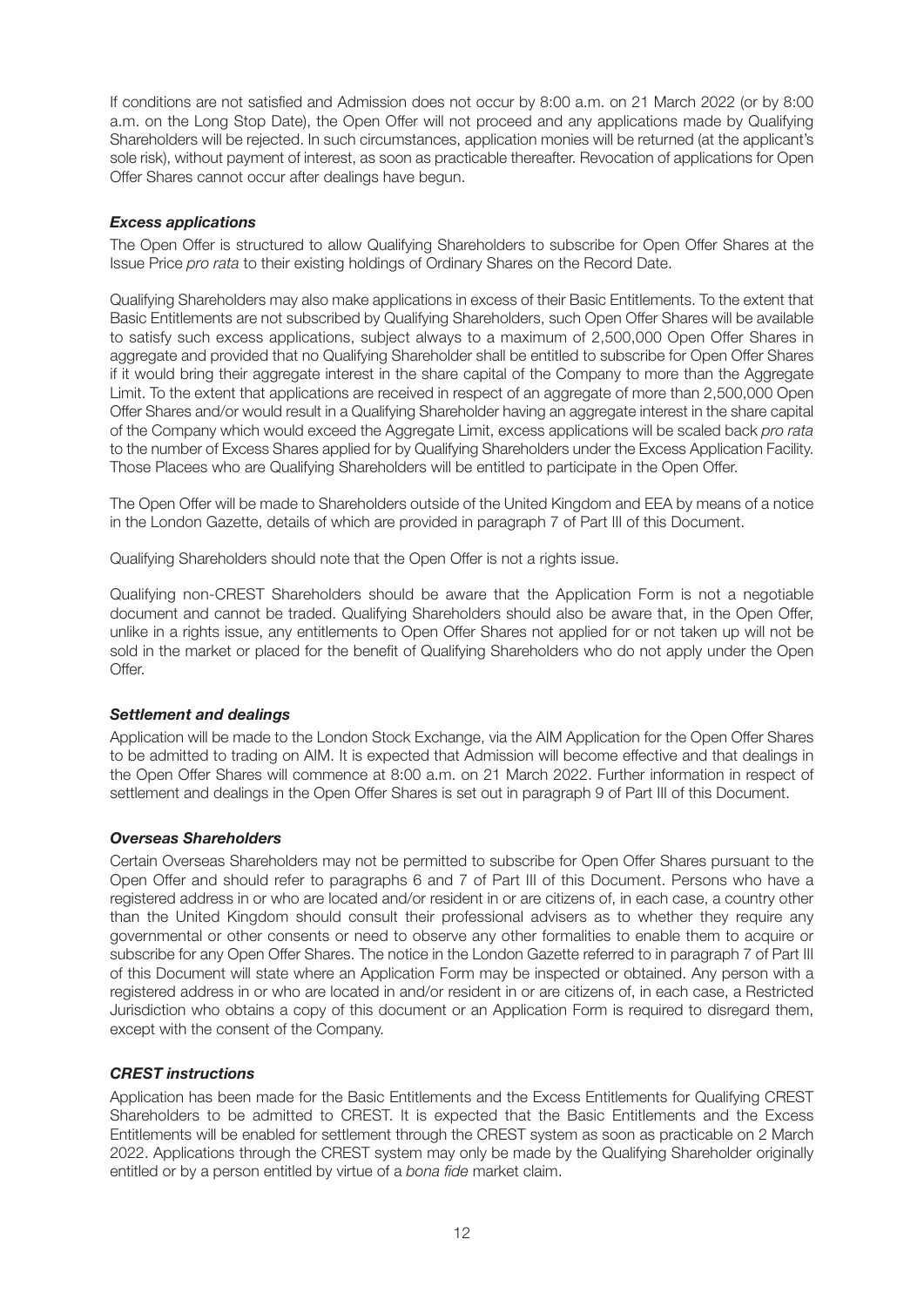Qualifying non-CREST Shareholders will receive a personalised Application Form which gives details of their Basic Entitlement under the Open Offer (as shown by the number of the Open Offer Shares allocated to them) with this Document. If they wish to apply for Open Offer Shares under the Open Offer, they should complete the accompanying Application Form in accordance with the procedure for application set out in the Circular and on the Application Form itself. The completed Application Form, accompanied by full payment, should be returned by post or by hand (during normal business hours only) to Link Group so as to arrive as soon as possible and in any event no later than 11:00 a.m. on 17 March 2022.

Qualifying CREST Shareholders, will receive no Application Form with the Circular but will receive a credit to their appropriate stock account in CREST in respect of their Basic Entitlement and if appropriate their Excess Entitlement. They should refer to the procedure for application set out in Part III of this Document. The relevant CREST instruction must have settled by no later than 11:00 a.m. on 17 March 2022.

The latest time for applications under the Open Offer to be received is 11:00 a.m. on 17 March 2022. The procedure for application and payment depends on whether, at the time at which application and payment is made, a Qualifying Shareholder has an Application Form in respect of their Basic Entitlement or have their Basic Entitlement credited to their stock account in CREST.

If you are in any doubt as to what action you should take, you should immediately seek your own personal financial advice from your stockbroker, bank manager, solicitor, accountant or other independent professional adviser duly authorised under the Financial Services and Markets Act 2000 (as amended) if you are resident in the United Kingdom or, if not, from another appropriately authorised independent financial adviser.

# **5. Directors' interests**

The interests of the Directors in the Ordinary Shares (i) as at the date of this Document, (ii) immediately following the issue of the Placing Shares and (iii) immediately following the issue of the Open Offer Shares (assuming full subscription under the Open Offer), are as shown below.

| No. of          |               | % of      |           |
|-----------------|---------------|-----------|-----------|
| Ordinary        | % of the      | Enlarged  | % of the  |
| <b>Shares</b>   | Existing      | Placing   | Enlarged  |
| currently       | Ordinary      | Share     | Share     |
| held            | <b>Shares</b> | Capital   | Capital*  |
| 2,147,304       | 0.85          | 0.75      | 0.74      |
| 336,073         | 0.13          | 0.12      | 0.12      |
| 22,200,947**    | 8.84          | 7.76      | 7.69      |
| 11,500***       | $0.00***$     | $0.00***$ | $0.00***$ |
| nil             | nil           | nil       | nil       |
| nil             | nil           | nil       | nil       |
| 1.474.178       | 0.59          | 0.52      | 0.51      |
| 56,551,056****  | 22.52         | 22.03     | 21.84     |
| 37,085,870***** | 14.77         | 13.00     | 12.85     |
|                 |               |           |           |

*Notes:*

\*assumes full take up of the 2,500,000 Open Offer Shares and that no Director participates in the Open Offer.

\*\*legal title to the Ordinary Shares is held by Erin Invest Finance Ltd and its subsidiary companies Jabella Group Ltd and Clevebeam Limited. Samuel Dayani, together with his father, are the ultimate beneficial owner of Erin Invest Finance Ltd.

\*\*\*lain McDonald's interest in Ordinary Shares is held via a contract for difference. This interest is de minimis.

\*\*\*\*legal title to the Ordinary Shares is held by Kestrel Investment Partners, an entity which Matthew Royd is a managing partner of.

\*\*\*\*\*legal title to the Ordinary Shares is held by Inter.Services GmBH an entity which Horst Siffrin is a partner and beneficial owner of.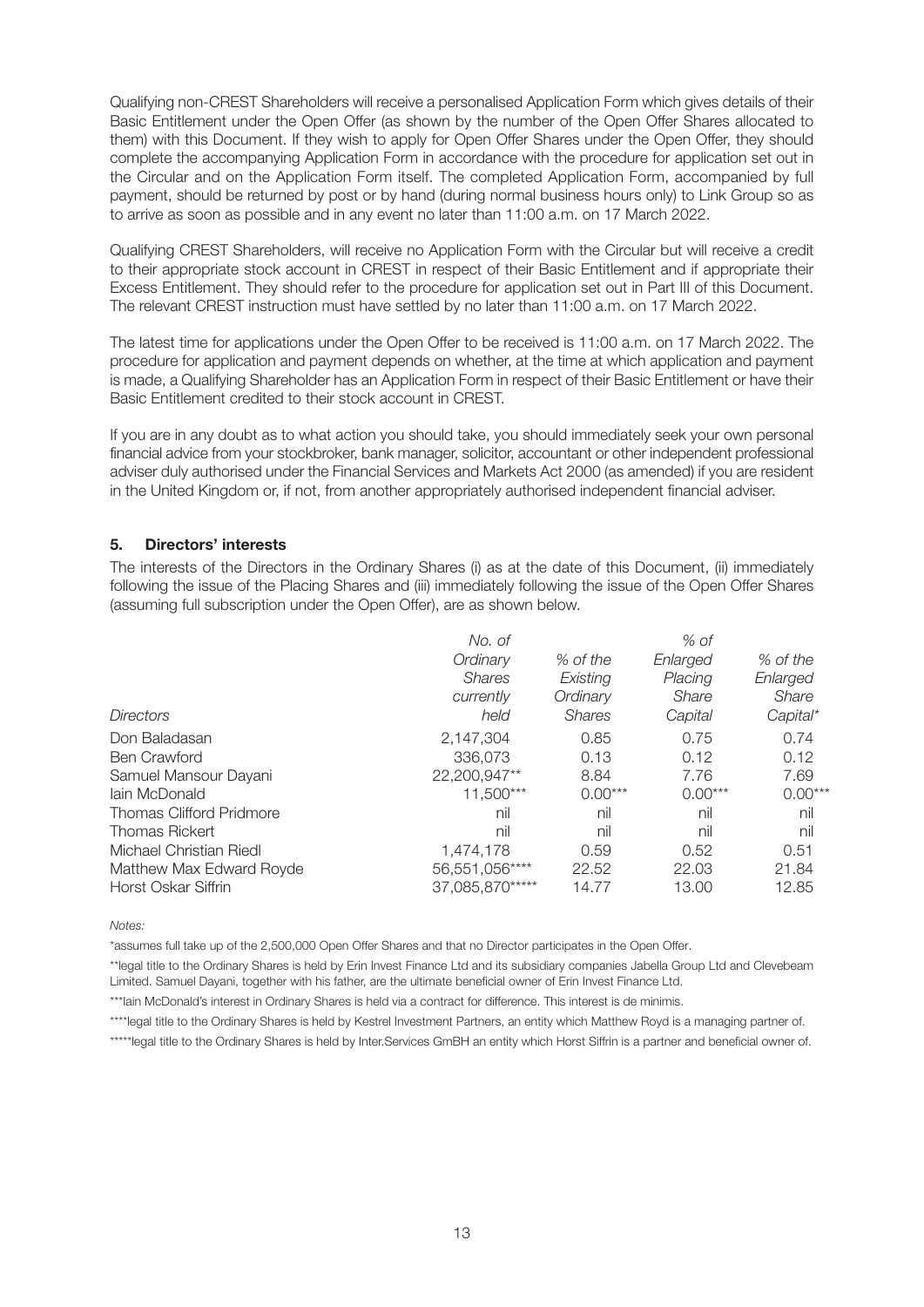# **6. Additional information**

Your attention is drawn to the risk factors set out in Part II of this Document. Shareholders are advised to read the whole of this Document and not rely solely on the summary information presented in this letter.

Details of the action to be taken if you wish to subscribe for Open Offer Shares are provided in Part III of this Document.

Yours faithfully

Iain McDonald *Non-Executive Chairman*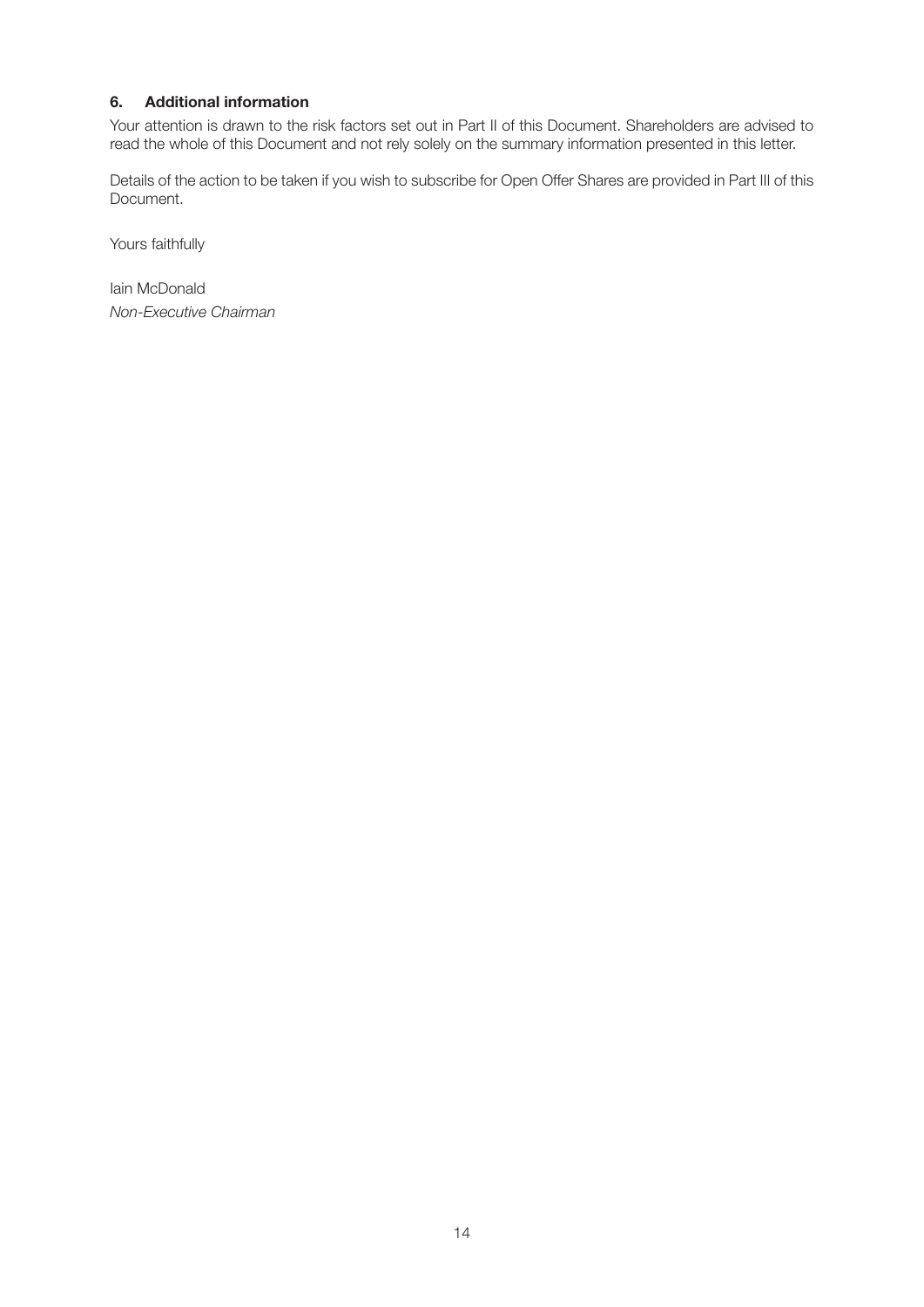#### **PART II**

#### **RISK FACTORS**

**Investors should be aware of the risks associated with an investment in the Group. An investment in the Company may not be suitable for all recipients of this Document. Investors are therefore strongly recommended to consult an investment adviser under the FSMA, who specialises on advising on this type of investment.**

**A prospective investor should carefully consider whether an investment in the Company is suitable in the light of their personal circumstances and the financial resources available to them.**

**Accordingly, when evaluating whether to invest in the Company, prospective investors should carefully consider the risks described below. If any of the following risks were to materialise, the Group's business, financial condition, results, prospects and/or future operations could be materially adversely affected. In such case, the market price of the Company's shares might decline and an investor might lose all or part of his investment. Additional risks and uncertainties not presently known to the Directors, or which the Directors currently deem immaterial, may also have a material adverse effect upon the Company. No inference ought to be drawn from the order in which the following risk factors are presented as to their relative importance or potential effect.**

#### **RISKS SPECIFIC TO THE GROUP'S BUSINESS**

The following sets out some of the risks relating to the Group's business. If any of the following risks are borne out in reality, the Group's business, financial condition or results of operations could be seriously affected.

#### *Debt financing and interest rate risk*

CentralNic has existing debt facilities and the use of borrowings creates a risk that the Group will be unable to service debt payments, or comply with other requirements of the borrowings in the future, rendering it repayable. There is also a risk that borrowings will not be able to be refinanced in the future, or that the terms of such refinancing may not be as favourable as the existing terms of borrowing. This may impact on the operational and financial flexibility that the Group would otherwise have with respect to (among other things) granting security, making acquisitions or disposals or incurring financial indebtedness. If the Group is required to repay all of its borrowings, it may be required to sell assets at less than their market value at a time or in circumstances where the realisation proceeds are reduced because of a downturn in values generally, or because there is a limited time to market the assets effectively. The Group will also be subject to interest rate risk.

#### *The Company's reliance on key customers*

Whilst there is only one single customer in the Group which represents over 10 per cent. of sales or gross margin, and large customers are under contract, loss of this customer and/or several major customers would have a negative impact on the financial performance of the Group. Due to the long term contracts within the Group, the risk of losing a major customer is limited, however if one or more key clients were to withdraw, this could have a negative impact on the Group's performance. A number of customer and supplier contracts contain change of control provisions that will be triggered by the Acquisition. Whilst in a limited number of cases these provisions would enable customers or suppliers to terminate their contracts with the Group, CentralNic management have taken steps to mitigate this risk and do not believe that any customers or suppliers are planning to exercise this termination right.

#### *Regulatory risk*

Adverse developments in the political, legal, economic and regulatory environments of the geographies which the Group may operate in may materially and adversely affect the financial position and business prospects of the Group. Political and economic uncertainties include, but are not limited to, expropriation, acts of nationalisation, changes in interest rates, changes in the retail prices index, and changes in taxation and changes in law (for example, introduction of the GDPR). Whilst the Group strives to take effective measures such as prudent financial management, deploying robust policies and efficient operating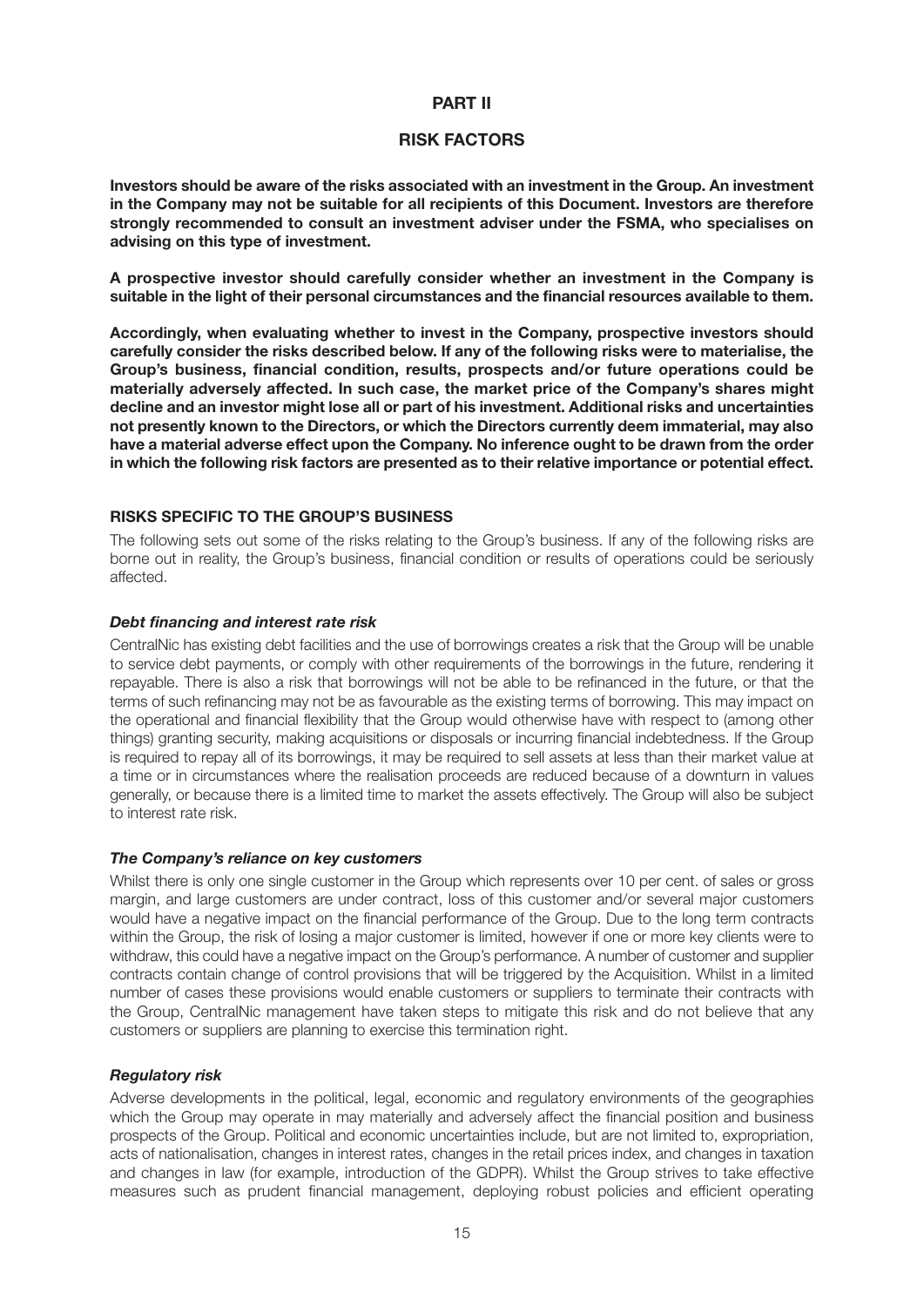procedures, there is no assurance that adverse political, economic, legal and regulatory factors will not materially and adversely affect the Group. There may be a change in the regulatory environment which may materially adversely affect the Group's ability to implement successfully the strategy set out in this Document.

All the Group's clients' ICANN applications for new gTLDs that have completed initial evaluation have passed ICANN's technical evaluation of the Group's registry services, and the Group holds ISO9001 and ISO27001 certifications in relation to IT security and quality management. The businesses of both registries and registrars are subject to the legal environment and consensus policies, which may themselves be subject to change, which may affect business outcomes. Both the ICANN gTLD registry and registrar agreements have not yet been published in their final forms, which when published may impact on the business outcomes of the Group. Both ICANN and the Group's clients could be subject to legal challenges which could impact on the launch schedule of new TLDs, with an impact to the Group's business.

# *Reputation with customer base*

The Group has direct interaction with the end customer. There is a risk that circumstances outside the Group's control may lead to reputational issues which may affect the future performance of the Group. Similarly, the Group's reputation is key to maintaining its existing customers and attracting new customers. Any reputational issues could have a material adverse effect on the business, results of operations, financial condition and prospects of the Group.

#### *Market and competition*

The Group operates in a competitive marketplace and there can be no guarantee that existing clients will continue to use their services or that new clients can be won. Competitive pressures may reduce the margins available to the Group thus impacting tits future profitability. In addition, a significant shift in market dynamics could lead to customers and/or suppliers facing difficulties which could have a material adverse effect on the business, results of operations, financial condition and prospects of the Group.

# *Intellectual property rights*

The Group's success will depend in part on its ability to protect its intellectual property. To the extent the Group does not have registered intellectual property rights granted in respect of any of its intellectual property, it relies on a portfolio of intellectual property rights, including trade secrets, contractual provisions and licences to protect its intellectual property. However, such intellectual property rights may be difficult to protect. Monitoring and defending the Group's intellectual property rights can entail significant expense, and the outcome is unpredictable. The Group may initiate claims or litigation against third parties for infringement of its proprietary rights or to establish the validity of its proprietary rights. Any such litigation, whether or not it is ultimately resolved in the Group's favour, could result in significant expense to the Group and divert the efforts of the Group's technical and management personnel. If the Group fails to protect its intellectual property rights adequately, its competitors might gain access to its technology and its business would be harmed.

Any of the Group's intellectual property rights might be challenged by others or invalidated by administrative processes or litigation. Additionally, legal standards relating to the validity, enforceability and scope of protection of intellectual property rights are uncertain. Effective trademark, copyright and trade secret protection may not be available to the Group in every country in which it markets products or services. The laws of some foreign countries may not be as protective of intellectual property rights as those in the United Kingdom, and domestic and international mechanisms for enforcement of intellectual property rights may be inadequate. Accordingly, despite the best efforts, it may be unable to prevent third parties from infringing upon or misappropriating its intellectual property or otherwise gaining access to the Group's technology.

# *Future strategy*

There can be no certainty that the Group will be able to implement successfully the strategy set out in this Document. The ability of the Group to implement its strategy in a competitive market will require effective management planning and operational controls.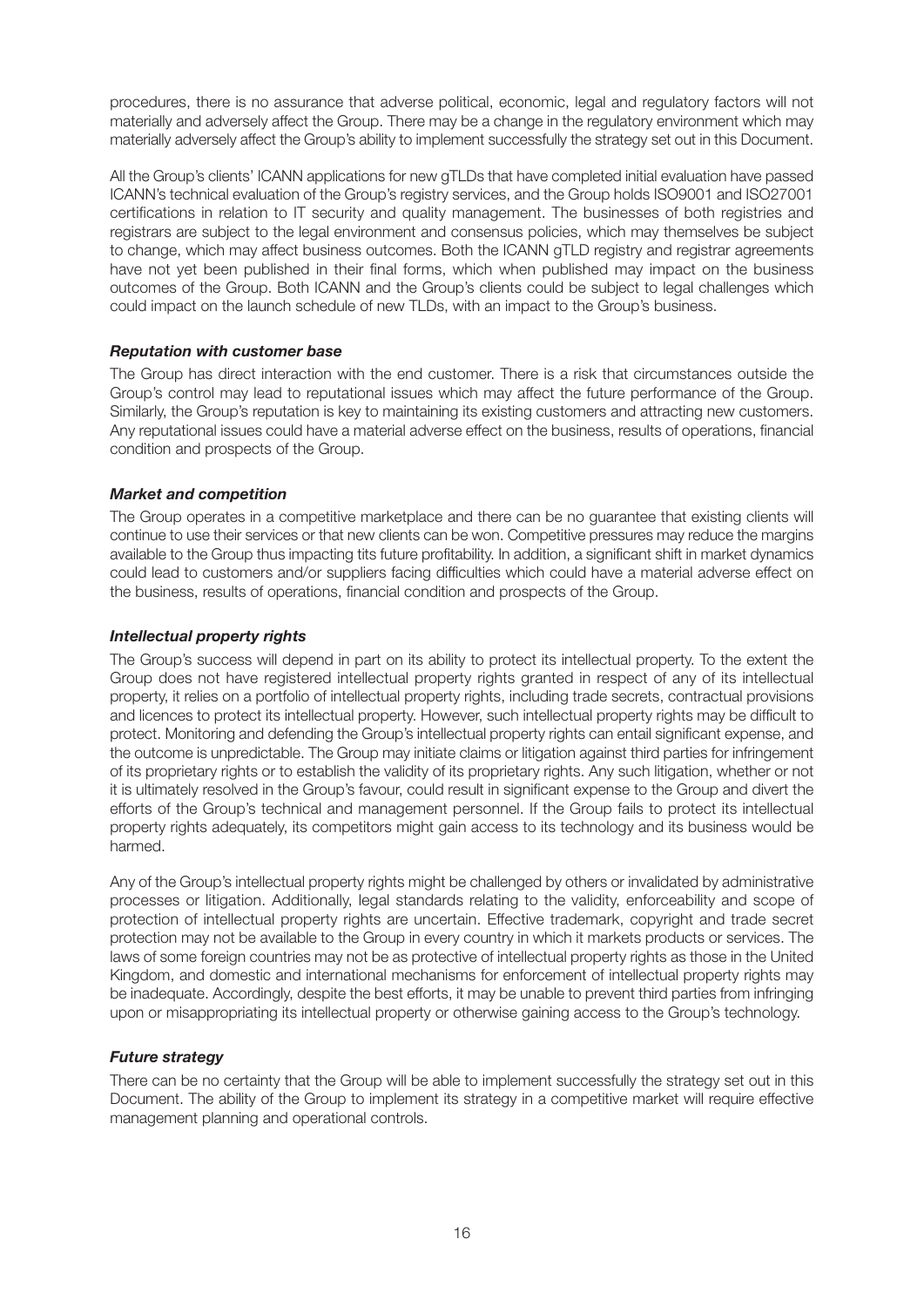# *IT systems may be impacted by breaches of security or may fail*

The Group will use its in-house technology infrastructure to support its operations and shall maintain security measures that it believes are up to date and appropriate. However, there is no assurance that these measures will prevent security breaches and any such breaches may have material adverse consequences for the Group.

In addition, both the Group relies on the provision of certain information technology services from third parties. If these are disrupted or withdrawn then it may have a material adverse impact on the Group's business, prospects for growth and/or financial position. Factors outside of the Group's control, such as fire, flood, natural disasters, power loss, terrorism or factors impacting the Group's information technology service providers' businesses may give rise to such consequences.

#### *Any system security breaches could lead to liability under data protection laws and the domain industry is still in the process of becoming compliant with GDPR*

The Group shall process personal data as part of its business. There is a risk that this data could become public if there was a security breach at the Group or third party service providers in respect of such data and, if one were to occur, the Group could face liability under data protection laws and could also lose the goodwill of its customers and suffer reputational damage which could have a material adverse effect on its business.

The General Data Protection Regulation ("**GDPR**") came into force on 25 May 2018. GDPR poses challenges on all companies working in the domain industry that are beyond their control. In addition to internal processes that need to be in compliance with GDPR, registries have interfaces in particular with registrars, who sell domain name registrations to registrants. For registrars, both the supplier as well as the customer side has to be assessed. The Group deals with hundreds of registries at the global level as well as with thousands of resellers. Many of these parties are still in the process of working on their GDPR compliance. However, the historical issue of publishing personal data via the "Whois" service appears to have been the biggest liability risk for registries and registrars apart from data breaches. The Group has addressed this issue by limiting access to public "Whois" data. However, various agreements that need to be entered into between various parties involved in gTLD registrations are still in the process of being drafted and agreed.

In the light of this, the Group will need to review the processing of personal data carried out by or on behalf of the Group to ensure this and all related policies and procedures are compliant with the requirements of the GDPR. As part of this, it will need to review all existing agreements under which personal data is processed and ensure that appropriate action is taken in relation to such contracts to ensure that they are updated to reflect the new requirements of the GDPR.

Failure to comply with the GDPR could result in the Group being liable under the GDPR, including for fines. The maximum level of these fines is significantly higher than previously and (depending on the nature of the breach in question) is up to EUR 20 million or 4 per cent. of the global annual turnover.

#### *Technical risk*

New technology, changing commercial circumstances and new entrants to the markets in which the Group operates may adversely affect the Group's value. Unforeseen technical issues with the Group's technology may arise which could adversely affect the Group's ongoing technical development, growth and business performance.

#### *Acquisition risk*

The Group may acquire other businesses if suitable opportunities become available. Any future acquisition poses integration and other risks which may significantly affect the Group's results or operations. To the extent that suitable opportunities arise, the Group may expand its business through the identification and acquisition of companies, technologies, products and services.

There can be no assurance that the Group will identify suitable acquisitions or opportunities, obtain the financing necessary to complete and support such acquisitions or acquire businesses on satisfactory terms, or that any business acquired will prove to be profitable. In addition, the acquisition and integration of independent companies is a complex, costly and time-consuming process involving a number of possible problems and risks, including possible adverse effects on the Group's operating results, diversion of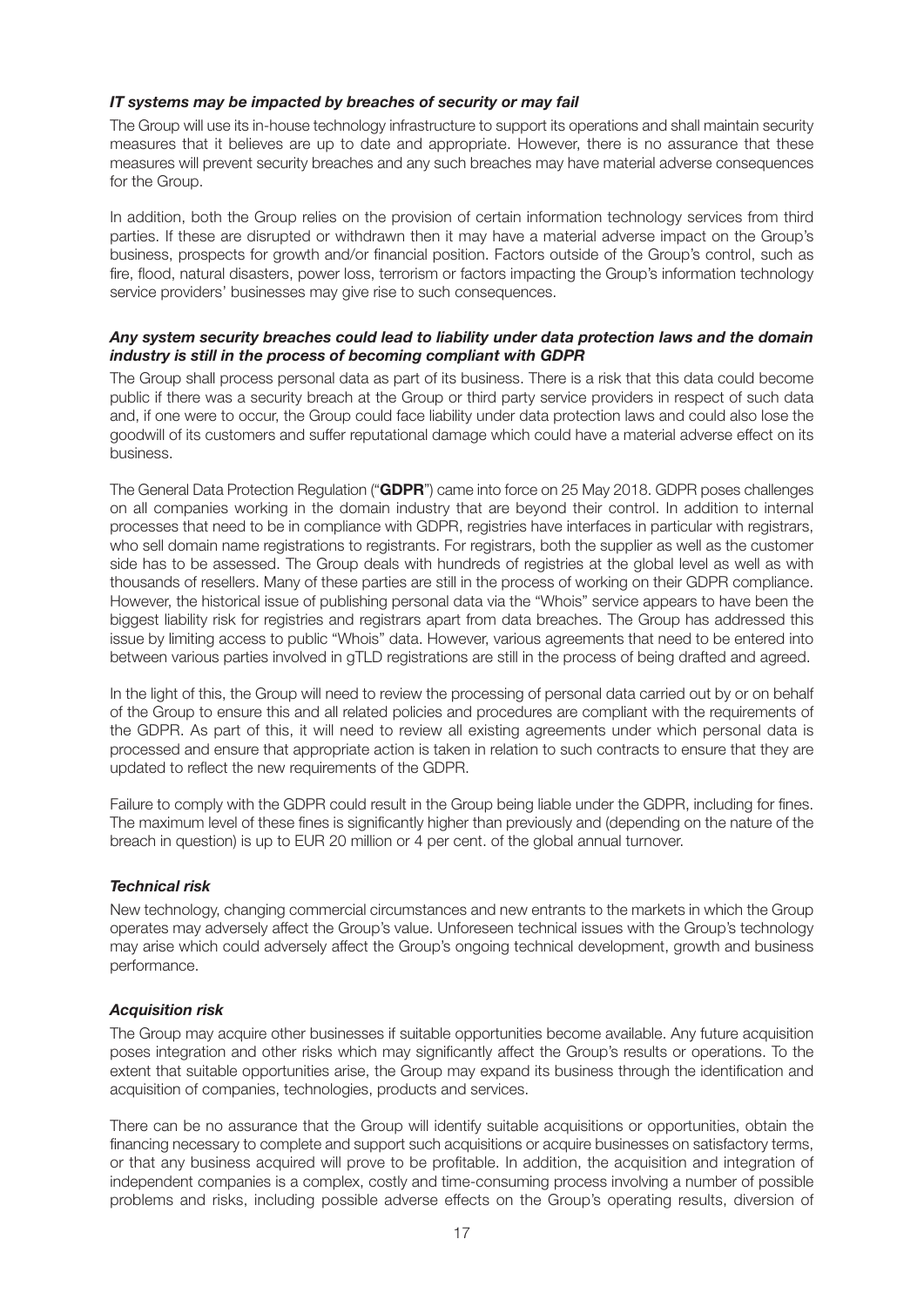management's attention, failure to retain personnel, failure to maintain customer service levels, disruption to relationships with customers and other third parties, risks associated with unanticipated events or liabilities and difficulties in the assimilation of the operations, technologies, systems, services and products of the acquired companies. No assurance can be given that the Group will be able to manage future acquisitions profitably or to integrate such acquisitions successfully without substantial costs, delays or other problems and any failure to achieve successful integration of such acquisitions could have a material adverse effect on the results of operations or financial condition of the Group.

#### *Reliance on key staff members*

If the Group is unable to attract and retain key officers, managers and technical personnel, its ability to execute its business strategy successfully and to provide quality services to its customers could be materially and adversely affected.

#### *Reliance on key suppliers*

The Group relies upon certain key suppliers which, if relationships with such suppliers are not maintained, could in the short term disrupt the Group's business, in particular in respect of (i) suppliers of certain products from a limited number of brand owners/manufacturers, (i) reliance on IT systems owned and/or maintained by third parties. Although alternative suppliers are readily available to provide the services or supplies required by the Group, any disruption to supply or transition between suppliers may adversely impact the Group's business until an alternative supplier can be engaged, and the costs of alternative supply may increase the Group's cost base.

#### *Operational costs*

Any change in the costs of operating the business could impact on the Group's profitability. Such cost increases could be driven by increases in supplier costs (including, amongst other things, rents for property leases) or increases in costs to be incurred due to regulatory change, e.g. following increases to the contribution required to be made by employers to employee pension schemes. Although such costs are accounted for, where these can be estimated, in future budgets for the Group, not all cost increases are capable of being estimated adequately in advance. However, it is expected competitors would be subject to similar commercial or regulatory cost increases.

#### *Dependence on key personnel*

The Group has a relatively small senior management team and the loss of any key individual or the inability to attract appropriate personnel could impact upon the Group's future performance and execution of the strategy within this Document

#### *Customers, pricing and payment terms*

Some of the Group's customers may have substantial purchasing power and negotiating leverage. While the Group has historically been able to secure good contractual terms, there can be no assurance that the Group will continue to be able to do so in the future. In certain cases, the Group may accept payment terms which impact adversely upon the revenue received by, the margins achieved by, and the cash flow of, the Group in any given period.

# **RISKS RELATING TO THE MARKETS IN WHICH THE GROUP OPERATES**

# *Economic conditions and current economic weakness*

The Group may be affected by general market trends which are unrelated to the performance of the Group itself. Any economic downturn either globally or locally in any area in which the Group operates may have an adverse effect on the demand for the Group's services. A prolonged economic downturn may have a material adverse effect on the Group's prospects, results of operation and financial condition.

#### *The Group's operations could be adversely affected by the effects of health epidemics, including the current Covid-19 pandemic*

The Group's business could be adversely affected by health epidemics in regions where it has business operations, and could cause significant disruption in its customers operations.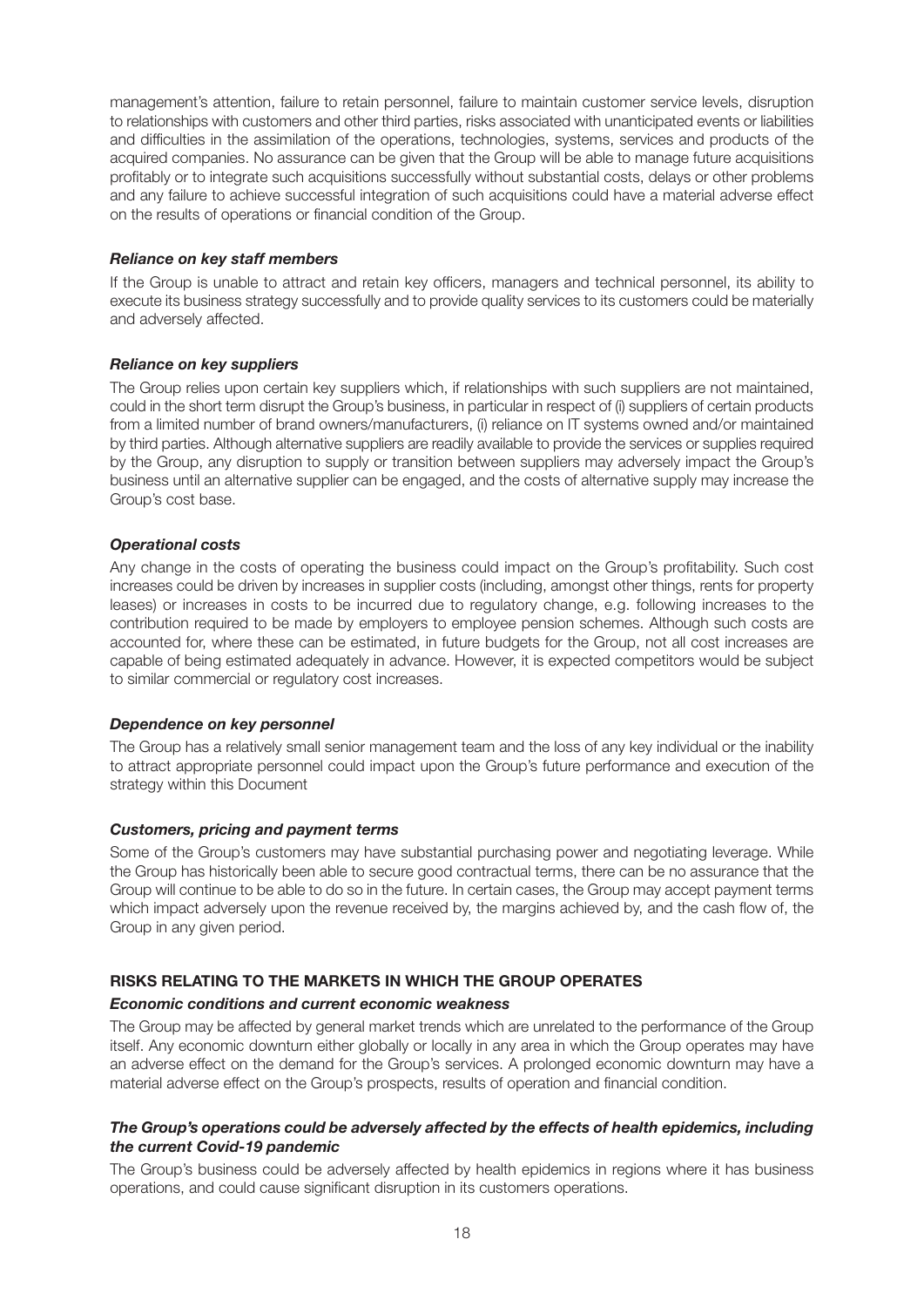A spread of such diseases amongst the employees of the Group, as well as any quarantines affecting the employees of the Group or the Group's facilities, may reduce the ability of the Group's personnel to carry out their work.

The spread of Covid-19, which has caused a broad impact globally, may materially adversely affect the Group economically. While the potential economic impact brought by, and the duration of, Covid-19 may be difficult to assess or predict, a widespread pandemic could result in significant disruption of global financial markets, reducing the Group's ability to access capital, which could in the future negatively affect its liquidity. In addition, a recession or market correction resulting from the spread of Covid-19 may adversely and materially affect the Group's business and the value of the Ordinary Shares.

The global pandemic of Covid-19 continues to rapidly evolve. The ultimate impact of the Covid-19 pandemic or a similar health epidemic is highly uncertain and subject to change. The full extent of potential delays or impacts on the Group's business, healthcare systems or the global economy as a whole is not yet known with any certainty. However, such effects could have a material impact on the Group's business, prospects, results of operations and financial condition.

#### *Changes in tax laws or their interpretation could affect the Group's financial condition or prospects*

The nature and amount of tax which the Group expects to pay and the reliefs expected to be available to the Group are each dependent upon a number of assumptions, any one of which may change and which would, if so changed, affect the nature and amount of tax payable and reliefs available. In particular, the nature and amount of tax payable is dependent on the availability of relief under tax treaties in a number of jurisdictions and is subject to changes to the tax laws or practice in any of the jurisdictions affecting the Group. Any limitation in the availability of relief under these treaties, any change in the terms of any such treaty or any changes in tax law, interpretation or practice could increase the amount of tax payable by the Group.

Any change in the Group's tax status or in taxation legislation or its interpretation could affect the value of the investments held in the Group or the Group's ability to provide returns to Shareholders or alter the posttax returns to Shareholders. Representations in this Document concerning the taxation of the Group and its investors are based upon current tax law and practice which is, in principle, subject to change. Current and potential investors are strongly recommended to consult an independent financial adviser authorised under FSMA who specialises in investments of this nature before making any investment decision in respect of Ordinary Shares.

#### *Currency fluctuations could materially adversely affect the Group's results*

As the Group's revenue streams may come from outside of the UK, exchange rate fluctuations could have a material adverse effect on the Group's profitability or the price competitiveness of its products. There can be no guarantee that the Group would be able to compensate for, or hedge against, such adverse effects and therefore, adverse exchange rate movements could have a material adverse effect on the Group's business, results of operations and/or financial condition.

# **GENERAL RISKS RELATING TO AN INVESTMENT IN THE ORDINARY SHARES**

#### *Dilution*

Regardless of whether a Qualifying Shareholder takes up their entitlements under the Open Offer, the effect of the Placing will be a reduction of their proportionate ownership and voting interests in the Company (unless a Shareholder applies for and obtains Excess Shares under the Open Offer). Shareholders will experience greater dilution in their ownership of, and voting interests in, the Company to the extent they do not subscribe in full for their Basic Entitlement and/or Excess Entitlement. Those Shareholders in a Restricted Jurisdiction, subject to certain exceptions, may not be able to participate in the Open Offer.

#### *Realisation of investment*

Potential investors should be aware that the value of shares can go down as well as up and that Admission should not be taken as implying that there will be a liquid market in the Ordinary Shares. An investment in the Existing Ordinary Shares and/or the Open Offer Shares may thus be difficult to realise.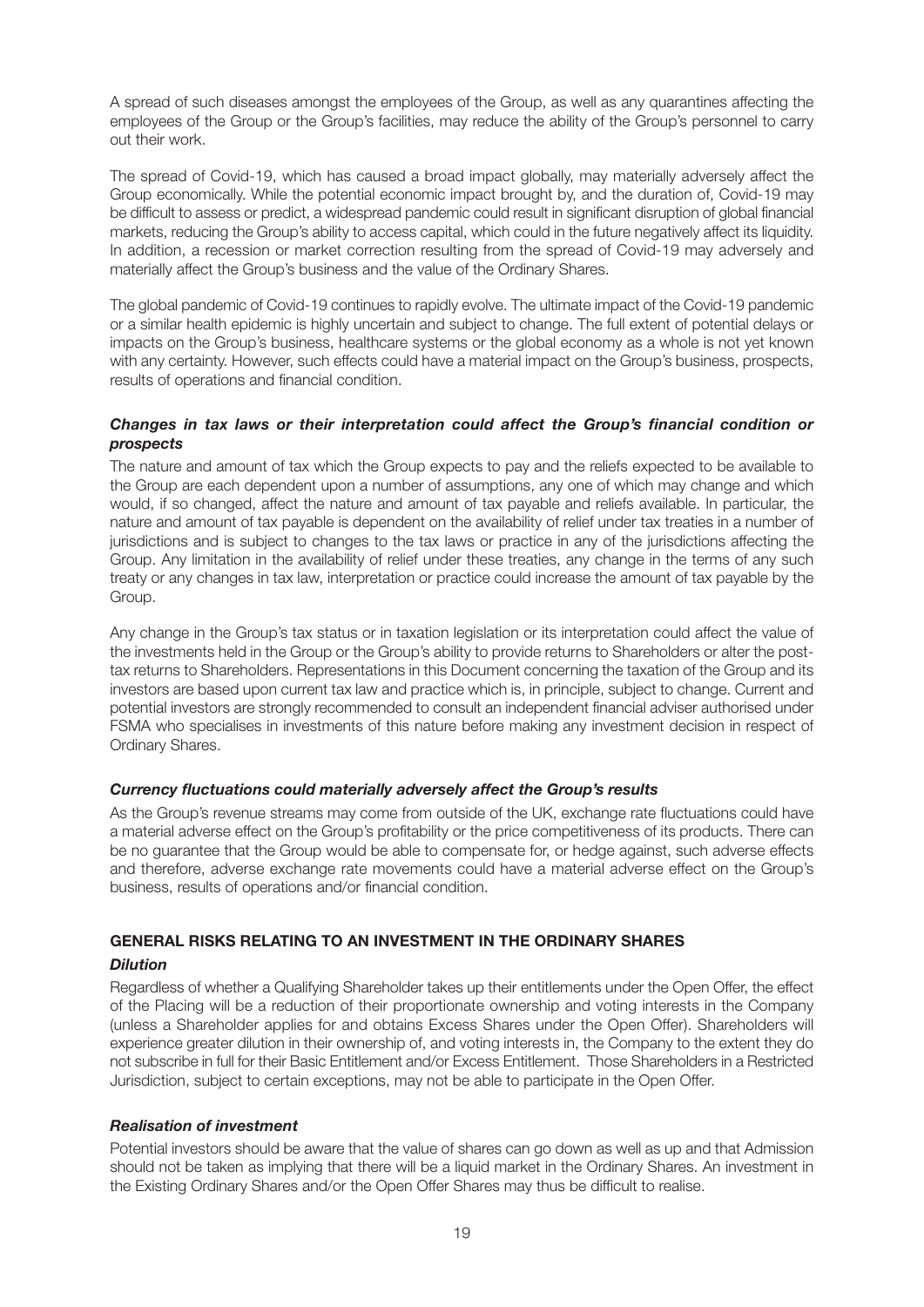# *Investment risk and AIM*

The Open Offer Shares will be admitted to AIM and it is emphasised that no application is being made for admission of the Open Offer Shares to the Official List or to any other stock exchange at this time. An investment in shares quoted on AIM may be less liquid and may carry a higher risk than an investment in shares quoted on the Official List. The rules of AIM are less demanding than those of the Official List. Further, London Stock Exchange has not itself examined or approved the contents of this Document. A prospective investor should be aware of the risks of investing in such companies and should make the decision to invest only after careful consideration and, if appropriate, consultation with an independent financial adviser.

#### *Market for the Company's shares and volatility of share price*

Prospective investors should be aware that the value of an investment in the Company may go down as well as up. In addition, the Company can give no assurance that an active trading market for its shares will develop, or if developed, be sustained in the future. If an active trading market is not developed or maintained, the liquidity and trading price of the Company's shares could be adversely affected. Furthermore, the trading price of the Company's shares may not reflect the underlying value of the assets held by the Company and may be subject to wide fluctuations in response to a number of events and factors, such as variations in operating results, the timing of investments, changes in the regulatory environment and stock market sentiment.

Investors should consider carefully whether an investment in the Company is suitable for them in light of the risk factors outlined above, their personal circumstances and the financial resources available to them.

# *Forward-looking statements*

This Document contains statements about the Company and the Group that are or may be "forward-looking statements". All statements, other than statements of historical facts, included in this Document may be forward-looking statements. Without limitation, any statements preceded or followed by, or that include, the words "targets", "plans", "believes", "expects", "aims", "intends", "will", "may", "should", "anticipates", "estimates", "projects", "would", "could", "continue", "potential" or words or terms of similar substance or the negative thereof, are forward-looking statements. These forward-looking statements include matters which are not facts. They appear in a number of places throughout this Document and include (without limitation) statements regarding the Board's intentions, understanding, beliefs or current expectations concerning, among other things, the Company's and/or the Group's results of operations, financial condition, liquidity, prospects, growth and strategies. These forward-looking statements are not guarantees of future performance and have not been reviewed by the auditors of the Company. These forward-looking statements involve known and unknown risks, uncertainties and other factors which may cause the actual results, performance or achievements of any such person, or industry results, to be materially different from any results, performance or achievements expressed or implied by such forward-looking statements.

These forward-looking statements are based on numerous assumptions regarding the present and future business strategies of such persons and the environment in which each will operate in the future. Investors should not place undue reliance on such forward-looking statements and, save as is required by law or regulation (including to meet the requirements of the AIM Rules), the Company does not undertake any obligation to update publicly or revise any forward-looking statements (including to reflect any change in expectations with regard thereto or any change in events, conditions or circumstances on which any such statement is based). All subsequent oral or written forward-looking statements attributed to the Company or any persons acting on its behalf are expressly qualified in their entirety by the cautionary statement above. All forward-looking statements contained in this letter are based on information available to the Board at the date of this Document, unless some other time is specified in relation to them, and the posting or receipt of this Document shall not give rise to any implication that there has been no change in the facts set forth herein since such date.

**This list should not be considered an exhaustive statement of all potential risks and uncertainties.**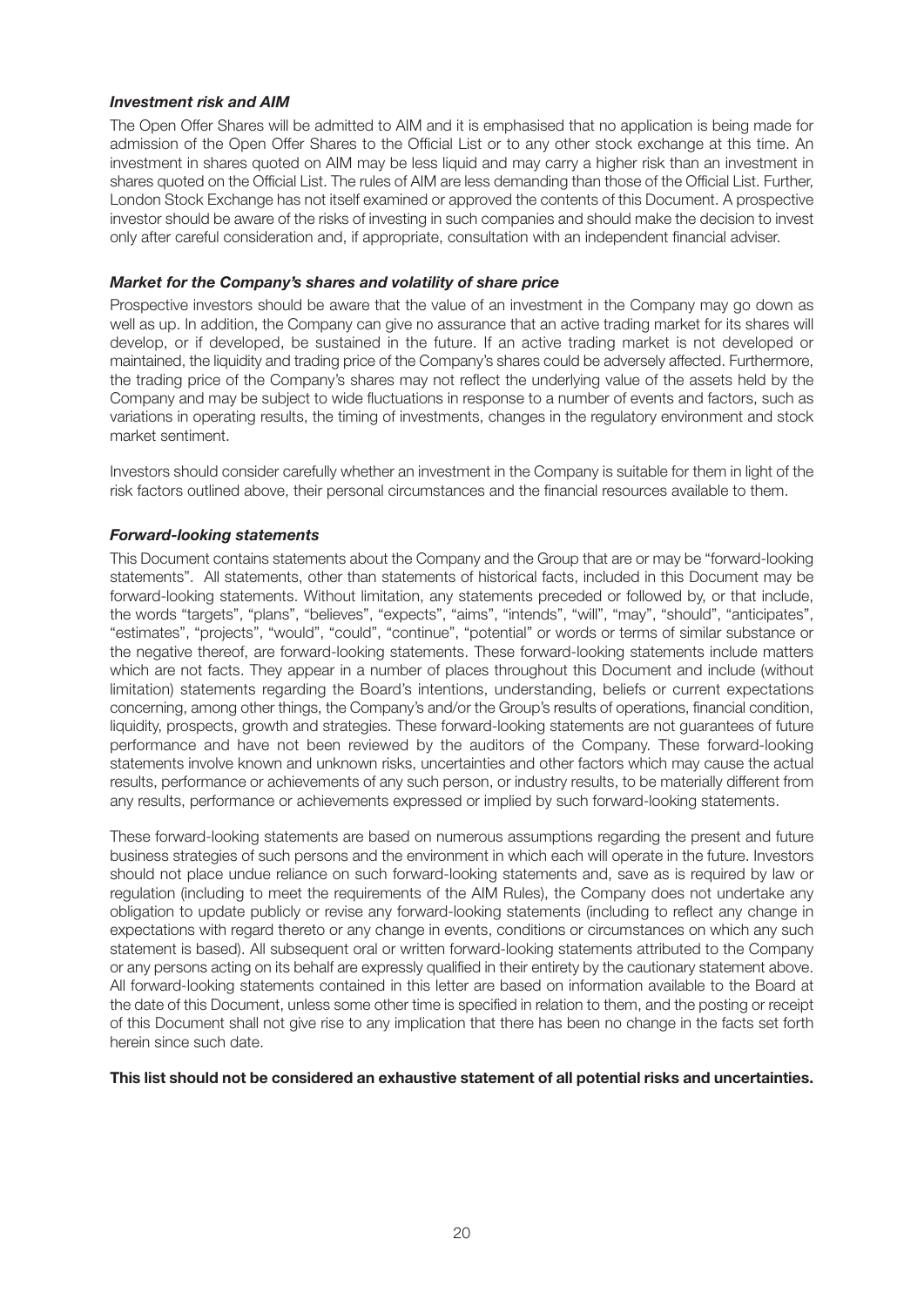# **PART III**

# **TERMS AND CONDITIONS OF THE OPEN OFFER**

#### **1. Introduction**

The Open Offer has been structured so as to allow Qualifying Shareholders to subscribe for Open Offer Shares at the Issue Price *pro rata* to their existing holdings. Qualifying Shareholders may also make applications in excess of their Basic Entitlements. To the extent that Basic Entitlements to Open Offer Shares are not subscribed for by Qualifying Shareholders, such Open Offer Shares will be available to satisfy such excess applications via the Excess Application Facility, subject to a maximum of 2,500,000 Open Offer Shares in aggregate and provided that no Qualifying Shareholder shall be entitled to subscribe for Open Offer Shares if it would bring their aggregate interest in the share capital of the Company to more than the Aggregate Limit. To the extent that applications are received in respect of an aggregate of more than 2,500,000 Open Offer Shares and/or would result in any Qualifying Shareholder holding an interest in the share capital of Company which would exceed the Aggregate Limit, excess applications will be scaled back *pro rata* to the number of Excess Shares applied for by Qualifying Shareholders under the Excess Application Facility.

The Open Offer Shares to be issued pursuant to the Open Offer will, following Admission, rank *pari passu* in all respects with the Existing Ordinary Shares and will carry the right to receive all dividends and distributions declared, made or paid on or in respect of the Ordinary Shares after Admission.

Qualifying Shareholders with fewer than 100.46403360 Existing Ordinary Shares will not be able to apply for Open Offer Shares.

Any Qualifying Shareholder who has sold or transferred all or part of his registered holding(s) of Existing Ordinary Shares prior to 7:00 a.m. on 1 March 2022, when the Existing Ordinary Shares are marked "ex" the entitlement to the Open Offer, is advised to consult his stockbroker, bank or other agent through or to whom the sale or transfer was effected as soon as possible since the invitation to apply for Open Offer Shares under the Open Offer may be a benefit which may be claimed from him by the purchaser(s) under the rules of the London Stock Exchange.

The Open Offer has not been underwritten. None of the Open Offer Shares have been conditionally placed with institutional or other investors. Therefore, there may be no or fewer than 2,500,000 Open Offer Shares issued under the Open Offer.

The Open Offer is not conditional upon the level of applications made to subscribe under the Open Offer or upon any minimum level of proceeds being raised. For the purposes of section 578 of the Companies Act, the Open Offer is being made on the basis that the Open Offer Shares subscribed for will be allotted in any event. Accordingly, even if the Open Offer is not fully subscribed, Open Offer Shares will be issued to Qualifying Shareholders who have applied for Open Offer Shares (subject to the terms and conditions set out in this Document and, where relevant, the Application Form).

#### **2. The Open Offer**

The Company hereby invites each Qualifying Shareholder, on the terms and subject to the conditions set out in this Document (and, for Qualifying non-CREST Shareholders, in the accompanying Application Form), to apply to subscribe, at 120 pence per Open Offer Share (payable in full on application and free of all expenses), for any number of Open Offer Shares (subject to the limit of the number of Excess Shares that can be applied for using the Excess Application Facility), being:

#### **1 Open Offer Share for every 100.46403360 Existing Ordinary Shares**

registered in the name of each Qualifying Shareholder on the Record Date and so in proportion to any other number of Existing Ordinary Shares then held (rounded down to the nearest whole number of Ordinary Shares). Valid applications by Qualifying Shareholders will be satisfied in full up to their Basic Entitlements.

The Basic Entitlement, in the case of Qualifying non-CREST Shareholders, is equal to the number of Open Offer Shares shown in Box 7 on the Application Form or, in the case of Qualifying CREST Shareholders, is equal to the number of Basic Entitlements standing to the credit of their stock account in CREST. Qualifying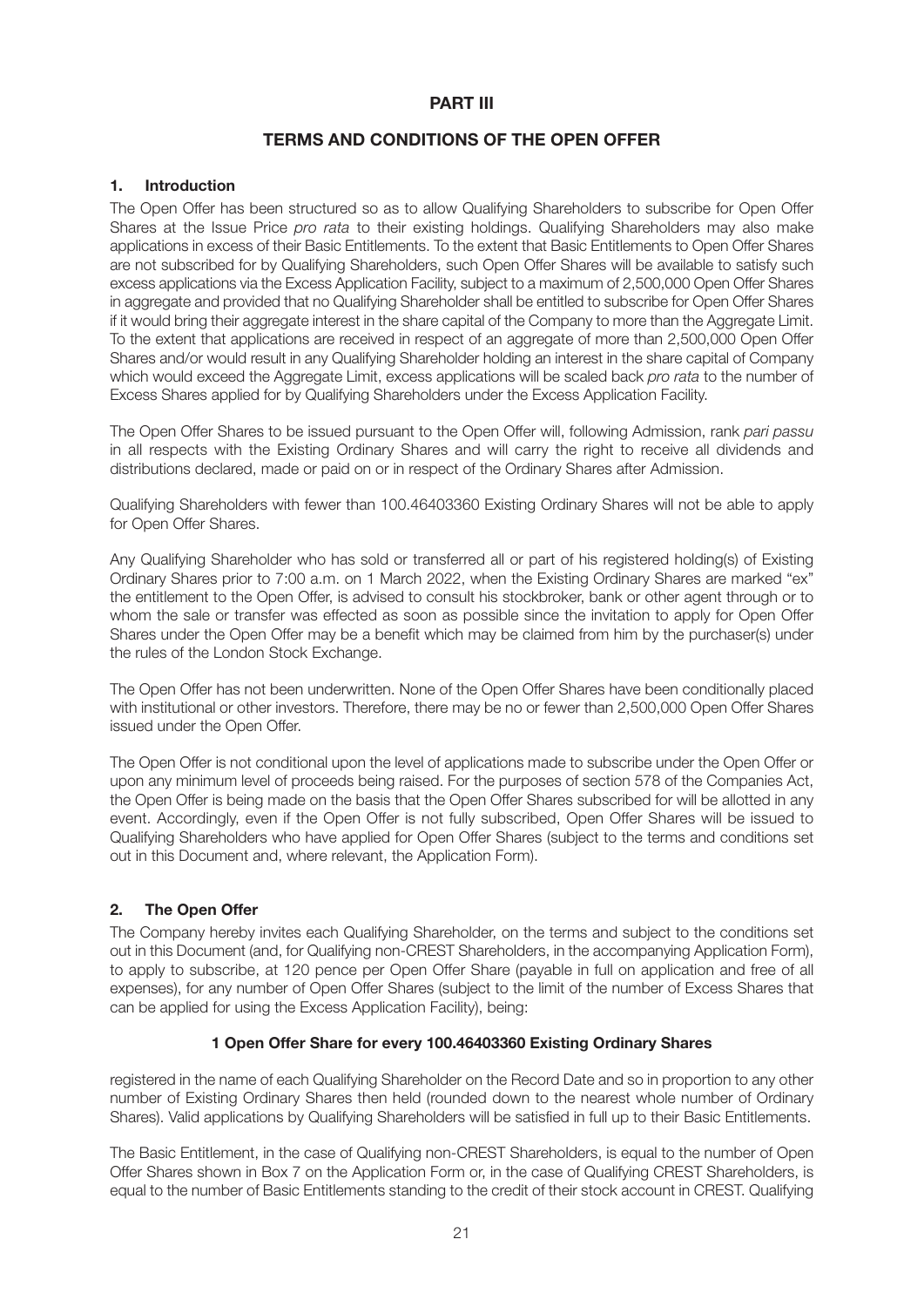CREST Shareholders will have their Basic Entitlements credited to their stock accounts in CREST and should refer to paragraphs 2, 3 and 8 of this Part III and also to the CREST Manual for further information on the relevant CREST procedures.

Basic Entitlements have been rounded down to the nearest whole number of Ordinary Shares and any fractional entitlements to Open Offer Shares will be disregarded in calculating Qualifying Shareholders' Basic Entitlements and will be aggregated and will be made available to Qualifying Shareholders under the Excess Application Facility. Qualifying Shareholders with fewer than 100.46403360 Existing Ordinary Shares will not be able to apply for Open Offer Shares.

Qualifying Shareholders may apply to acquire less than their Basic Entitlement should they so wish. In addition, Qualifying Shareholders may apply to acquire Excess Shares using the Excess Application Facility. Please see below for further details of the Excess Application Facility.

#### **Holdings of Existing Ordinary Shares in certificated and uncertificated form will be treated as separate holdings for the purpose of calculating Basic Entitlements, as will holdings under different designations and in different accounts.**

The aggregate number of Open Offer Shares available for subscription pursuant to the Open Offer (including under the Excess Application Facility) is a maximum of 2,500,000 Open Offer Shares.

The Open Offer is conditional, *inter alia*, upon the following:

- (a) the completion of the Placing and admission of the Placing Shares to trading on AIM becoming effective by not later than 8:00 a.m. on 2 March 2022 in accordance with the AIM Rules, in each case, in accordance with the terms of the Placing Agreement; and
- (b) Admission of the Open Offer Shares becoming effective by not later than 8:00 a.m. on 21 March 2022 (or such later time and/or date as the Company, Zeus and Berenberg may agree, such date not being later than 8:00 a.m. on the Long Stop Date).

If the conditions are not satisfied and Admission does not occur by 8:00 a.m. on 21 March 2022 (or by 8:00 a.m. on the Long Stop Date), the Open Offer will not proceed and any applications made by Qualifying Shareholders will be rejected. In such circumstances, application monies will be returned (at the applicant's sole risk), without payment of interest, as soon as practicable thereafter. Revocation of applications for Open Offer Shares cannot occur after dealings have begun.

No temporary documents of title will be issued in respect of Open Offer Shares held in uncertificated form. Definitive certificates in respect of Open Offer Shares taken up are expected to be posted to those Qualifying Shareholders who have validly elected to hold their Open Offer Shares in certificated form by 28 March 2022. In respect of those Qualifying Shareholders who have validly elected to hold their Open Offer Shares in uncertificated form, the Open Offer Shares are expected to be credited to their stock accounts maintained in CREST on or before 21 March 2022.

Application will be made for the Open Offer Shares to be admitted to trading on AIM via the AIM Application. Admission is expected to occur on 21 March 2022, when dealings in the Open Offer Shares are expected to begin.

All monies received by the Receiving Agent in respect of Open Offer Shares will be held in a separate noninterest bearing bank account opened solely for the Open Offer.

If for any reason it becomes necessary to adjust the expected timetable as set out in this Document, the Company will make an appropriate announcement to a RIS giving details of the revised dates.

#### *Excess Applications*

Qualifying Shareholders may apply to acquire Excess Entitlements subject to the limit on applications under the Excess Application Facility referred to below. The Basic Entitlement, in the case of Qualifying non-CREST Shareholders, is equal to the number of Open Offer Shares shown in Box 7 on the Application Form or, in the case of Qualifying CREST Shareholders, is equal to the number of Basic Entitlements standing to the credit of their stock account in CREST.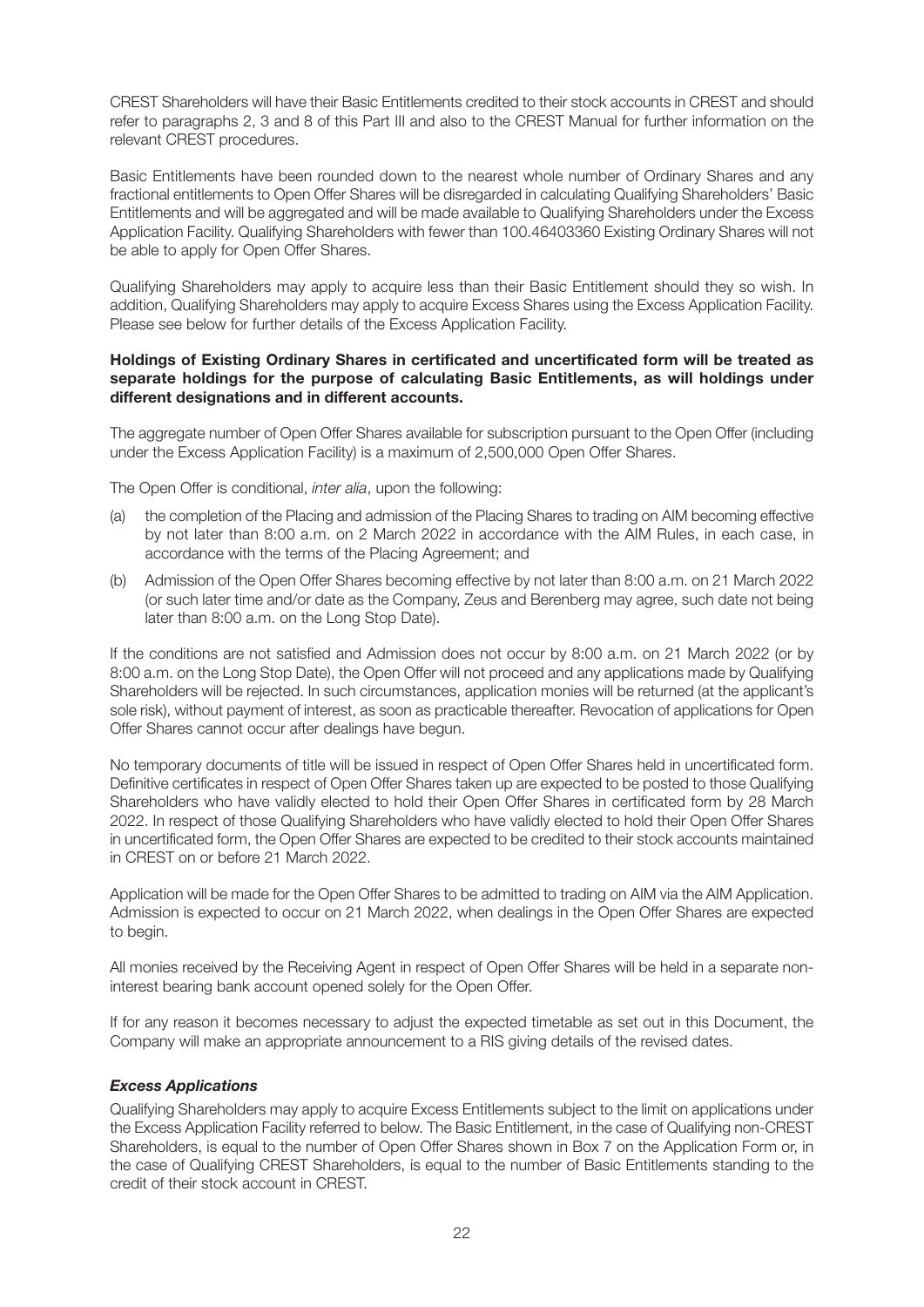The Excess Application Facility enables Qualifying Shareholders who have taken up their Basic Entitlement in full to apply for any whole number of Excess Shares in excess of their Basic Entitlement up to an amount equal to the total number of Open Offer Shares available under the Open Offer less an amount equal to a Qualifying Shareholder's Basic Entitlement. Qualifying non-CREST Shareholders who wish to apply to subscribe for more than their Basic Entitlement should complete Boxes 2, 3, 4 and 5 on the Application Form. Applications for Excess Shares may be allocated in such manner as the Directors may determine, in their absolute discretion (and with the prior consent of Zeus and Berenberg), and no assurance can be given that applications for Excess Shares by Qualifying Shareholders will be met in full or in part or at all.

The aggregate number of Open Offer Shares available for subscription pursuant to the Open Offer (including under the Excess Application Facility) is a maximum of 2,500,000 Open Offer Shares.

**Qualifying Shareholders should be aware that the Open Offer is not a rights issue. Qualifying non-CREST Shareholders should also note that the Application Form is not a negotiable document and cannot be traded. Qualifying CREST Shareholders should note that, although the Basic Entitlements and Excess Entitlements will be credited to CREST and be enabled for settlement, applications in respect of Basic Entitlements and Excess Entitlements may only be made by the Qualifying Shareholder originally entitled or by a person entitled by virtue of a bona fide market claim raised by Euroclear's Claims Processing Unit. Open Offer Shares not applied for by Qualifying Shareholders under their Basic Entitlements will not be sold in the market for the benefit of those who do not apply, under the Open Offer but may be allotted to Qualifying Shareholders to meet any valid applications under the Excess Application Facility and the net proceeds will be retained for the benefit of the Company. Qualifying Shareholders who do not apply to take up Open Offer Shares will have no rights under the Open Offer.**

The Existing Ordinary Shares are already admitted to CREST. No further application for admission to CREST is accordingly required for the Open Offer Shares. All such Open Offer Shares, when issued and fully paid, may be held and transferred by means of CREST.

Application will be made for the Basic Entitlements and Excess Entitlements to be admitted to CREST where Existing Ordinary Shares are already admitted to CREST and/or Qualifying Shareholders elect for them to be so admitted to CREST. The conditions for such admission having already been met, the Basic Entitlements and Excess Entitlements are where appropriate expected to be admitted to CREST with effect from 2 March 2022.

The Open Offer Shares will be issued credited as fully paid and will rank *pari passu* in all respects with the Existing Ordinary Shares. The Open Offer Shares are not being made available in whole or in part to the public except under the terms of the Open Offer. Overseas Shareholders are referred to the section entitled "Overseas Shareholders" set out in paragraph 6 of this Part III.

The Existing Ordinary Shares are in registered form, are traded on the AIM market and are not traded on any other exchange. The Open Offer Shares will also be in registered form, will be issued credited as fully paid and will rank *pari passu* in all respects with the issued Existing Ordinary Shares. The Open Offer Shares will be issued only pursuant to the Open Offer and will not otherwise be marketed or made available in whole or in part to the public.

The maximum proceeds of the Open Offer, assuming full subscription of the Open Offer, will be approximately £3.0 million before expenses. The Open Offer Shares will represent up to approximately 0.87 per cent. of the Enlarged Share Capital following Admission (assuming full subscription of the Open Offer Shares).

## **3. Procedure for application and payment**

The action to be taken by Qualifying Shareholders in respect of the Open Offer depends on whether, at the relevant time, a Qualifying Shareholder has an Application Form in respect of his, her or its Basic Entitlement or a Qualifying Shareholder has his, her or its Basic Entitlement and Excess Entitlement credited to his, her or its CREST stock account in respect of such entitlement.

Qualifying Shareholders who hold their Existing Ordinary Shares in certificated form will be allotted Open Offer Shares in certificated form. Qualifying Shareholders who hold all or part of their Existing Ordinary Shares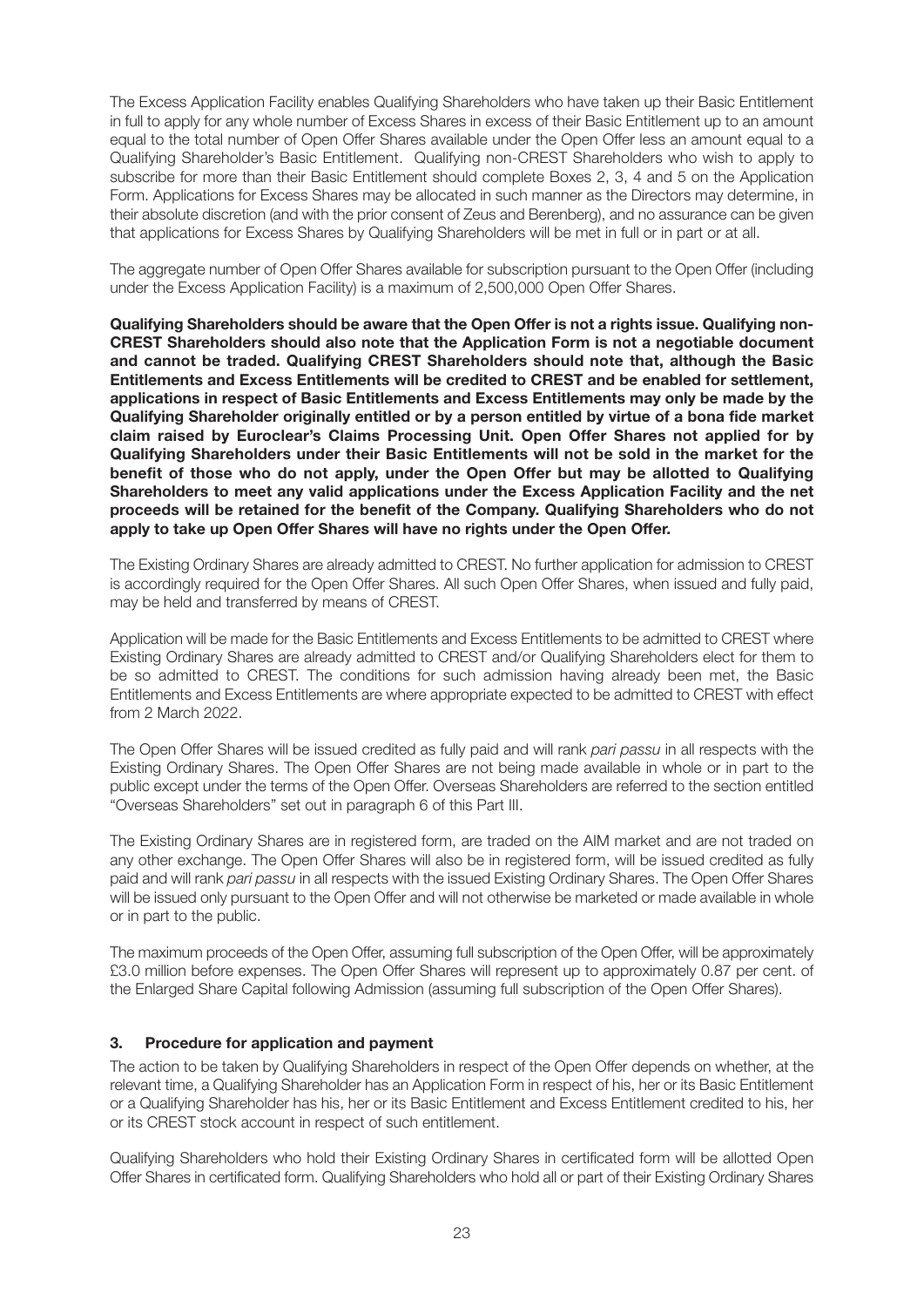in uncertificated form will be allotted Open Offer Shares in uncertificated form to the extent that their entitlement to Open Offer Shares arises as a result of holding Existing Ordinary Shares in uncertificated form.

However, it will be possible for Qualifying Shareholders to deposit Basic Entitlements and/or Excess Entitlements into, and withdraw them from, CREST. Further information on deposit and withdrawal from CREST is set out in paragraph 1.2(g) of this Part III. CREST sponsored members should refer to their CREST sponsor, as only their CREST sponsor will be able to take the necessary action specified below to apply under the Open Offer in respect of the Basic Entitlements and Excess Entitlements of such members held in CREST. CREST members who wish to apply under the Open Offer in respect of their Basic Entitlements and Excess Entitlements in CREST should refer to the CREST Manual for further information on the CREST procedures referred to below.

#### **Qualifying Shareholders who do not want to take up or apply for the Open Offer Shares under the Open Offer should take no action and should not complete or return the Application Form.**

#### 3.1 *If you have an Application Form in respect of your entitlement under the Open Offer*

*(a) General*

Subject as provided in paragraph 6 of this Part III in relation to Overseas Shareholders, Qualifying non-CREST Shareholders will have received an Application Form with this Document. The Application Form shows the number of Existing Ordinary Shares registered in their name on the Record Date in Box 6. It also shows the maximum number of Open Offer Shares for which they are entitled to apply under the Basic Entitlements, as shown by the Basic Entitlement allocated to them set out in Box 7. Box 8 shows how much they would need to pay if they wish to take up their Basic Entitlement in full. Qualifying non-CREST Shareholders wishing to take up their Basic Entitlement in full should complete Boxes 2, 4 and 5.

Any fractional entitlements to Open Offer Shares will be disregarded in calculating Qualifying non-CREST Shareholders' Basic Entitlements and will be aggregated and made available to Qualifying Shareholders under the Excess Application Facility. Any Qualifying non-CREST Shareholders with fewer than 100.46403360 Existing Ordinary Shares will not receive a Basic Entitlement. Any Qualifying non-CREST Shareholder with fewer than 100.46403360 Existing Ordinary Shares will not be able to apply for Excess Shares pursuant to the Excess Application Facility (see paragraph 3.1(c) of this Part III). Qualifying non-CREST Shareholders may apply for less than their Basic Entitlement should they wish to do so. Qualifying non-CREST Shareholders wishing to apply for Open Offer Shares representing less than their Basic Entitlement may do so by completing Boxes 2, 4 and 5 of the Application Form. Subject to availability, and assuming that Qualifying Shareholders have accepted their Basic Entitlement in full, Qualifying non-CREST Shareholders may also apply for any whole number of Excess Shares in excess of their Basic Entitlement up to an amount equal to the total number of Open Offer Shares available under the Open Offer less an amount equal to a Qualifying non-CREST Shareholder's Basic Entitlement, by completing Boxes 2, 3, 4 and 5 of the Application Form (see paragraph 3.1(c) of this Part III). Qualifying non-CREST Shareholders may hold such an Application Form by virtue of a *bona fide* market claim (see paragraph 3.2(b) of this Part III).

The instructions and other terms set out in the Application Form part of the terms and conditions of the Open Offer.

#### *(b) Market claims*

Applications by Qualifying non-CREST Shareholders to acquire Open Offer Shares may only be made on the Application Form and may only be made by the Qualifying non-CREST Shareholder named in it or by a person entitled by virtue of a bona fide market claim in relation to a market purchase of Existing Ordinary Shares prior to the date upon which the Existing Ordinary Shares were marked "ex" for the purposes of entitlement to participate in the Open Offer. Application Forms may not be assigned, transferred or split, except to satisfy *bona fide* market claims, up to 3:00 p.m. on 15 March 2022. The Application Form is not a negotiable document and cannot be separately traded. A Qualifying non-CREST Holder who has sold or otherwise transferred all or part of his holding of Existing Ordinary Shares prior to the date upon which the Existing Ordinary Shares were marked "ex" for the purposes of entitlement to participate in the Open Offer, should consult his broker or other professional adviser as soon as possible, as the invitation to acquire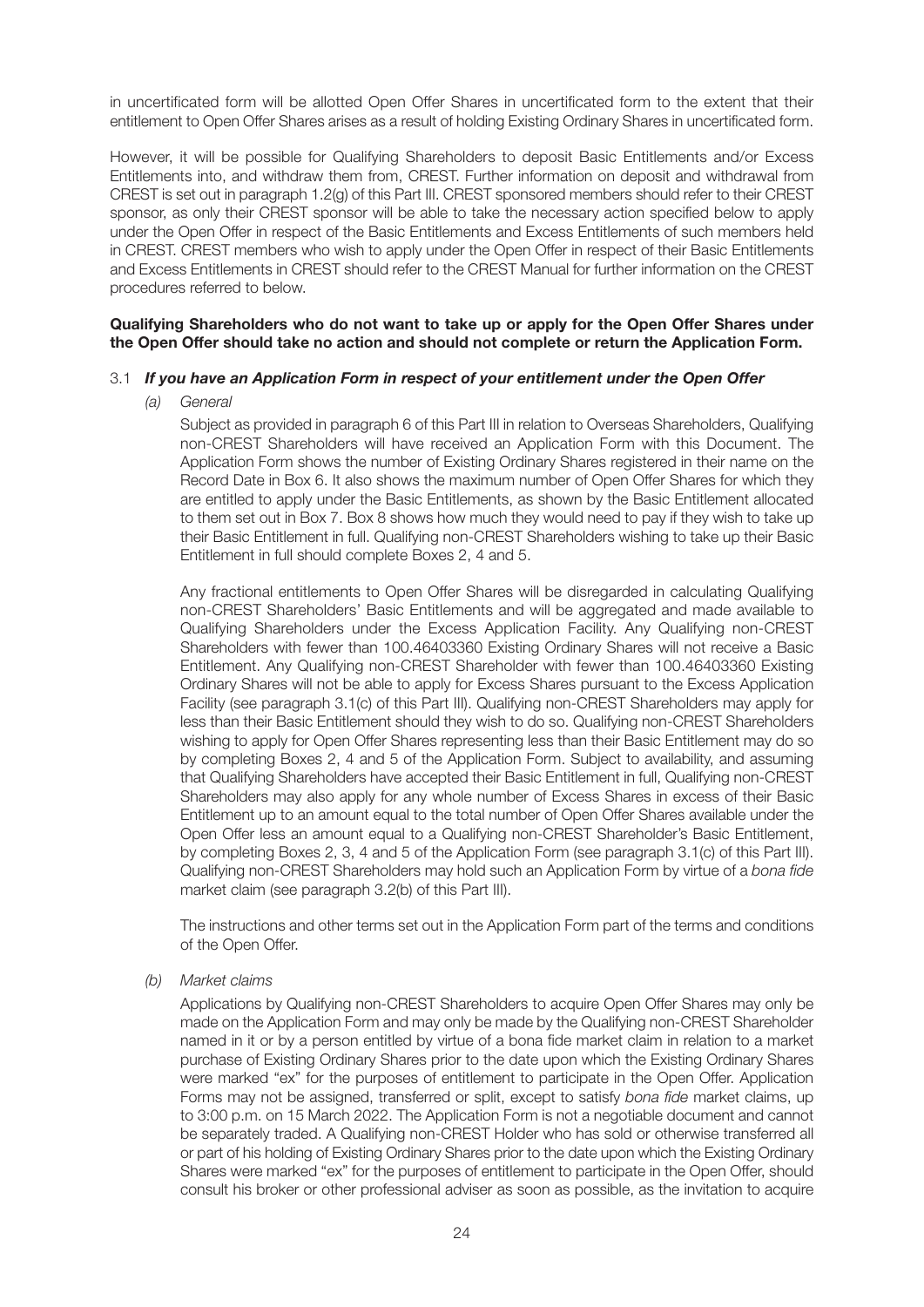Open Offer Shares under the Open Offer may be a benefit which may be claimed by the transferee from his counterparty. Qualifying non-CREST Shareholders who have sold all or part of their registered holdings should, if the market claim is to be settled outside CREST, complete Box 10 on the Application Form and immediately send it to the stockbroker, bank or other agent through whom the sale or transfer was effected for onward transmission to the purchaser or transferee or the Receiving Agent in accordance with the instructions set out in the accompanying Application Form. The Application Form should not, however, subject to certain exceptions, be forwarded to or transmitted in or into any Restricted Jurisdiction. If the market claim is to be settled outside CREST, the beneficiary of the claim should follow the procedures set out in the accompanying Application Form. If the market claim is to be settled in CREST, the beneficiary of the claim should follow the procedures set out in paragraph 3.2 below.

#### *(c) Excess Application Facility*

Provided that Qualifying non-CREST Shareholders have accepted their Basic Entitlement in full, Qualifying non-CREST Shareholders may apply to acquire Excess Shares using the Excess Application Facility, should they wish. Qualifying non-CREST Shareholders wishing to apply for Excess Shares up to an amount equal to the total number of Open Offer Shares available under the Open Offer less an amount equal to a Qualifying Non-CREST Holder's Basic Entitlement, may do so by completing Boxes 2, 3, 4 and 5 of the Application Form. The total number of Open Offer Shares is fixed and will not be increased in response to any Excess Applications. Excess Applications will therefore only be satisfied to the extent that other Qualifying Shareholders do not apply for their Basic Entitlements in full or where fractional entitlements have been aggregated and made available under the Excess Application Facility. Applications under the Excess Application Facility shall be allocated in such manner as the Directors may determine, in their absolute discretion (and with the prior consent of Zeus and Berenberg), and no assurance can be given that the applications for Excess Shares by Qualifying non-CREST Shareholders will be met in full or in part or at all. Excess monies in respect of applications which are not met in full will be returned to the applicant (at the applicant's risk) without interest as soon as practicable thereafter by way of cheque or CREST payment, as appropriate.

#### *(d) Application procedures*

Qualifying non-CREST Shareholders wishing to apply to acquire all or any of the Open Offer Shares to which they are entitled should complete the Application Form in accordance with the instructions printed on it. Completed Application Forms should be posted in the accompanying reply paid envelope (for use only in the UK) or delivered by hand (during normal business hours only) to Link Group, Corporate Actions, 10th Floor, Central Square, 29 Wellington Street, Leeds, LS1 4DL with a cheque drawn in Sterling on a bank or building society in the UK which is either a settlement member of the Cheque and Credit Clearing Company limited or the CHAPS Clearing Company Limited or which has arranged for its cheques to be cleared through the facilities provided for members of either of those companies or committees and must bear the appropriate sort code in the right hand corner.

**Cheques should be drawn on the personal account to which the shareholder has sole or joint title. Third party cheques may be accepted where the bank or building society has endorsed the back of the draft or cheque by adding the shareholder's details and the branch stamp.** Such cheques must bear the appropriate sort code in the top right-hand corner and must be for the full amount payable on application.

Applications must be received by Link Group (at the address detailed above) no later than 11:00 a.m. on 17 March 2022, after which time, subject as set out in this paragraph, Application Forms will not be valid. Once submitted, applications are irrevocable. If an Application Form is being sent by post in the UK, Qualifying Shareholders are recommended to allow at least four working days for delivery. Cheques should be made payable to **"Link Market Services Limited re: CentralNic Group plc Open Offer A/C." and crossed "A/C Payee Only"**. It is a condition of application that cheques will be honoured on first presentation and the Company may in its absolute discretion elect not to treat as valid any application in respect of which a cheque is not so honoured. The Company reserves the right in its sole discretion (but with the prior consent of Zeus and Berenberg) to (but shall not be obliged to) treat an Application Form as valid and binding on the person by whom or on whose behalf it is lodged, even if not completed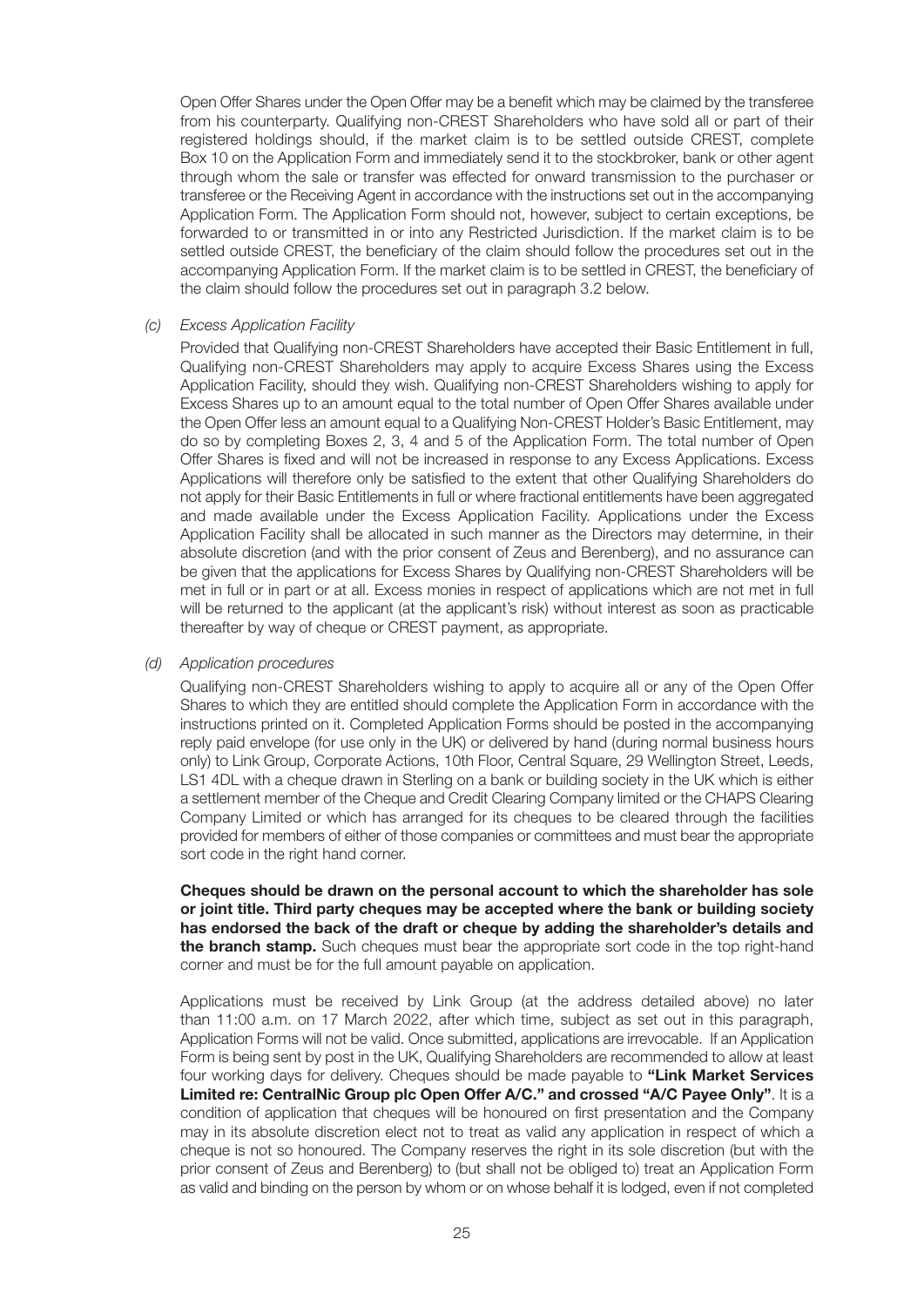in accordance with the relevant instructions or not accompanied by a valid power of attorney where required, or if it otherwise does not strictly comply with the terms and conditions of the Open Offer. The Company further reserves the right (but shall not be obliged) to accept either Application Forms received after 11:00 a.m. on 17 March 2022 but not later than 5:00 p.m. on 17 March 2022 with the envelope bearing a legible postmark not later than 11:00 a.m. on 17 March 2022 or applications in respect of which remittances are received before 11:00 a.m. on 17 March 2022 from authorised persons (as defined in FSMA) specifying the Open Offer Shares applied for and undertaking to lodge the Application Form in due course but, in any event, within two Business Days. Multiple applications will not be accepted.

Cheques are liable to be presented for payment upon receipt. Post-dated cheques will not be accepted.

*(e) Effect of application*

All documents and remittances sent by post by or to an applicant (or as the applicant may direct) will be sent at the applicant's own risk. By completing and delivering an Application Form the applicant:

- (i) represents and warrants to the Company and Zeus and Berenberg that he has the right, power and authority, and has taken all action necessary, to make the application under the Open Offer and to execute, deliver and exercise his rights, and perform his obligations under any contracts resulting therefrom and that he is not a person otherwise prevented by legal or regulatory restrictions from applying for Open Offer Shares or acting on behalf of any such person on a non-discretionary basis;
- (ii) confirms to the Company and Zeus and Berenberg that in making the application he is not relying and has not relied on Zeus and Berenberg or any other person affiliated with Zeus and Berenberg in connection with any investigation of the accuracy of any information contained in this Document or his investment decision;
- (iii) confirms to the Company and Zeus and Berenberg that no person has been authorised to give any information or to make any representation concerning the Group or the Open Offer Shares (other than as contained in this Document) and, if given or made, any such other information or representation should not be, and has not been, relied upon as having been authorised by the Company or Zeus and Berenberg;
- (iv) requests that the Open Offer Shares to which he, she or it will become entitled be issued to him, her or it on the terms set out in this Document and subject to the articles of association of the Company;
- (v) agrees that all applications under the Open Offer and contracts resulting therefrom, shall be governed by and construed in accordance with the laws of England;
- (vi) represents and warrants that he, she or it is not, and is not applying on behalf of any Shareholder who is, a citizen or resident or which is a corporation, partnership or other entity created or organised in or under any laws of any Restricted Jurisdiction and he, she or it is not applying with a view to reoffering, reselling, transferring or delivering any of the Open Offer Shares which are the subject of the application to, or for the benefit of a Shareholder who is a citizen or resident or which is a corporation, partnership or other entity created or organised in or under any laws of a Restricted Jurisdiction except where proof satisfactory to the Company has been provided to the Company that he, she or it is able to accept the invitation by the Company free of any requirement which the Company (in its absolute discretion) regards as unduly burdensome, nor acting on behalf of any such person on a non-discretionary basis nor (a) person(s) otherwise prevented by legal or regulatory restrictions from applying for Open Offer Shares under the Open Offer;
- (vii) represents and warrants that he, she or it is not and nor is he, she or it applying as nominee or agent for a person who is or may be liable to notify and account for tax under the Stamp Duty Reserve Tax Regulations 1986 at any of the increased rates referred to in Section 93 (depository receipts) or Section 96 (clearance services) of the Finance Act 1986;
- (viii) confirms that the Open Offer Shares have not been offered to the applicant by the Company, Zeus, Berenberg or any of their affiliates, by means of any "directed selling efforts" as defined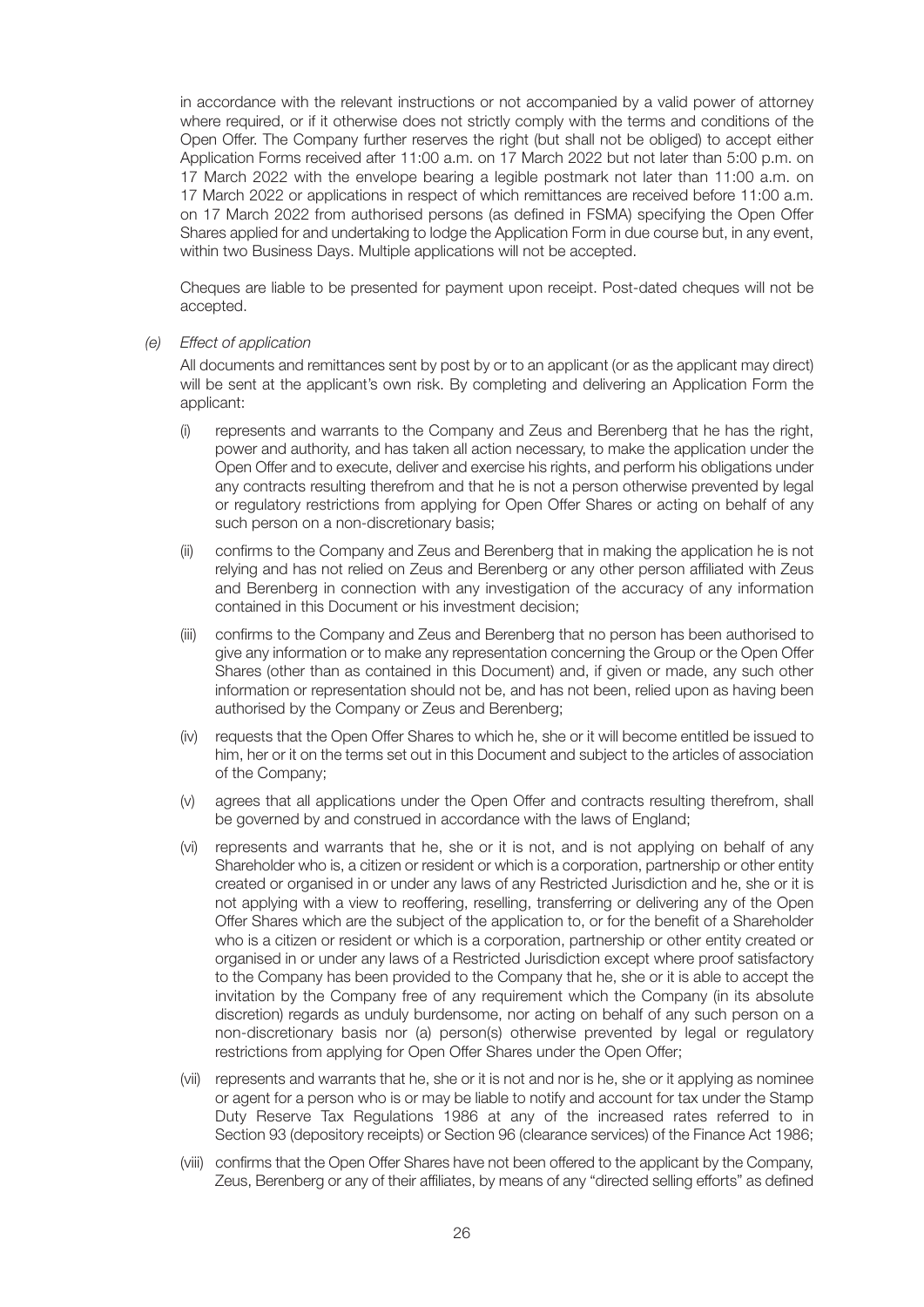in Regulation S under the Securities Act; or "general solicitation" or "general advertising" as defined in Regulation D under the Securities Act;

- (ix) confirms that in making such application he, she or it is not relying on any information in relation to the Group other than that contained in this Document and agrees that no person responsible solely or jointly for this Document or any part thereof or involved in the preparation thereof, shall have any liability for any such other information and further agrees that having had the opportunity to read this Document, he, she or it will be deemed to have had notice of all the information concerning the Group contained therein; and
- (x) represents and warrants that he, she or it is the Qualifying Shareholder originally entitled to the relevant Basic Entitlement or that he, she or it has received such Basic Entitlement by virtue of a bona fide market claim.

Should you need advice with regard to the Application Form, please contact Link Group on 0371 664 0321. Calls are charged at the standard geographic rate and will vary by provider. Calls outside the United Kingdom will be charged at the applicable international rate. The helpline is open between 9:00 a.m. – 5:30 p.m., Monday to Friday excluding public holidays in England and Wales. Please note that Link Group cannot provide any financial, legal or tax advice and calls may be recorded and monitored for security and training purposes.

Qualifying non-CREST Shareholders who do not wish to apply for Open Offer Shares under the Open Offer should take no action and should not complete or return the Application Form.

#### 1.2 *If you have Basic Entitlements and Excess Entitlements credited to your stock account in CREST*

#### *(a) General*

Subject as provided in paragraph 6 of this Part III in relation to certain Overseas Shareholders, each Qualifying CREST Shareholder will receive a credit to his, her or its stock account in CREST equal to the number of Open Offer Shares which represents his, her or its Basic Entitlement, and also in respect of his, her or its Excess CREST Open Offer Entitlement (an amount equal to the total number of Open Offer Shares available under the Open Offer less an amount equal to a Qualifying Shareholder's Basic Entitlement). Any fractional entitlements to Open Offer Shares will be disregarded in calculating Qualifying Shareholders' Basic Entitlement and will be aggregated and made available under the Excess Application Facility. Any Qualifying CREST Shareholders with fewer than 100.46403360 Existing Ordinary Shares will not receive a Basic Entitlement. Any Qualifying Non-CREST Shareholders with fewer than 100.46403360 Existing Ordinary Shares will not be able to apply for Excess Shares pursuant to the Excess Application Facility (see paragraph 1.2(c) of this Part III).

The CREST stock account to be credited will be an account under the participant ID and member account ID that apply to the Existing Ordinary Shares held on the Record Date by the Qualifying CREST Shareholder in respect of which the Basic Entitlements and Excess Entitlements have been allocated.

If for any reason the Basic Entitlements and Excess Entitlements cannot be admitted to CREST, or the stock accounts of Qualifying CREST Shareholders cannot be credited on 2 March 2022, or such later time and/or date as the Company and Zeus and Berenberg may decide, an Application Form will be sent to each Qualifying CREST Shareholder in substitution for the Basic Entitlements and Excess Entitlements which should have been credited to his, her or its stock account in CREST. In these circumstances, the expected timetable as set out in this Document will be adjusted as appropriate and the provisions of this Document applicable to Qualifying non-CREST Shareholders with Application Forms will apply to Qualifying CREST Shareholders who receive such Application Forms.

CREST members who wish to apply to acquire some or all of their entitlement to Open Offer Shares should refer to the CREST Manual for further information on the CREST procedures referred to below.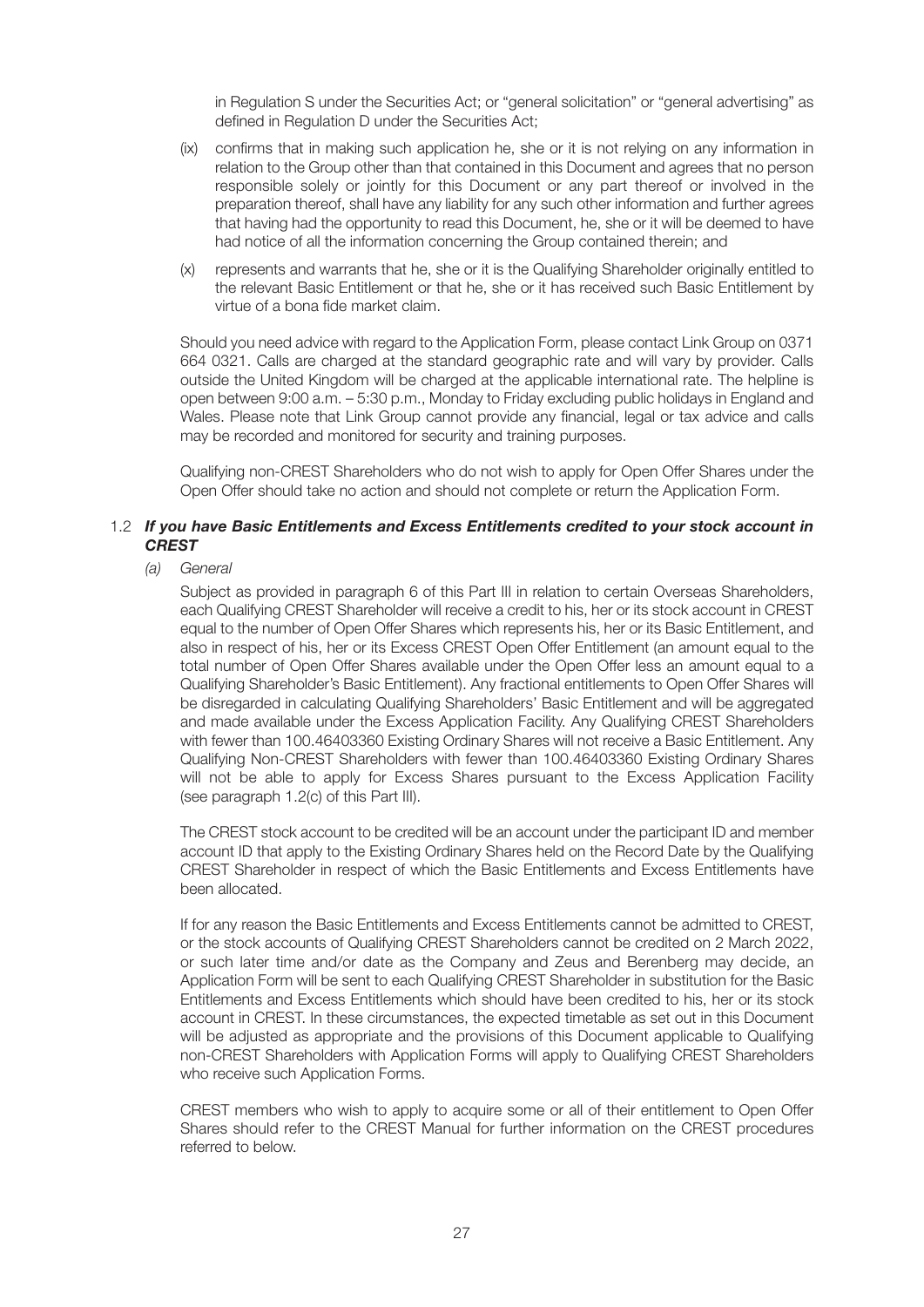Should you need advice with regard to these CREST procedures, please contact Link Group on 0371 664 0321. Calls are charged at the standard geographic rate and will vary by provider. Calls outside the United Kingdom will be charged at the applicable international rate. The helpline is open between 9:00 a.m. – 5:30 p.m., Monday to Friday excluding public holidays in England and Wales. Please note that Link Group cannot provide any financial, legal or tax advice and calls may be recorded and monitored for security and training purposes.

If you are a CREST sponsored member you should consult your CREST sponsor if you wish to apply for Open Offer Shares as only your CREST sponsor will be able to take the necessary action to make this application in CREST.

#### *(b) Market claims*

Each of the Basic Entitlements and the Excess Entitlements will constitute a separate security for the purposes of CREST and will have a separate ISIN. Although Basic Entitlements and Excess Entitlements will be admitted to CREST and be enabled for settlement, applications in respect of Basic Entitlements and Excess Entitlements may only be made by the Qualifying Shareholder originally entitled or by a person entitled by virtue of a bona fide market claim transaction. Should a transaction be identified by the CREST Claims Processing Unit as "cum" the Basic Entitlement and the Excess Entitlements will generate an appropriate market claim transaction and the relevant Basic Entitlement(s) and the Excess Entitlements will thereafter be transferred accordingly.

#### *(c) Excess Application Facility*

Subject to availability, and assuming that Qualifying CREST Shareholders have accepted their Basic Entitlement in full, Qualifying CREST Shareholders may apply to acquire Excess Shares using the Excess Application Facility, should they wish. The Excess Application Facility enables Qualifying CREST Shareholders to apply for Excess Shares in excess of their Basic Entitlement up to an amount equal to the total number of Open Offer Shares available under the Open Offer less an amount equal to a Qualifying CREST Shareholder's Basic Entitlement.

An Excess CREST Open Offer Entitlement may not be sold or otherwise transferred. Subject as provided in paragraph 6 of this Part III in relation to Overseas Shareholders, the CREST accounts of Qualifying CREST Shareholders will be credited with an Excess CREST Open Offer Entitlement in order for any applications for Excess Shares to be settled through CREST.

Qualifying CREST Shareholders should note that, although the Basic Entitlements and the Excess Entitlements will be admitted to CREST, they will have limited settlement capabilities (for the purposes of market claims only). Neither the Basic Entitlements nor the Excess Entitlements will be tradable or listed and applications in respect of the Open Offer may only be made by the Qualifying Shareholders originally entitled or by a person entitled by virtue of a bona fide market claim.

To apply for Excess Shares pursuant to the Open Offer, Qualifying CREST Shareholders should follow the instructions in paragraphs (d) to (l) below and must not return a paper form and cheque.

Should a transaction be identified by the CREST Claims Processing Unit as "cum" the Basic Entitlement and the relevant Basic Entitlement be transferred, the Excess Entitlements will not transfer with the Basic Entitlement claim, but will be transferred as a separate claim. Should a Qualifying CREST Shareholder cease to hold all of his Existing Ordinary Shares as a result of one or more bona fide market claims, the Excess CREST Open Offer Entitlement credited to CREST and allocated to the relevant Qualifying Shareholder will be transferred to the purchaser. Please note that a separate USE instruction must be sent to Euroclear in respect of any application under the Excess CREST Open Offer Entitlement.

Fractions of Excess Shares will not be issued under the Excess Application Facility and fractions of Excess Shares will be rounded down to the nearest whole number and made available under the Excess Application Facility.

The maximum total number of Open Offer Shares is fixed and will not be increased in response to any applications under the Excess Application Facility. Applications under the Excess Application Facility will therefore only be satisfied to the extent that other Qualifying Shareholders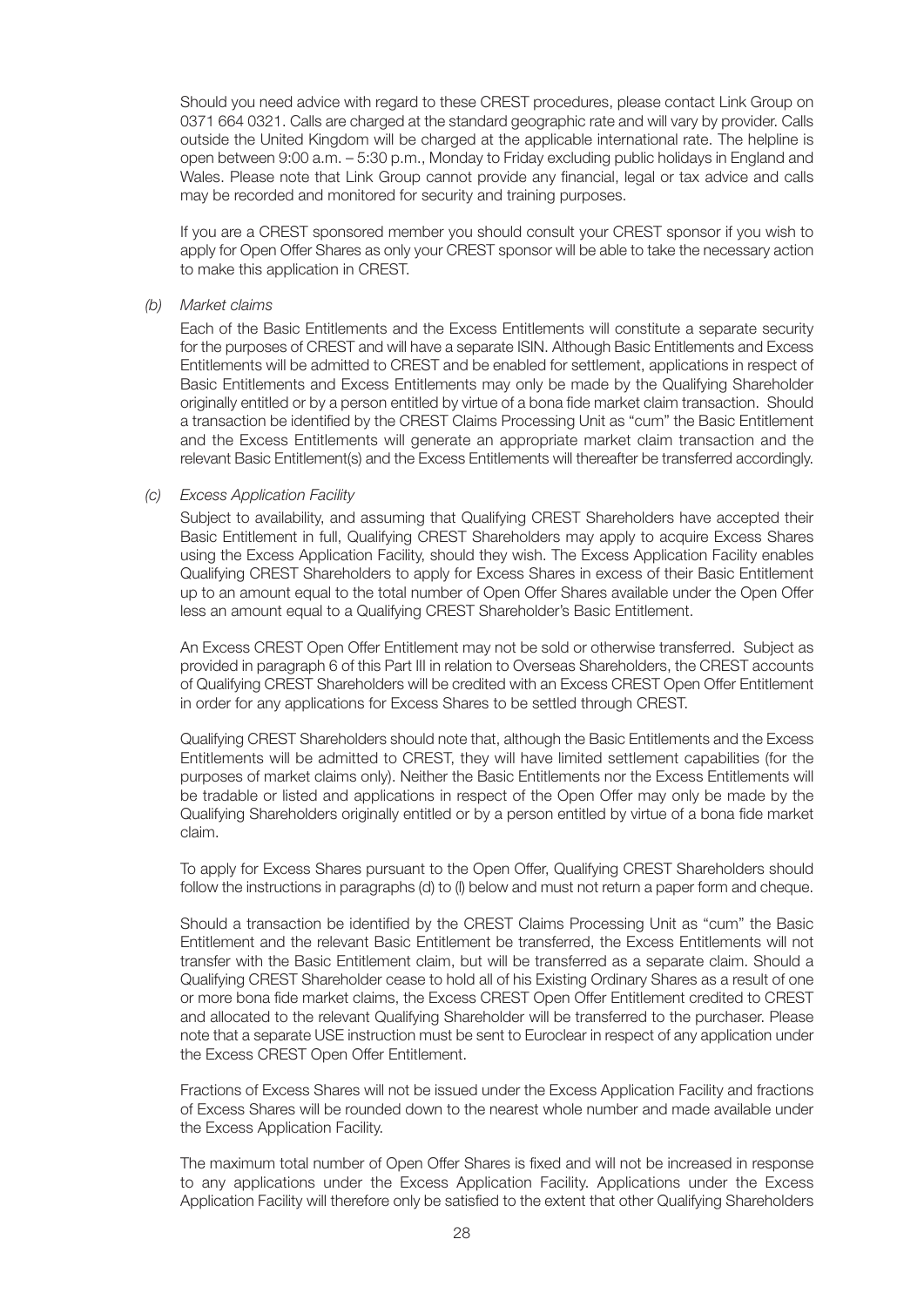do not apply for their Basic Entitlements in full or where fractional entitlements have been aggregated and made available under the Excess Application Facility. Applications under the Excess Application Facility shall be allocated in such manner as the Directors may determine, in their absolute discretion (and with the prior consent of Zeus and Berenberg), and no assurance can be given that the applications, for Excess Shares by Qualifying Shareholders will be met in full or in part or at all. Excess monies in respect of applications which are not met in full will be returned to the applicant (at the applicant's risk) without interest as soon as practicable thereafter by way of cheque or CREST payment, as appropriate.

Should you need advice with regard to these CREST procedures, please contact Link Group on 0371 664 0321. Calls are charged at the standard geographic rate and will vary by provider. Calls outside the United Kingdom will be charged at the applicable international rate. The helpline is open between 9:00 a.m. – 5:30 p.m., Monday to Friday excluding public holidays in England and Wales. Please note that Link Group cannot provide any financial, legal or tax advice and calls may be recorded and monitored for security and training purposes.

*(d) USE instructions*

Qualifying CREST Shareholders who are CREST members and who want to apply for Open Offer Shares in respect of all or some of their Basic Entitlement and Excess Entitlements in CREST must send (or, if they are CREST sponsored members, procure that their CREST sponsor sends) a USE instruction to Euroclear which, on its settlement, will have the following effect:

- the crediting of a stock account of the Receiving Agent under the participant ID and member account ID specified below, with a Basic Entitlement and/or Excess Entitlements corresponding to the number of Open Offer Shares applied for; and
- the creation of a CREST payment, in accordance with the CREST payment arrangements, in favour of the payment bank of the Receiving Agent in respect of the amount specified in the USE instruction which must be the full amount payable on application for the number of Open Offer Shares referred to in paragraph 3.2(a) above.

#### *(e) Content of USE instruction in respect of Basic Entitlements*

The USE instruction must be properly authenticated in accordance with Euroclear's specifications and must contain, in addition to the other information that is required for settlement in CREST, the following details:

- (i) the number of Open Offer Shares for which application is being made (and hence the number of shares comprised in the Basic Entitlement being delivered to the Receiving Agent);
- (ii) the ISIN of the Basic Entitlement, which is GB00BPCP3W08;
- (iii) the participant ID of the accepting CREST member;
- (iv) the member account ID of the accepting CREST member from which the Basic Entitlements are to be debited;
- (v) the participant ID of Link Group in its capacity as a CREST receiving agent, which is 7RA33;
- (vi) the member account ID of Link Group in its capacity as a CREST receiving agent, which is 21670CEN;
- (vii) the amount payable by means of a CREST payment on settlement of the USE instruction. This must be the full amount payable on application for the number of Open Offer Shares referred to in paragraph (i) above;
- (viii) the intended settlement date. This must be on or before 11:00 a.m. on 17 March 2022; and
- (ix) the Corporate Action Number for the Open Offer. This will be available by viewing the relevant corporate action details in CREST.

In order for an application under the Open Offer to be valid, the USE instruction must comply with the requirements as to authentication and contents set out above and must settle on or before 11:00 a.m. on 17 March 2022.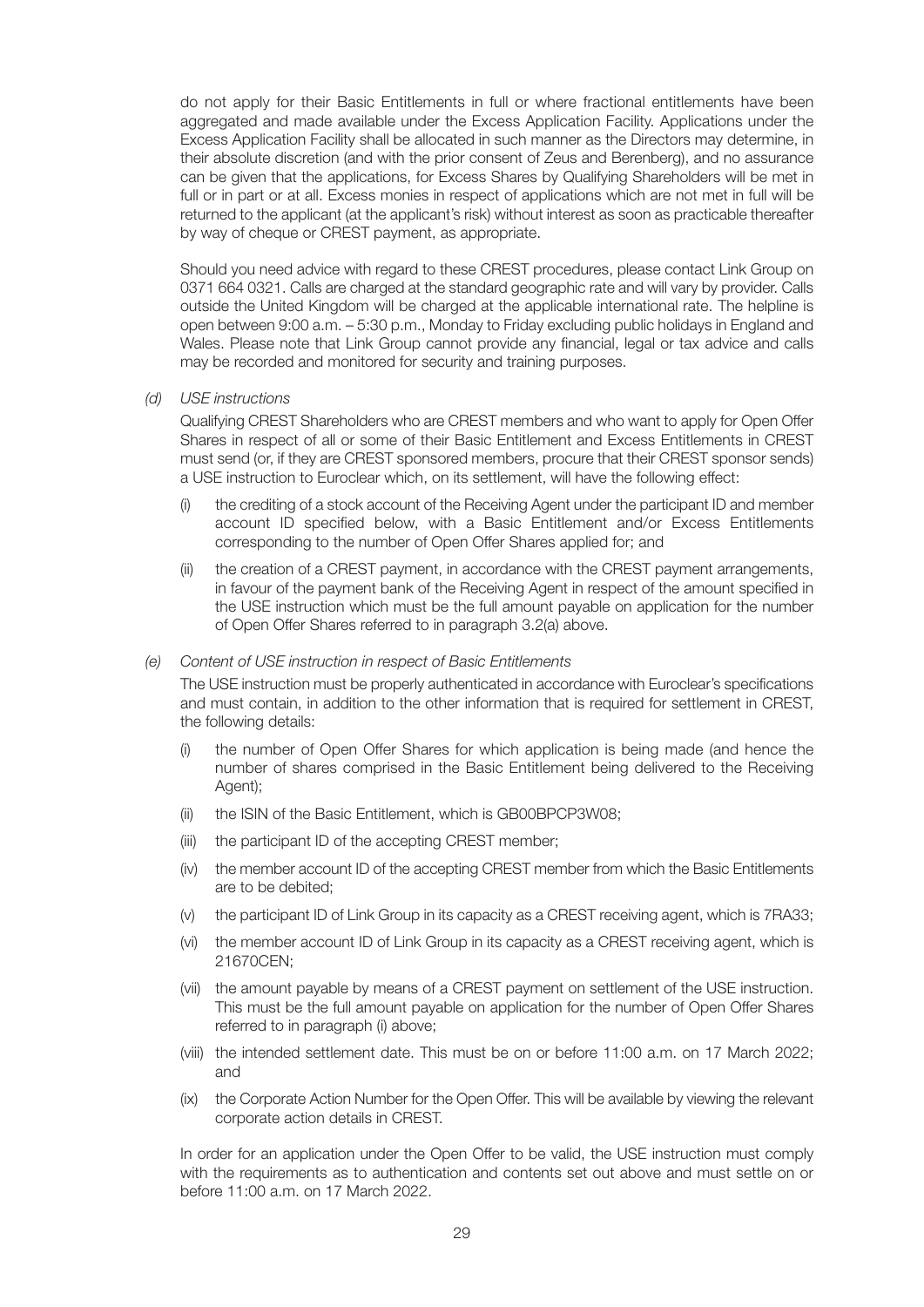In order to assist prompt settlement of the USE instruction, CREST members (or their sponsors, where applicable) may consider adding the following non-mandatory fields to the USE instruction:

- (1) a contact name and telephone number (in the free format shared note field); and
- (2) a priority of at least 80.

CREST members and, in the case of CREST sponsored members, their CREST sponsors, should note that the last time at which a USE instruction may settle on 17 March 2022 in order to be valid is 11:00 a.m. on that day.

In the event that the Open Offer does not become unconditional by 8:00 a.m. on 21 March 2022 or such later time and date as the Company and Zeus and Berenberg determine (being no later than the Long Stop Date), the Open Offer will lapse, the Basic Entitlements and Excess Entitlements admitted to CREST will be disabled and the Registrar will refund the amount paid by a Qualifying CREST Shareholder by way of a CREST payment, without interest, as soon as practicable thereafter.

# *(f) Content of USE instruction in respect of Excess Entitlements*

The USE instruction must be properly authenticated in accordance with Euroclear specifications and must contain, in addition to the other information that is required for settlement in CREST, the following details:

- (i) the number of Excess Shares for which the application is being made (and hence the number of the Excess CREST Open Offer Entitlement(s) being delivered to the Receiving Agent);
- (ii) the ISIN of the Excess CREST Open Offer Entitlement, this is GB00BPCP3V90;
- (iii) the participant ID of the accepting CREST member;
- (iv) the member account ID of the accepting CREST member from which the Excess Entitlements are to be debited;
- (v) the participant ID of Link Group in its capacity as Receiving Agent. This is 7RA33;
- (vi) the member account ID of Link Group in its capacity as Receiving Agent. This is 21670CEN;
- (vii) the amount payable by means of a CREST payment on settlement of the USE instruction. This must be the full amount payable on application for the number of Excess Shares referred to in paragraph (i) above;
- (viii) the intended settlement date. This must be on or before 11:00 a.m. on 17 March 2022; and
- (ix) the Corporate Action Number for the Open Offer. This will be available by viewing the relevant corporate action details in CREST.

In order for the application in respect of an Excess CREST Open Offer Entitlement under the Open Offer to be valid, the USE instruction must comply with the requirements as to authentication and contents set out above and must settle on or before 11:00 a.m. on 17 March 2022.

In order to assist prompt settlement of the USE instruction, CREST members (or their sponsors, where applicable) may consider adding the following non-mandatory fields to the USE instruction:

- 1. a contact name and telephone number (in the free format shared note field); and
- 2. a priority of at least 80.

CREST members and, in the case of CREST sponsored members, their CREST sponsors, should note that the last time at which a USE instruction may settle on 17 March 2022 in order to be valid is 11:00 a.m. on that day. Please note that automated CREST generated claims and buyer protection will not be offered on the Excess Entitlement security.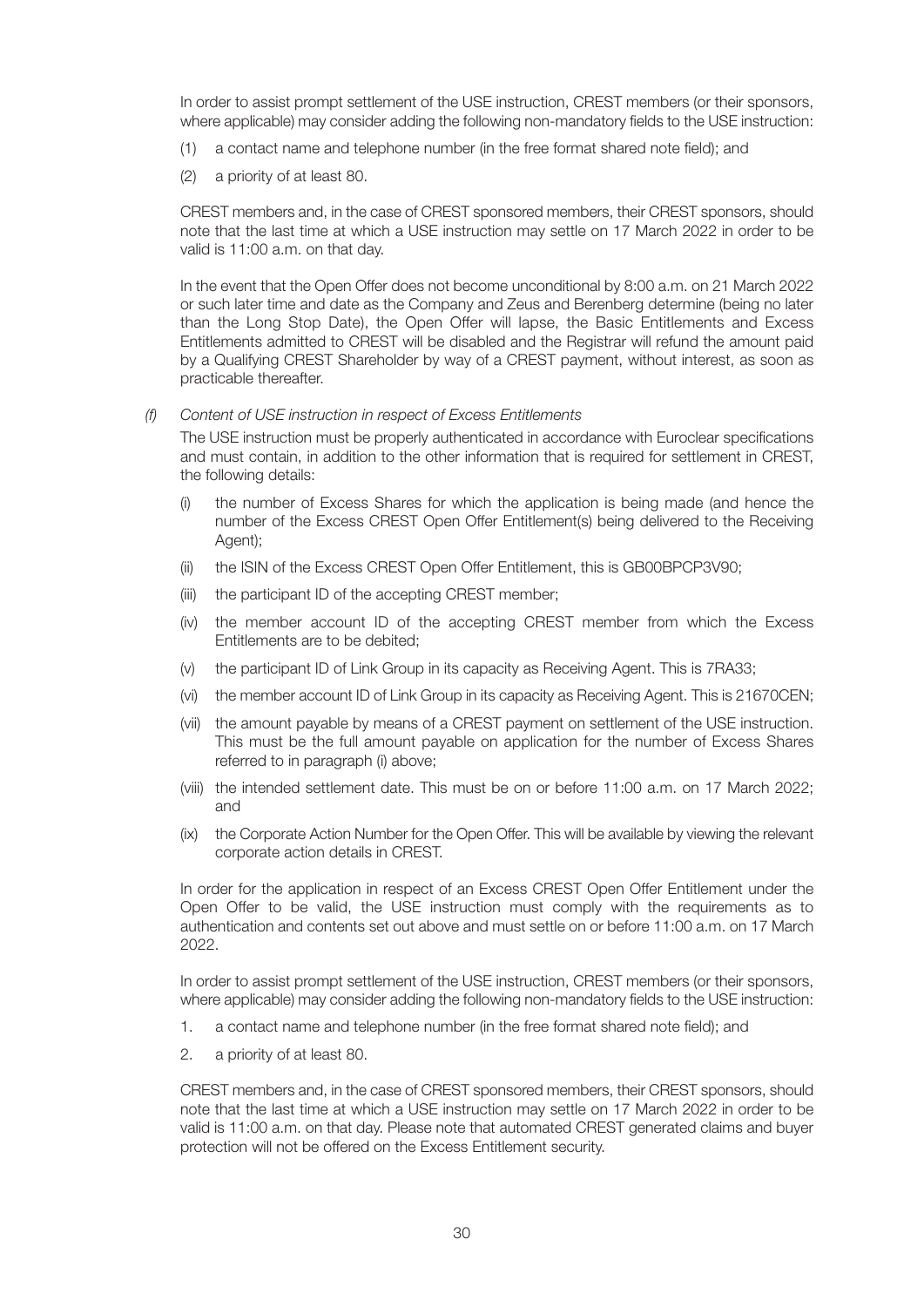*(g) Deposit of Basic Entitlements and Excess Entitlements into, and withdrawal from, CREST* A Qualifying non-CREST Holder's Basic Entitlement as set out in his, her or its Application Form may be deposited into CREST (either into the account of the Qualifying Shareholder named in the Application Form or into the file name of a person entitled by virtue of a bona fide market claim). Similarly, Basic Entitlements and Excess Entitlements held in CREST may be withdrawn from CREST so that the entitlement under Basic Entitlements are reflected in an Application Form. Normal CREST procedures (including timings) apply in relation to any such deposit or withdrawal, subject (in the case of a deposit into CREST) as set out in the Application Form.

A holder of an Application Form who is proposing to deposit the Basic Entitlement set out in such form into CREST is recommended to ensure that the deposit procedures are implemented in sufficient time to enable the person holding or acquiring the Basic Entitlement and the entitlement to apply under the Excess Application Facility following its deposit into CREST to take all necessary steps in connection with taking up his, her or its entitlement prior to 11:00 a.m. on 17 March 2022. In particular, having regard to normal processing times in CREST and on the part of Link Group, the recommended latest time for depositing an Application Form with the CREST Courier and Sorting Service, where the person entitled wishes to hold the entitlement under the Open Offer set out in such Application Form as Basic Entitlements or Excess Entitlements in CREST, is 3:00 p.m. on 14 March 2022, and the recommended latest time for receipt by Euroclear of a dematerialised instruction requesting withdrawal of Basic Entitlements from CREST is 4:30 p.m. on 11 March 2022, in either case so as to enable the person acquiring or (as appropriate) holding the Basic Entitlement following the deposit or withdrawal (whether as shown in an Application Form or held in CREST) to take all necessary steps in connection with applying in respect of the Basic Entitlement and/or Excess Entitlements as the case may be prior to 11:00 a.m. on 17 March 2022.

Delivery of an Application Form with the CREST deposit form duly completed whether in respect of a deposit into the account of the Qualifying Shareholder named in the Application Form or into the name of another person, shall constitute a representation and warranty to the Company and Link Group by the relevant CREST member(s) that it/they is/are not in breach of the provisions of the notes under the paragraph headed "Instructions for depositing entitlements under the Open Offer into CREST" on page 3 of the Application Form, and a declaration to the Company and Link Group from the relevant CREST member(s) that it/ they is/are not citizen(s) or resident(s) of any Restricted Jurisdiction or any jurisdiction in which the application for Open Offer Shares is prevented by law and, where such deposit is made by a beneficiary of a market claim, a representation and warranty that the relevant CREST member(s) is/are entitled to apply under the Open Offer by virtue of a bona fide market claim.

#### *(h) Validity of application*

A USE instruction complying with the requirements as to authentication and contents set out above which settles by no later than 11:00 a.m. on 17 March 2022 will constitute a valid application under the Open Offer.

#### *(i) CREST procedures and timings*

CREST members and (where applicable) their CREST sponsors should note that Euroclear does not make available special procedures, in CREST, for any particular corporate action. Normal system timings and limitations will therefore apply in relation to the input of a USE instruction and its settlement in connection with the Open Offer. It is the responsibility of the CREST member concerned to take (or, if the CREST member is a CREST sponsored member, to procure that his, her or its CREST sponsor takes) such action as shall be necessary to ensure that a valid application is made as stated above by 11:00 a.m. on 17 March 2022. In this connection, CREST members and (where applicable) their CREST sponsors are referred in particular to those sections of the CREST Manual concerning practical limitations of the CREST system and timings.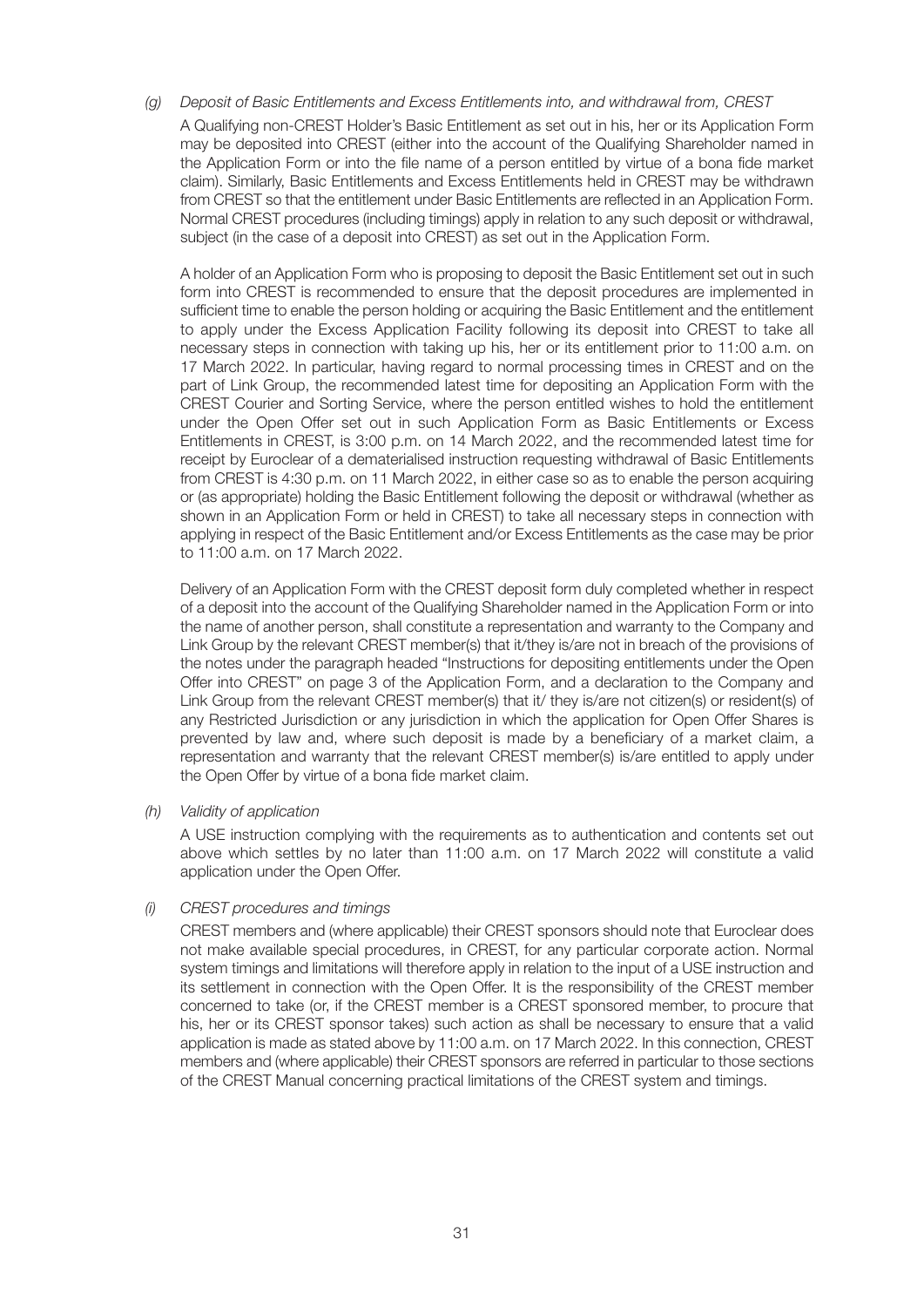*(j) Incorrect or incomplete applications*

If a USE instruction includes a CREST payment for an incorrect sum, the Company, through Link Group, reserves the right:

- (i) to reject the application in full and refund the payment to the CREST member in question without payment of interest;
- (ii) in the case that an insufficient sum is paid, to treat the application as a valid application for such lesser whole number of Open Offer Shares as would be able to be applied for with that payment at the Issue Price, refunding any unutilised sum to the CREST member in question without payment of interest; and
- (iii) in the case that an excess sum is paid, to treat the application as a valid application for all the Open Offer Shares referred to in the USE instruction, refunding any unutilised sum to the CREST member in question, without payment of interest.

#### *(k) Effect of valid application*

A CREST member who makes or is treated as making a valid application in accordance with the above procedures thereby:

- agrees to pay the amount payable on application in accordance with the above procedures by means of a CREST payment in accordance with the CREST payment arrangements (it being acknowledged that the payment to Link Group payment bank in accordance with the CREST payment arrangements shall, to the extent of the payment, discharge in full the obligation of the CREST member to pay to the Company the amount payable on application);
- (ii) represents and warrants to the Company, Zeus and Berenberg that he has the right, power and authority, and has taken all action necessary, to make the application under the Open Offer and to execute, deliver and exercise his rights, and perform his obligations under any contracts resulting therefrom and that he is not a person otherwise prevented by legal or regulatory restrictions from applying for Open Offer Shares or acting on behalf of any such person on a non-discretionary basis;
- (iii) confirms to the Company, Zeus and Berenberg that in making the application he is not relying and has not relied on Zeus, Berenberg or any other person affiliated with Zeus or Berenberg in connection with any investigation of the accuracy of any information contained in this Document or his investment decision;
- (iv) confirms to the Company and Zeus and Berenberg that no person has been authorised to give any information or to make any representation concerning the Group or the Open Offer Shares (other than as contained in this Document) and, if given or made, any such other information or representation should not be, and has not been, relied upon as having been authorised by the Company or Zeus or Berenberg;
- (v) requests that the Open Offer Shares to which he, she or it will become entitled be issued to him, her or it on the terms set out in this Document and subject to the articles of association of the Company;
- (vi) agrees that all applications under the Open Offer and contracts resulting therefrom shall be governed by, and construed in accordance with, the laws of England;
- (vii) represents and warrants that he, she or it is not, and is not applying on behalf of any Shareholder who is a citizen or resident or which is a corporation, partnership or other entity created or organised in or under any laws of any Restricted Jurisdiction and he, she or it is not applying with a view to reoffering, reselling, transferring or delivering any of the Open Offer Shares which are the subject of the application to, or for the benefit of a Shareholder who is a citizen or resident or which is a corporation, partnership or other entity created or organised in or under any laws of a Restricted Jurisdiction except where proof satisfactory to the Company has been provided to the Company that he, she or it is able to accept the invitation by the Company free of any requirement which the Company (in its absolute discretion) regards as unduly burdensome, nor acting on behalf of any such person on a non-discretionary basis nor (a) person(s) otherwise prevented by legal or regulatory restrictions from applying for Open Offer Shares under the Open Offer;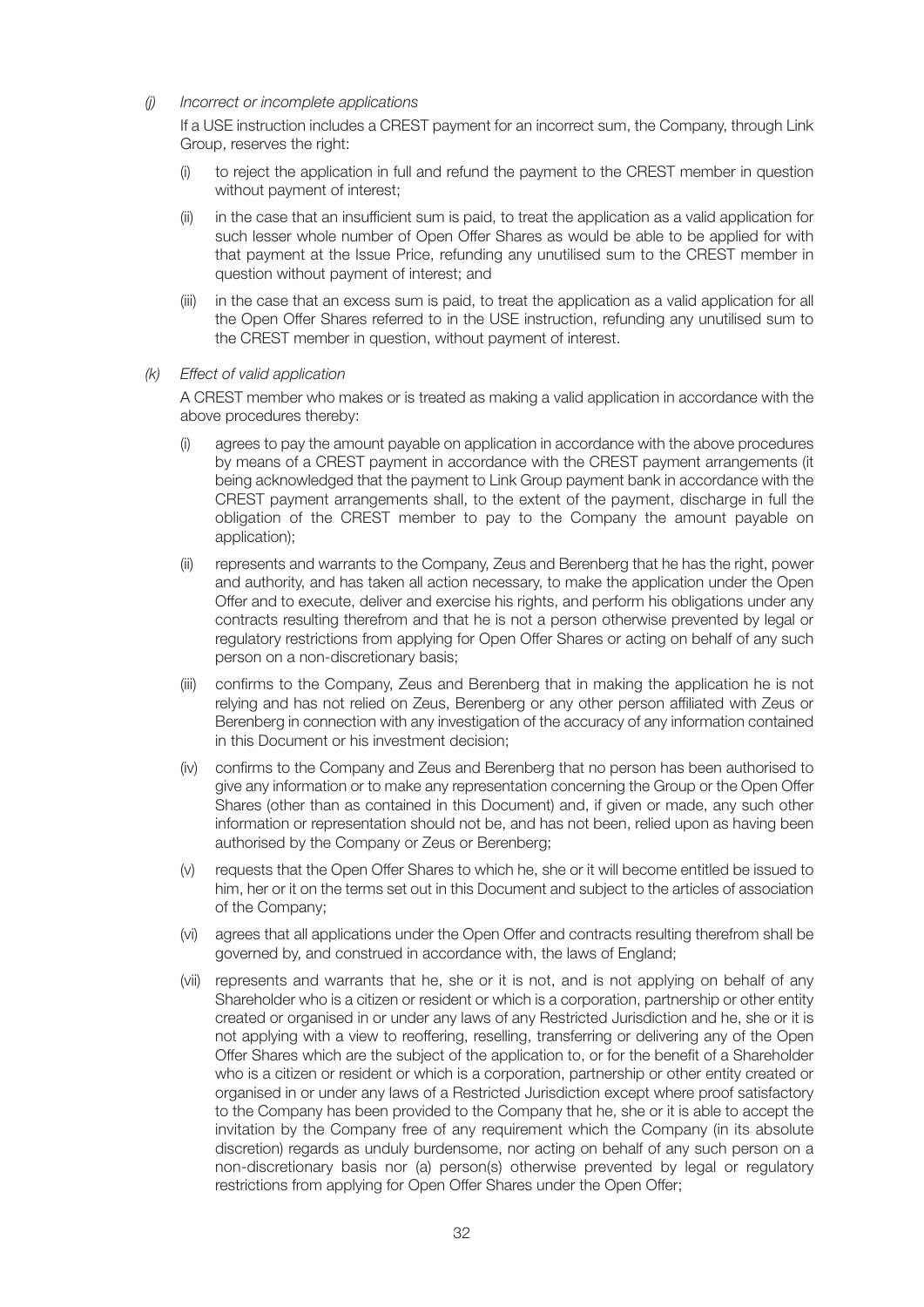- (viii) represents and warrants that he, she or it is not and nor is he, she or it applying as nominee or agent for a person who is or may be liable to notify and account for tax under the Stamp Duty Reserve Tax Regulations 1986 at any of the increased rates referred to in Section 93 (depository receipts) or Section 96 (clearance services) of the Finance Act 1986;
- (ix) confirms that in making such application he, she or it is not relying on any information in relation to the Group other than that contained in this Document and agrees that no person responsible solely or jointly for this Document or any part thereof or involved in the preparation thereof, shall have any liability for any such other information and further agrees that having had the opportunity to read this Document, he, she or it will be deemed to have had notice of all the information concerning the Group contained therein; and
- (x) represents and warrants that he, she or it is the Qualifying Shareholder originally entitled to the relevant Basic Entitlement or that he, she or it has received such Basic Entitlement by virtue of a bona fide market claim.
- *(l) Discretion of the Company, Zeus and Berenberg as to the rejection and validity of applications* The Company may:
	- (i) treat as valid (and binding on the CREST member concerned) an application which does not comply in all respects with the requirements as to validity set out or referred to in this Part III of this Document;
	- (ii) accept an alternative properly authenticated dematerialised instruction from a CREST member or (where applicable) a CREST sponsor as constituting a valid application in substitution for or in addition to a USE instruction and subject to such further terms and conditions as the Company, Zeus and Berenberg may determine;
	- (iii) treat a properly authenticated dematerialised instruction (in this sub-paragraph the "first instruction") as not constituting a valid application if, at the time at which Link Group receives a properly authenticated dematerialised instruction giving details of the first instruction, or thereafter, either the Company or Link Group have received actual notice from Euroclear of any of the matters specified in Regulation 35(5)(a) of the CREST Regulations in relation to the first instruction. These matters include notice that any information contained in the first instruction was incorrect or notice of lack of authority to send the first instruction; and accept an alternative instruction or notification from a CREST member or CREST sponsored member or (where applicable) a CREST sponsor, or extend the time for settlement of a USE instruction or any alternative instruction or notification, in the event that, for reasons or due to circumstances outside the control of any CREST member or CREST sponsored member or (where applicable) CREST sponsor, the CREST member or CREST sponsored member is unable validly to apply for Open Offer Shares by means of the above procedures. In normal circumstances, this discretion is only likely to be exercised in the event of any interruption, failure or breakdown of CREST (or any part of CREST) or on the part of the facilities and/or systems operated by Link Group in connection with CREST.

#### **4. Money laundering regulations**

#### 4.1 *Holders of Application Forms*

It is a term of the Open Offer that, to ensure compliance with the Money Laundering Regulations, the money laundering provisions of the Criminal Justice Act 1993, Part VIII of FSMA and the Proceeds of Crime Act 2002 (together with other guidance and source books produced in relation to financial sector firms), Link Group may at its absolute discretion require verification of identity from any person lodging an Application Form (the "**applicant**") including, without limitation, any applicant who (i) tenders payment by way of cheque drawn on an account in the name of a person or persons other than the applicant, or (ii) appears to Link Group to be acting on behalf of some other person. In the former case, verification of the identity of the applicant may be required. In the latter case, verification of the identity of any person on whose behalf the applicant appears to be acting may be required.

The verification of identity requirements will not usually apply:

(a) if the applicant is an organisation required to comply with the Money Laundering and Transfer of Funds (Information) (Amendment) (EU Exit) Regulations 2019;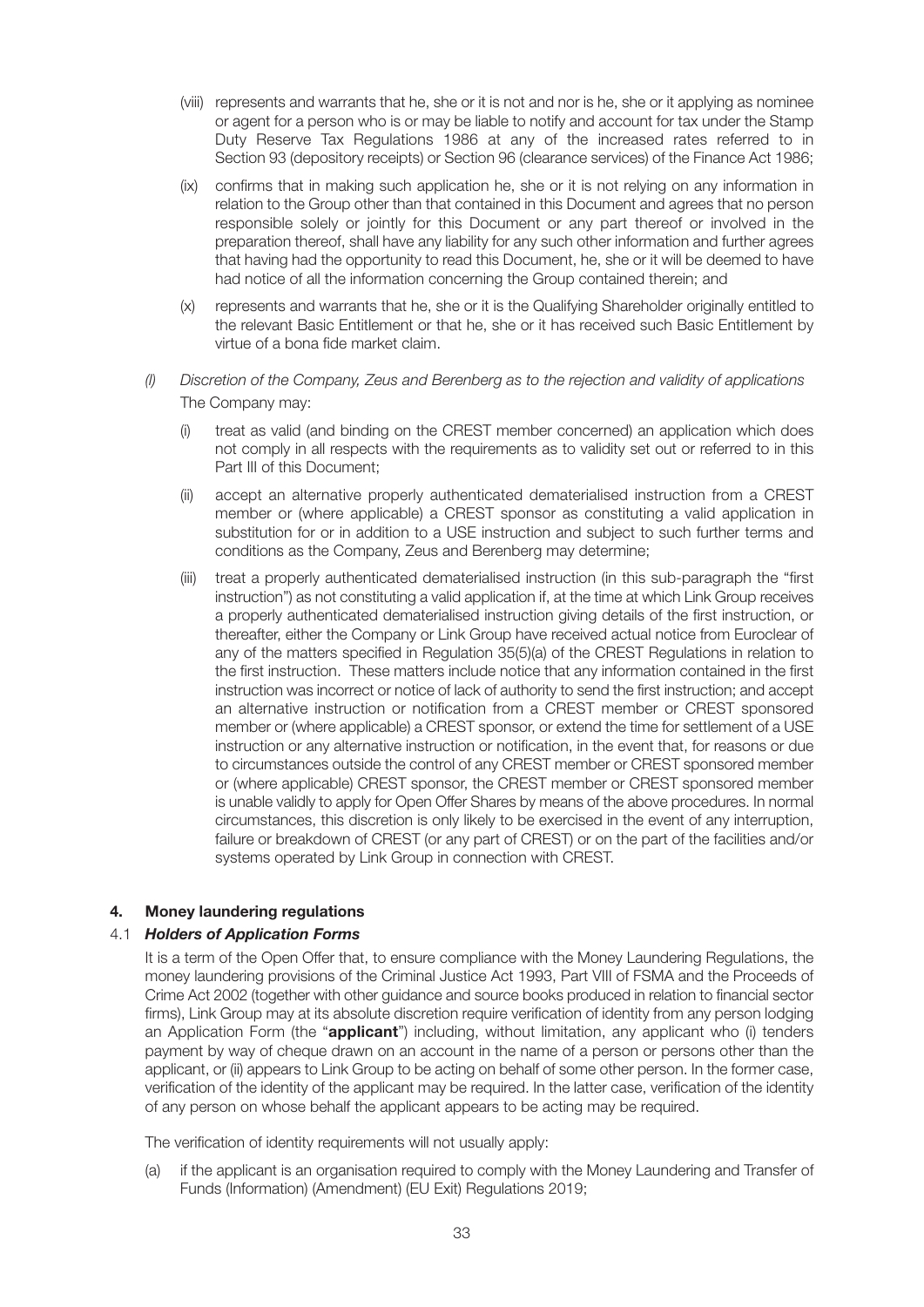- (b) if the applicant (not being an applicant who delivers his application in person) makes payment by way of a cheque drawn on an account in the applicant's name; or
- (c) if the aggregate subscription price for the Open Offer Shares is less than the Sterling equivalent of €15,000 (approximately £12,500).

In other cases the verification of identity requirements may apply. Satisfaction of these requirements may be facilitated in the following ways:

- (i) if payment is made by building society cheque (not being a cheque drawn on an account in the name of the applicant), by the building society or bank endorsing on the back of cheque the applicant's name and the number of an account held in the applicant's name at such building society or bank, such endorsement being validated by a stamp and an authorised signature;
- (ii) if the Application Form is lodged with payment by an agent which is an organisation of the kind referred to in (a) above or which is subject to anti-money laundering regulation in a country which is a member of the Financial Action Task Force (the non-EU members of which are Argentina, Australia, Brazil, Canada, China, Gibraltar, Hong Kong, Iceland, Japan, Mexico, New Zealand, Norway, Russian Federation, the Republic of Korea, the Republic of South Africa, Singapore, Switzerland, Turkey, UK Crown Dependencies and the United States and, by virtue of their membership of the Gulf Cooperation Council, Bahrain, Kuwait, Oman, Qatar, Saudi Arabia and the United Arab Emirates), the agent should provide with the Application Form written confirmation that it has that status and a written assurance that it has obtained and recorded evidence of the identity of the person for whom it acts and that it will on demand make such evidence available to Link Group. If the agent is not such an organisation, it should contact the Link Group using the telephone numbers set out above. If you deliver your Application Form personally by hand, you should ensure that you have with you evidence of identity bearing your photograph (for example your passport). If, within a reasonable period of time following a request for verification of identity, and in any case by no later than 11:00 a.m. on 17 March 2022, Link Group have not received evidence satisfactory to them as aforesaid, Link Group may, at their discretion, as the agents of the Company, reject the relevant application, in which event the monies submitted in respect of that application will be returned without interest to the account at the drawee bank from which such monies were originally debited (without prejudice to the rights of the Company to undertake proceedings to recover monies in respect of the loss suffered by it as a result of the failure to produce satisfactory evidence as aforesaid).

# 4.2 *Basic Entitlements and Excess Entitlements held in CREST*

If you hold your Basic Entitlements and Excess Entitlements in CREST and apply for Open Offer Shares in respect of all or some of your Basic Entitlement and/or Excess Entitlements as agent for one or more persons and you are not a UK or EU regulated person or institution (e.g. a UK financial institution), then, irrespective of the value of the application, the Registrar is obliged to take reasonable measures to establish the identity of the person or persons on whose behalf you are making the application. You must therefore contact the Receiving Agent before sending any USE instruction or other instruction so that appropriate measures may be taken.

Submission of a USE instruction which on its settlement constitutes a valid application as described above constitutes a warranty and undertaking by the applicant to provide promptly to the Receiving Agent such information as may be specified by the Registrar as being required for the purposes of the Money Laundering Regulations. Pending the provision of evidence satisfactory to the Receiving Agent as to identity, the Registrar may in its absolute discretion take, or omit to take, such action as it may determine to prevent or delay issue of the Open Offer Shares concerned. If satisfactory evidence of identity has not been provided within a reasonable time, then the application for the Open Offer Shares represented by the USE instruction will not be valid. This is without prejudice to the right of the Company to take proceedings to recover any loss suffered by it as a result of failure to provide satisfactory evidence as to the identity of the person or persons on whose behalf the application is made.

#### **5. No public offering outside the United Kingdom**

The Company has not taken nor will take any action in any jurisdiction that would permit a public offering of Existing Ordinary Shares in any jurisdiction where action for the purpose is required, other than in the United Kingdom.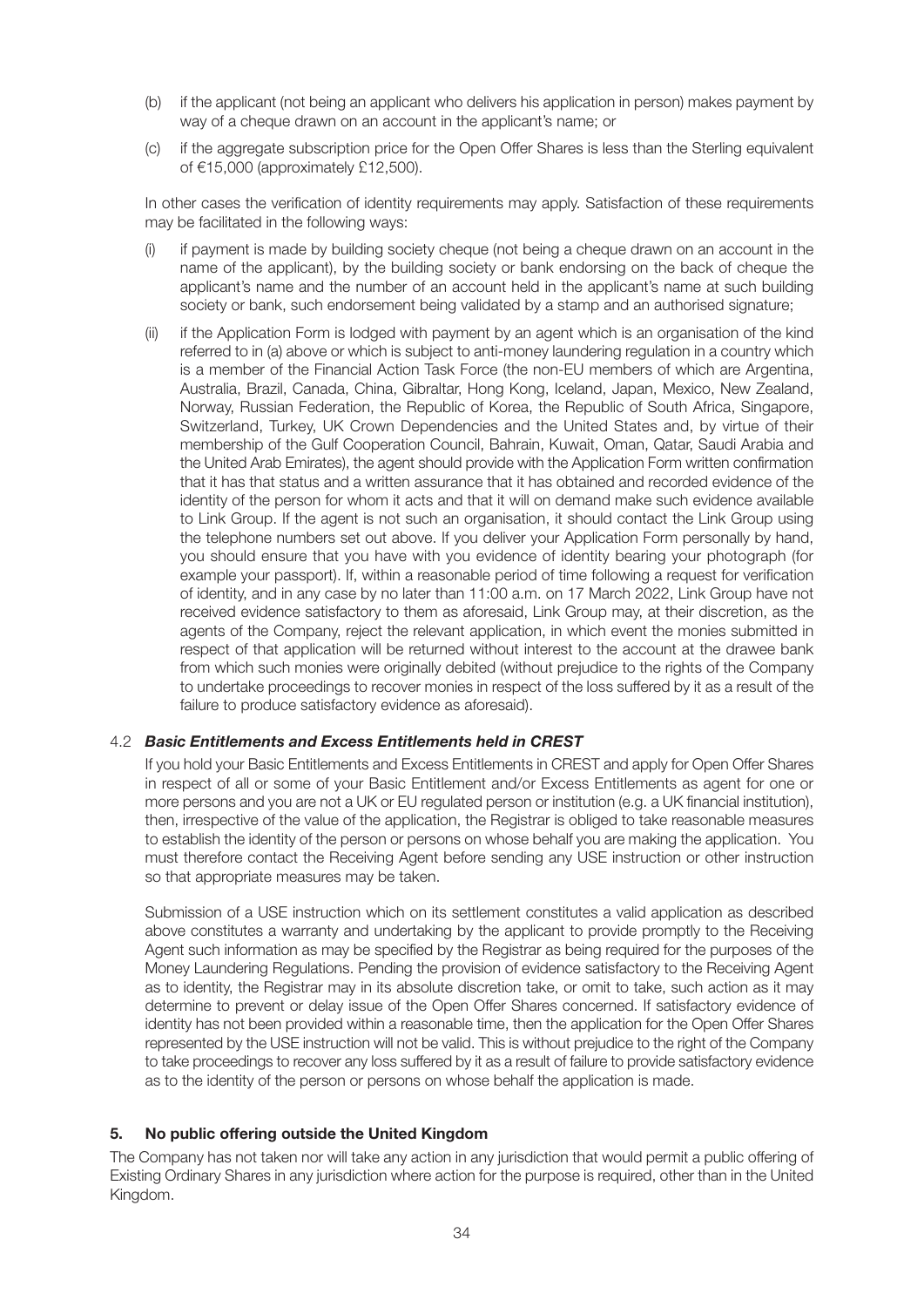#### **6. Overseas Shareholders**

#### 6.1 *General*

The distribution of this Document and the Application Form and the making of the Open Offer to Qualifying Shareholders who are resident in, or citizens of, or which are corporations, partnerships or other entities created or organised under the laws of countries other than the United Kingdom or to persons who are nominees of or custodians, trustees or guardians for citizens, residents in or nationals of, countries other than the United Kingdom may be affected by the laws or regulatory requirements of the relevant jurisdictions. Such Overseas Shareholders should consult their professional advisers as to whether they require any governmental or other consents or need to observe any other formalities to enable them to accept the Open Offer and/or apply to subscribe for Open Offer Shares.

As a result of restrictions applicable to any holder of Existing Ordinary Shares with registered or mailing addresses in the United States, Canada, Australia, Japan, their territories or possessions and other Restricted Jurisdictions, this Document and the accompanying Application Form are not being sent to any such holders of Existing Ordinary Shares nor will Basic Entitlements and/or Excess Entitlements be credited to the stock account of any such holder.

No person receiving a copy of this Document and/or the Application Form and/or a credit of a Basic Entitlement to a stock account in CREST in any territory other than the United Kingdom, may treat the same as constituting an invitation or offer to him, her or it to subscribe, nor should he, she or it in any event use such Application Form or credit of Basic Entitlements to a stock account in CREST, unless, in the relevant territory, such an invitation or offer could lawfully be made to him, her or it or the Application Form or credit of Basic Entitlement to a stock account in CREST could lawfully be used without contravention of any registration or regulation or other legal requirements.

No Basic Entitlements and/or Excess Entitlements may be credited to the stock accounts in CREST of certain Overseas Shareholders unless they can prove to the satisfaction of the Company that such action would not result in contravention of any applicable legal requirements. Receipt of this Document and/or the Application Form or the crediting of Basic Entitlement and/or Excess Entitlements to a stock account in CREST will not constitute an offer in those territories in which it would be unlawful to make such an offer and, in such circumstances, this Document and/or the Application Form will be treated as confidential, sent for information purposes only and should not be copied or distributed.

It is the responsibility of any Overseas Holder receiving a copy of this Document and/or the Application Form and/or receiving a credit of a Basic Entitlement to a stock account in CREST and wishing to take up the Open Offer to satisfy himself, herself or itself as to the full observance of the laws and regulatory requirements of the relevant territory in connection therewith, including obtaining all governmental or other consents which may be required, observing all other requisite formalities that need to be observed in such territory, and paying all issue, transfer or other taxes payable in such territory. If you are in any doubt as to your position, you should consult your independent professional adviser.

Persons (including, without limitation, nominees and trustees) receiving an Application Form and/or receiving a credit of a Basic Entitlement to a stock account in CREST should not, in connection with the Open Offer, distribute or send the Application Form or transfer the Basic Entitlement and/or into any jurisdiction where to do so would or might contravene local securities laws or regulations. If an Application Form and/or credit of a Basic Entitlement or Excess CREST Open Offer Entitlement to a stock account in CREST is received by a person in any such jurisdiction or by the agent or nominee of such a person, he, she or it must not seek to apply for Open Offer Shares except pursuant to an express agreement with the Company. Any person who does forward an Application Form or transfer a Basic Entitlement and/or Excess Entitlements into any such jurisdiction, whether pursuant to a contractual or legal obligation or otherwise, should draw the attention of the recipient to the contents of this paragraph 6.

The Company reserves the right (but shall not be obliged) to reject a purported application for Open Offer Shares under the Open Offer in a particular case if it believes doing so may violate applicable legal or regulatory requirements. The provisions of this paragraph 6 and/or any other terms of the Open Offer relating to Overseas Shareholders may be waived, varied or modified as regards (a) specific holders of Existing Ordinary Shares or (b) on a general basis by the Company in its absolute discretion (and on such terms and conditions as it may think fit).

All payments under the Open Offer must be made in Sterling.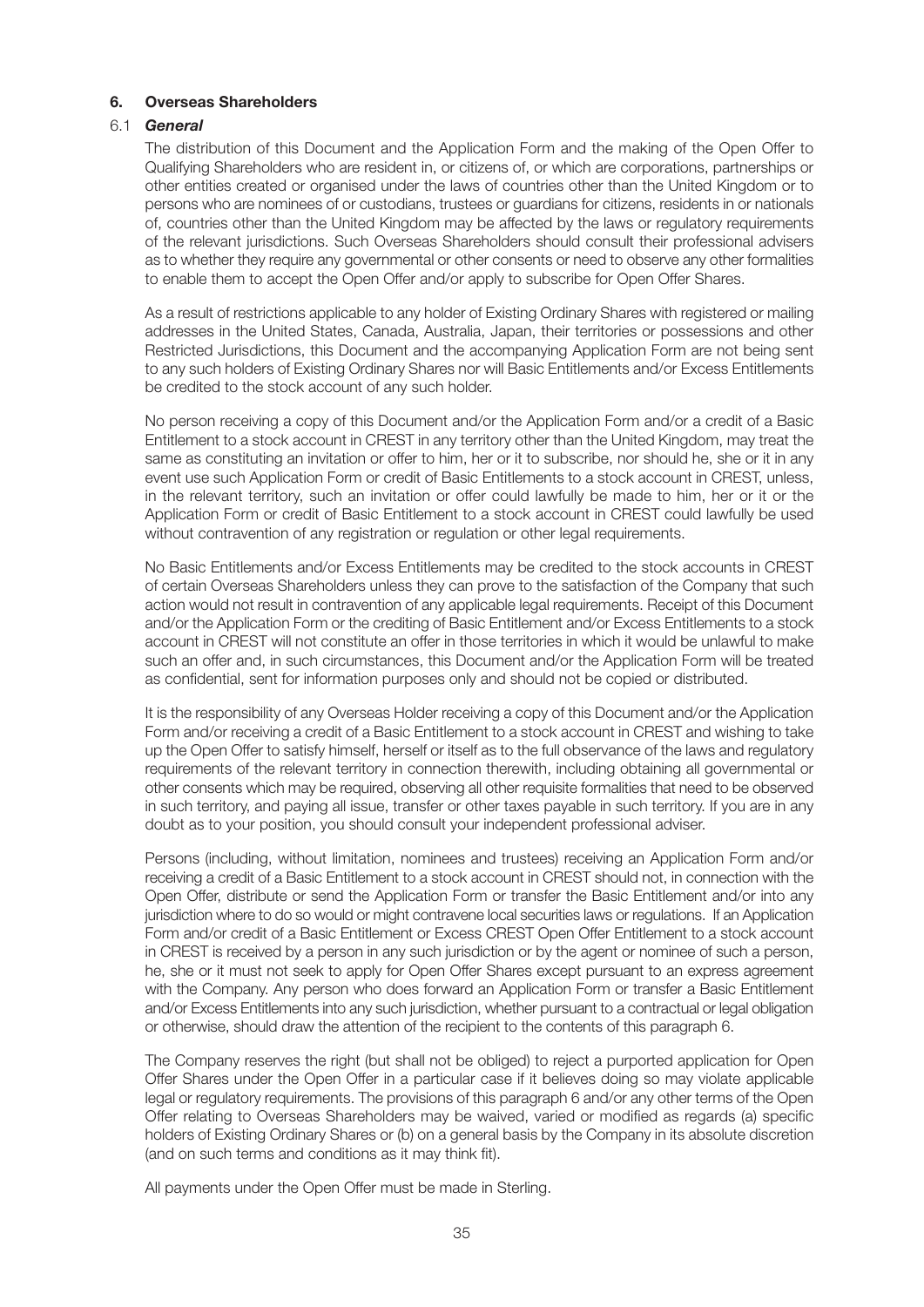#### 6.2 *United States*

The Open Offer Shares and the accompanying Application Form have not been, and will not be, registered under the Securities Act or under the securities laws of any state or other jurisdiction of the United States. Accordingly, subject to certain exceptions, the Open Offer Shares and the Application Form and/or Basic Entitlements and/or Excess Entitlements may not be directly or indirectly offered, sold, renounced, transferred, taken up or delivered, directly or indirectly, in or into the United States. This Document shall not constitute an offer to sell or the solicitation of an offer to buy any of the Open Offer Shares in the United States. Envelopes containing the Application Form should not be postmarked in the United States or otherwise despatched from the United States. Persons will be deemed to have made an invalid application if they submit the Application Form in an envelope postmarked in the United States or have provided an address in the United States for registration, or do not make the representation and warranty set out in the Application Form to the effect that such person is not in the United States. The Open Offer is not therefore being made in the United States and holders of Existing Ordinary Shares at the Record Date with registered addresses in the United States will not be Qualifying Shareholders and Application Forms will not be sent to such persons. The Open Offer will be made to Shareholders outside the United Kingdom and the EEA by means of a notice in the London Gazette, details of which are provided in paragraph 7 of this Part III.

#### 6.3 *Canada*

No exemptions in connection with the Open Offer have been or will be obtained from any securities commission or similar regulatory authority in Canada. Accordingly, the Open Offer Shares are not being offered, nor may they be offered or sold, directly or indirectly, in Canada or to persons resident in Canada.

No prospectus in relation to the Open Offer Shares will be filed with and no relief from applicable securities law requirements will be obtained from the applicable regulatory authority of any province or territory of Canada.

Holders of Existing Ordinary Shares with registered addresses in Canada will not be Qualifying Shareholders and no Application Forms will be sent to such persons, nor will Basic Entitlements and/or Excess Entitlements be credited to the stock accounts of such persons.

Persons (including without limitation, nominees and trustees) receiving an Application Form and/or a Basic Entitlement and/or Excess Entitlements should not distribute, send or transfer it or them to persons resident in Canada. The Company reserves the right to reject an Application Form from persons whom it believes are residents of Canada or persons who are acquiring Open Offer Shares for resale into Canada.

#### 6.4 *Australia*

No Application Form, advertisement or other offering material in relation to the Open Offer or the Open Offer Shares has been or will be distributed, directly or indirectly, in or into Australia, nor will Basic Entitlements and/or Excess Entitlements be credited to the stock accounts of such persons. No prospectus in relation to the Open Offer Shares has been or will be lodged with or registered by the Australian Securities and Investments Commission. The Open Offer is not being made in Australia. The Open Offer Shares will not be available for subscription or purchase by any resident of Australia (including corporations and other entities organised under the laws of Australia, but not including a permanent establishment of any such corporation or entity located outside Australia).

Holders of Existing Ordinary Shares with registered addresses in Australia will not be Qualifying Shareholders and no Application Forms will be sent to, nor will Basic Entitlements and/or Excess Entitlements be credited to, the stock accounts of such persons.

#### 6.5 *Japan*

The relevant clearances have not been, and will not be, obtained from the Ministry of Finance of Japan and no circular in relation to the Open Offer Shares has been or will be lodged with or registered by the Ministry of Finance of Japan. The Open Offer Shares may not therefore, subject to certain exceptions, be offered or sold, directly or indirectly, in or into Japan. Accordingly, Application Forms are not being sent to, and no Basic Entitlements and/or Excess Entitlements will be credited to a stock account in CREST of, any Qualifying Shareholder with a registered address in Japan.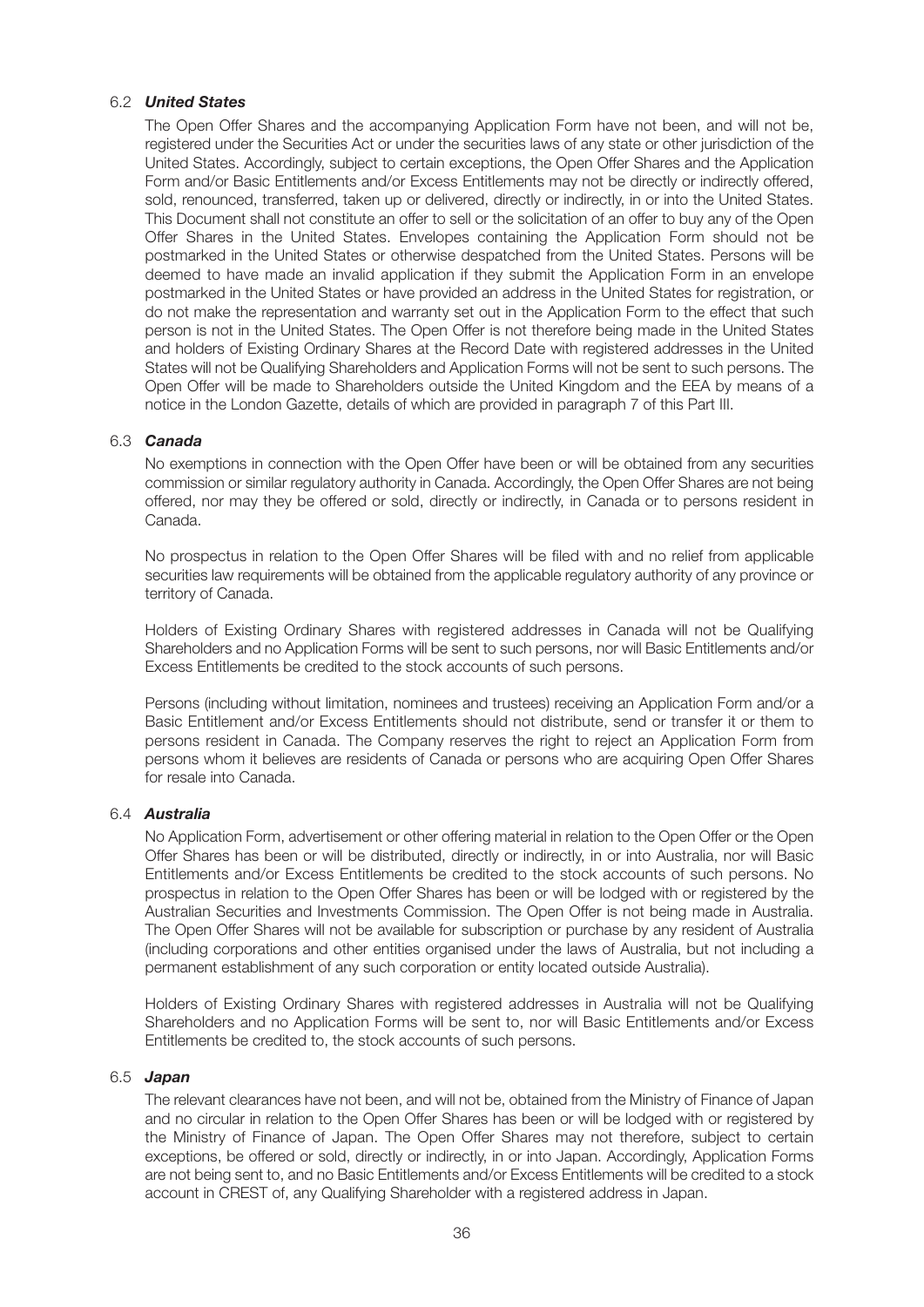#### 6.6 *Other Restricted Jurisdictions*

The Open Offer Shares have not been and will not be registered under the relevant laws of any Restricted Jurisdiction or any state, province or territory thereof and may not be offered, sold, resold, delivered or distributed, directly or indirectly, in or into any Restricted Jurisdiction or to, or for the account or benefit of, any person with a registered address in, or who is resident or ordinarily resident in, or a citizen of, any Restricted Jurisdiction except pursuant to an applicable exemption.

No offer of Open Offer Shares is being made by virtue of this Document or the Application Form into any Restricted Jurisdiction.

#### 6.7 *Other overseas territories*

The Open Offer will be made to Shareholders outside the United Kingdom and the EEA by means of a notice in the London Gazette, details of which are provided in paragraph 7 of this Part III. Application Forms will be sent to Qualifying Non-CREST Shareholders and Basic Entitlements or Excess Entitlements will be credited to the stock account in CREST of Qualifying CREST Shareholders who are also Overseas Shareholders. Qualifying Shareholders in jurisdictions other than the Restricted Jurisdictions may, subject to the laws of their relevant jurisdiction, take up Open Offer Shares under the Open Offer in accordance with the instructions set out in this Document and the Application Form. Such Qualifying Shareholders who have registered addresses in, or who are resident or ordinarily resident in, or citizens of, countries other than the UK should, however, consult appropriate professional advisers as to whether they require any governmental or other consents or need to observe any further formalities to enable them to apply for any Open Offer Shares.

#### 6.8 *Representations and warranties relating to Overseas Shareholders*

*(a) Qualifying Non-CREST Shareholders*

Any person completing and returning an Application Form or requesting registration of the Open Offer Shares comprised therein represents and warrants to the Company, Zeus, Berenberg and the Receiving Agent that, except where proof has been provided to the Company's satisfaction that such person's use of the Application Form will not result in the contravention of any applicable legal requirements in any jurisdiction: (i) such person is not requesting registration of the relevant Open Offer Shares from within any Restricted Jurisdiction; (ii) such person is not in any territory in which it is unlawful to make or accept an offer to acquire Open Offer Shares or to use the Application Form in any manner in which such person has used or will use it; (iii) such person is not acting on a non-discretionary basis for a person located within any Restricted Jurisdiction (except as agreed with the Company) or any territory referred to in (ii) above at the time the instruction to accept was given; and (iv) such person is not acquiring Open Offer Shares with a view to the offer, sale, resale, transfer, delivery or distribution, directly or indirectly, of any such Open Offer Shares into any of the above territories. The Company and/or the Receiving Agent may treat as invalid any acceptance or purported acceptance of the allotment of Open Offer Shares comprised in an Application Form if it: (i) appears to the Company or its agents to have been executed, effected or dispatched from a Restricted Jurisdiction or in a manner that may involve a breach of the laws or regulations of any jurisdiction or if the Company or its agents believe that the same may violate applicable legal or regulatory requirements; or (ii) provides an address in a Restricted Jurisdiction for delivery of the share certificates of Open Offer Shares (or any other jurisdiction outside the UK in which it would be unlawful to deliver such share certificates); or (iii) purports to exclude the representation and warranty required by this subparagraph (a).

#### *(b) Qualifying CREST Shareholders*

A CREST member or CREST sponsored member who makes a valid acceptance in accordance with the procedures set out in this Part III represents and warrants to the Company and Zeus and Berenberg that, except where proof has been provided to the Company's satisfaction that such person's acceptance will not result in the contravention of any applicable legal requirement in any jurisdiction: (i) neither it nor its client is within any Restricted Jurisdiction; (ii) neither it nor its client is in any territory in which it is unlawful to make or accept an offer to acquire Open Offer Shares; (iii) it is not accepting on a non-discretionary basis for a person located within any Restricted Jurisdiction or any territory referred to in (ii) above at the time the instruction to accept was given; and (iv) neither it nor its client is acquiring any Open Offer Shares with a view to the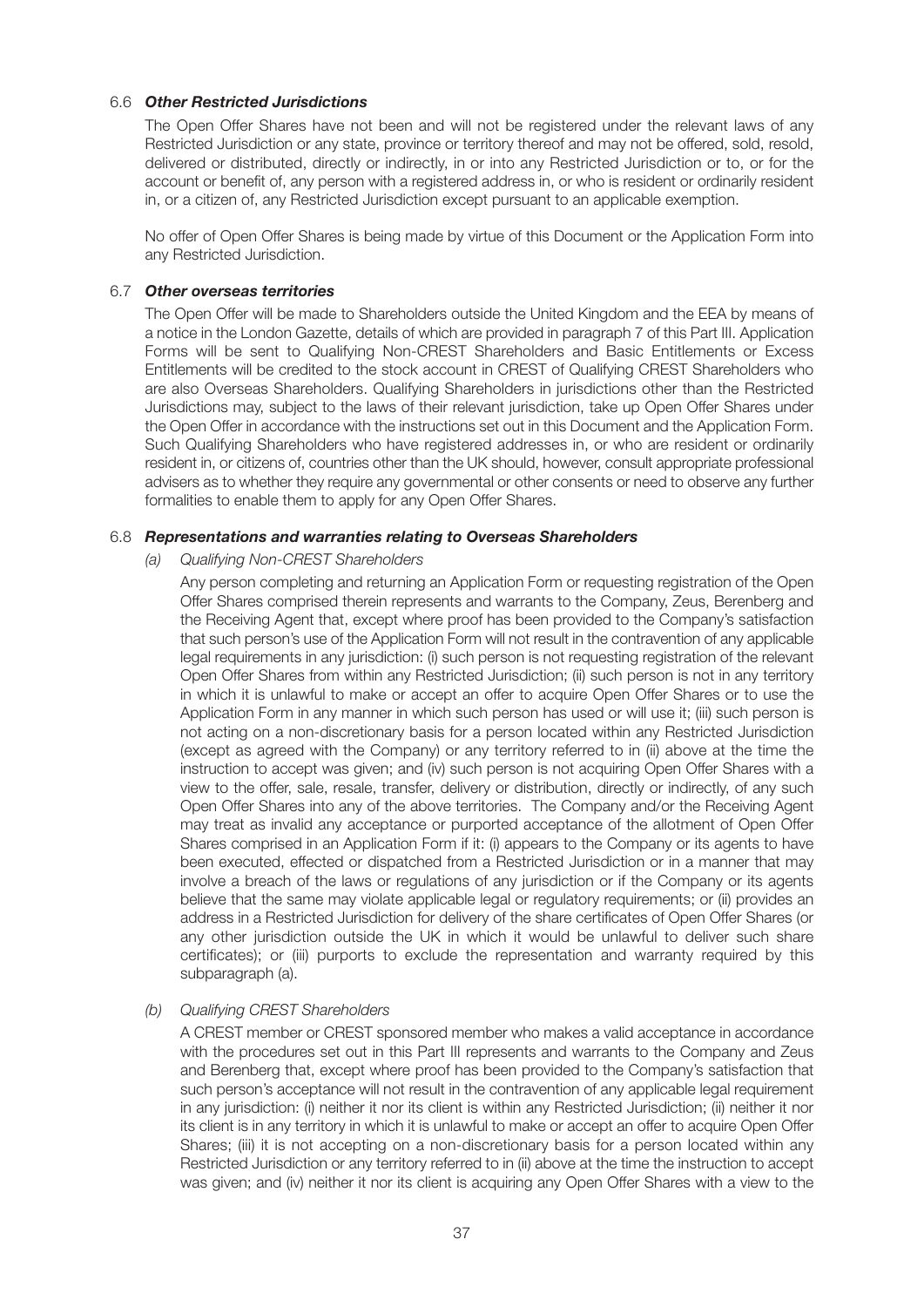offer, sale, resale, transfer, delivery or distribution, directly or indirectly, of any such Open Offer Shares into any of the above territories.

#### 6.9 *Waiver*

The provisions of this paragraph 6 and of any other terms of the Open Offer relating to Overseas Shareholders may be waived, varied or modified as regards specific Shareholders or on a general basis by the Company, in its absolute discretion with the prior consent of Zeus and Berenberg. Subject to this, the provisions of this paragraph supersede any terms of the Open Offer inconsistent herewith. References in this paragraph to Shareholders shall include references to the person or persons executing an Application Form and, in the event of more than one person executing an Application Form, the provisions of this paragraph shall apply to them jointly and to each of them.

#### **7. Notice in London Gazette**

In accordance with section 562(3) of the Companies Act, the offer to Shareholders who have no registered address in the United Kingdom and the EEA and who have not given to the Company an address in the United Kingdom or an EEA State for the service of notices, will (subject to the conditions of the Open Offer) be made by the Company causing a notice to be published in the London Gazette on 2 March 2022 stating where copies of this Document and the Application Form may be obtained or inspected on personal application by or on behalf of such Qualifying Shareholders. Any person with a registered address, or who is resident or located, in the United States or any of the Restricted Jurisdictions or any other jurisdictions where the extension and availability of the Open Offer would breach any applicable law who obtains a copy of this document or an Application Form is required to disregard them, except with the consent of the Company.

However, in order to facilitate acceptance of the offer made to such Qualifying Shareholders by virtue of such publication, Application Forms will also be posted to Overseas Shareholders who are Qualifying Non-CREST Shareholders with certain exceptions. Such Shareholders, if it is lawful to do so, may accept the offer either by returning the Application Form posted to them or subject to surrendering the original Application Form sent to them by obtaining a copy thereof from the place stated in the notice and returning it in accordance with the instructions set out therein. Similarly, Open Offer Entitlements are expected to be credited to stock accounts in CREST of Qualifying CREST Shareholders who are Overseas Shareholders (within certain exceptions).

Qualifying Shareholders may be able to participate in the Open Offer if they satisfy themselves that, and in the case of a Qualifying Shareholder with a registered address in or who is located and/or resident in or is a citizen of, in each case, a Restricted Jurisdiction or any other jurisdictions where the extension and availability of the Open Offer would breach any applicable law, and they are able to prove to the Company or its agents that, the making, receipt, or acceptance, of the Open Offer in such jurisdiction will not breach local securities laws. If a Qualifying Shareholder with a registered address in, or located or resident in, a Restricted Jurisdiction can prove this to the satisfaction of the Company and its agents, then the Company at its absolute discretion may arrange for him to be sent an Application Form whether he is a Qualifying Non-CREST Shareholder or Qualifying CREST Shareholder.

# **8. No withdrawal rights**

An application under the Open Offer once made is irrevocable and cannot be withdrawn or changed.

#### **9. Settlement and dealings**

The result of the Open Offer is expected to be announced on or around 18 March 2022. Application will be made to the London Stock Exchange, via the AIM Application, for all of the Open Offer Shares to be admitted to trading on AIM. It is expected that, subject to the Open Offer becoming unconditional in all respects, Admission will become effective and that dealings in the Open Offer Shares will commence on 21 March 2022.

The Company's Existing Ordinary Shares are already admitted to CREST. Accordingly, no further application for admission to CREST is required for the Open Offer Shares, all of which, when issued and fully paid, may be held and transferred by means of CREST.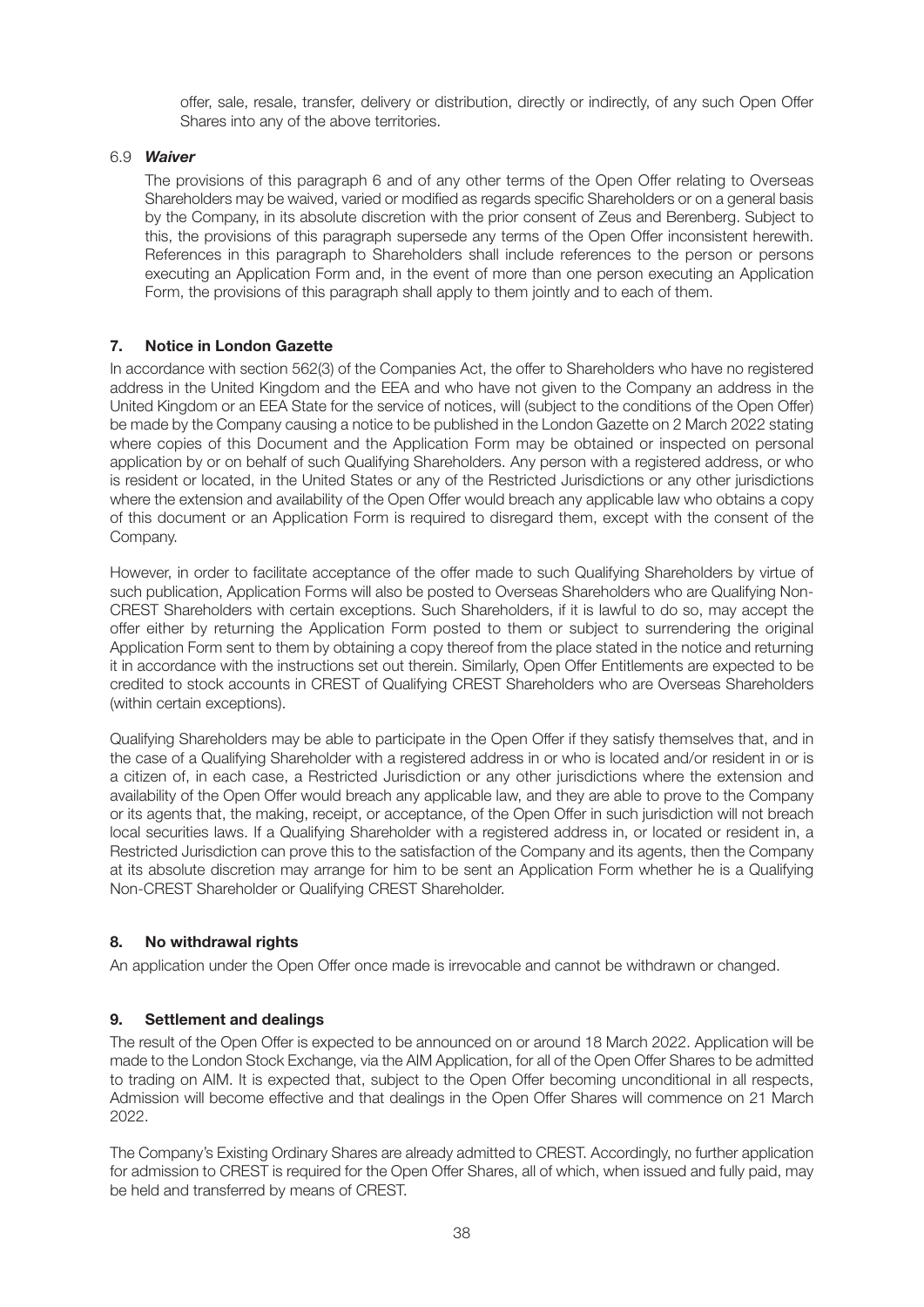Application has been made for the Basic Entitlements to be admitted to CREST. The conditions to such admission having already been met, the Basic Entitlements are expected to be admitted to CREST with effect from 2 March 2022. Basic Entitlements held in CREST are expected to be disabled in all respects after 11:00 a.m. on 17 March 2022 (the latest time and date for applications under the Open Offer).

Open Offer Shares will be issued in uncertificated form to those persons who submitted a valid application for Open Offer Shares by utilising the CREST application procedures and whose applications have been accepted by the Group on 17 March 2022. On this day, Link Group will instruct Euroclear to credit the appropriate stock accounts of such persons with such persons' entitlements to Open Offer Shares with effect from Admission (expected to be 21 March 2022). The stock accounts to be credited will be accounts under the same participant IDs and member account IDs in respect of which the USE instruction was given.

Qualifying CREST Shareholders should note that they will be sent no confirmation of the credit of the Open Offer Shares to their CREST stock account nor any other written communication by the Group in respect of the issue of the Open Offer Shares.

Notwithstanding any other provision of this Document, the Company reserves the right to send Qualifying CREST Shareholders an Application Form instead of crediting the relevant stock account with a Basic Entitlement and/or to issue Open Offer Shares in certificated form. In normal circumstances, this right is only likely to be exercised in the event of any interruption, failure or breakdown of CREST (or any part of CREST), or on the part of the facilities and/or systems operated by Link Group in connection with CREST. This right may also be exercised if the correct details (such as participant ID and member account ID details) are not provided as requested.

For Qualifying non-CREST Shareholders who have applied by using an Application Form, share certificates for the Open Offer Shares validly applied for are expected to be despatched by post by 28 March 2022. No temporary documents of title will be issued. Pending despatch of definitive share certificates, transfers of the Open Offer Shares by Qualifying non-CREST Shareholders will be certified against the register. All documents or remittances sent by or to an applicant (or his agent as appropriate) will (in the latter case) be sent through the post and will (in both cases) be at the risk of the applicant.

#### **10. Times and dates**

The Company shall, in its discretion, and after consultation with its financial and legal advisers, be entitled to amend the dates on which Application Forms are despatched or amend or extend the latest date for acceptance under the Open Offer and all related dates set out in this Document and in such circumstances shall make an announcement on a RIS.

# **11. Taxation**

Shareholders who are in any doubt as to their tax position in relation to taking up their entitlements under the Open Offer, or who are subject to tax in any jurisdiction other than the United Kingdom, should immediately consult a suitable professional adviser.

#### **12. Governing law and jurisdiction**

The terms and conditions of the Open Offer as set out in this Document, the Application Form and any noncontractual obligation related thereto shall be governed by, and construed in accordance with, the laws of England. The courts of England are to have exclusive jurisdiction to settle any dispute which may arise out of or in connection with the Open Offer, this Document or the Application Form including, without limitation, disputes relating to any non-contractual obligations arising out of or in connection with the Open Offer, this Document or the Application Form. By taking up Open Offer Shares under the Open Offer in accordance with the instructions set out in this Document and, where applicable, the Application Form Qualifying Shareholders irrevocably submit to the jurisdiction of the courts of England and waive any objection to proceedings in any such court on the ground of venue or on the ground that proceedings have been brought in an inconvenient forum.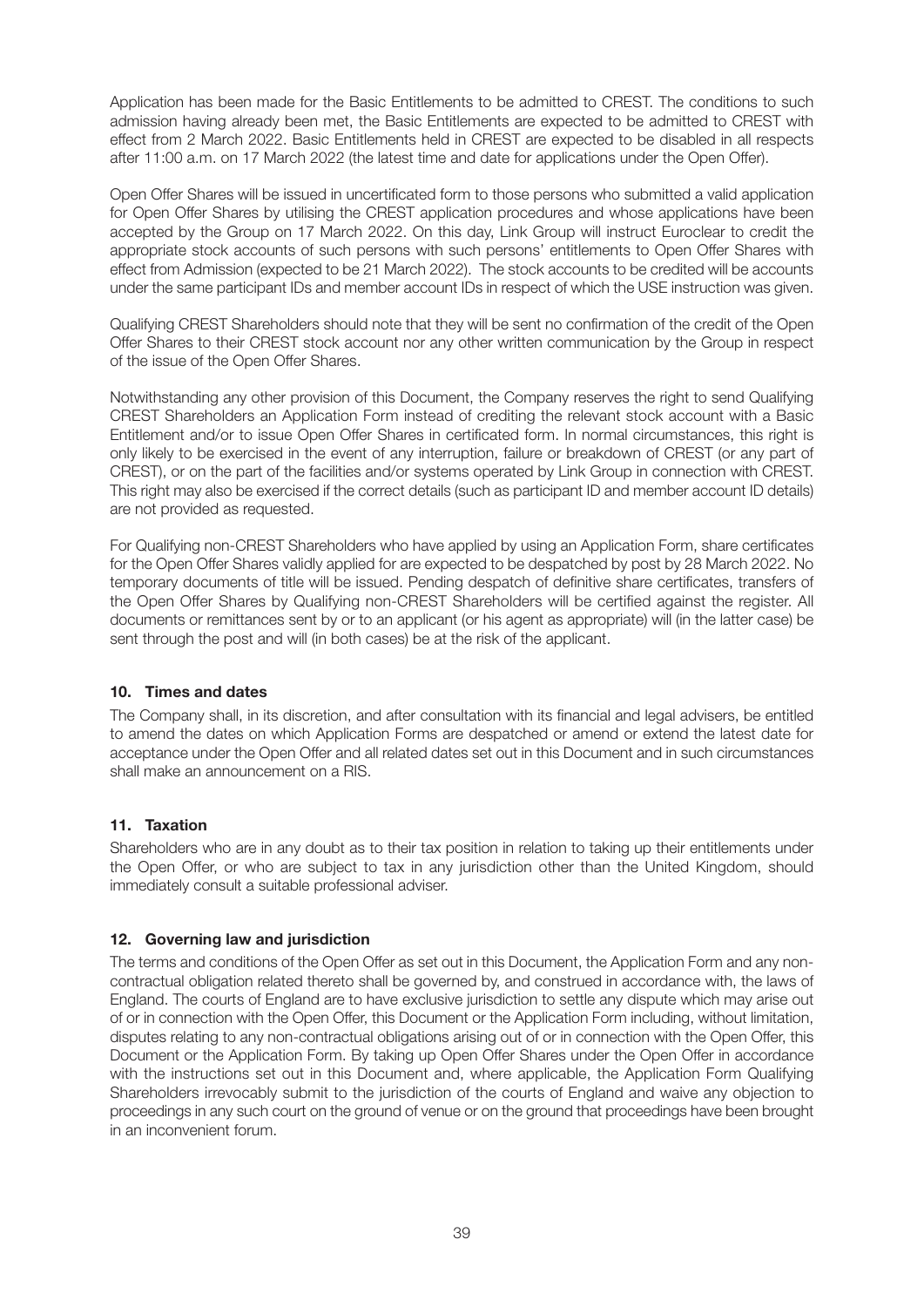## **PART IV**

# **QUESTIONS AND ANSWERS ABOUT THE OPEN OFFER**

The questions and answers set out in this Part IV "**Questions and Answers about the Open Offer**" are intended to be in general terms only and, as such, you should read Part III "**Terms and Conditions of the Open Offer**" of this Document for full details of what action to take. If you are in any doubt as to the action you should take, you are recommended to seek your own personal financial advice immediately from your stockbroker, bank, fund manager, solicitor, accountant or other appropriate independent financial adviser, who is authorised under FSMA if you are in the United Kingdom or, if not, from another appropriately authorised independent financial adviser.

This Part IV deals with general questions relating to the Open Offer and more specific questions relating principally to persons resident in the United Kingdom who hold their Existing Ordinary Shares in certificated form only. If you are an Overseas Shareholder, you should read paragraphs 6 and 7 of Part III "**Terms and Conditions of the Open Offer**" of this Document and you should take professional advice as to whether you are eligible for, and/or whether you need to observe any formalities to enable you to take up, your Open Offer Entitlement. If you hold your Existing Ordinary Shares in uncertificated form (that is, through CREST) you should read Part III "**Terms and Conditions of the Open Offer**" of this Document for full details of what action you should take.

If you are a CREST sponsored member, you should also consult your CREST sponsor. If you do not know whether your Existing Ordinary Shares are in certificated or uncertificated form, please contact Link Group on 0371 664 0321. Calls are charged at the standard geographic rate and will vary by provider. Calls outside the United Kingdom will be charged at the applicable international rate. The helpline is open between 9:00 a.m. – 5:30 p.m., Monday to Friday excluding public holidays in England and Wales. Please note that Link Group cannot provide any financial, legal or tax advice and calls may be recorded and monitored for security and training purposes.

The contents of this Document should not be construed as legal, business, accounting, tax, investment or other professional advice. Each prospective investor should consult his, her or its own appropriate professional advisers for advice. This Document is for your information only and nothing in this Document is intended to endorse or recommend a particular course of action.

# **1. What is an open offer?**

An open offer is a way for companies to raise money. Companies usually do this by giving their existing shareholders a right to acquire further shares at a fixed price in proportion to their existing shareholdings. In this instance Shareholders will also be offered the opportunity to apply for additional Ordinary Shares in excess of their entitlement to the extent that other Qualifying Shareholders do not take up their entitlement in full. The fixed price is normally at a discount to the market price of the Existing Ordinary Shares prior to the announcement of the Open Offer.

This Open Offer is an invitation by the Company to Qualifying Shareholders to apply to acquire up to an aggregate of 2,500,000 Open Offer Shares at a price of 120 pence per share. If you hold Existing Ordinary Shares on the Record Date or have a *bona fide* market claim, other than, subject to certain exceptions, where you are a Shareholder with a registered address or located or resident in the United States, or another Restricted Jurisdiction, you will likely be entitled to buy Open Offer Shares under the Open Offer. The Open Offer will be made to Shareholders outside the United Kingdom or the EEA by means of a notice in the London Gazette, details of which are provided in paragraph 7 of Part III of this Document.

The Open Offer is being made on the basis of 1 Open Offer Share for every 100.46403360 Existing Ordinary Shares held by Qualifying Shareholders on the Record Date. If your entitlement to Open Offer Shares is not a whole number, you will not be entitled to a fraction of an Offer Share and your entitlement will be rounded down to the nearest whole number. The Issue Price of 120 pence per Open Offer Share represents a discount of approximately 10.11 per cent. to the closing price of 133.5 pence per Existing Ordinary Share on 25 February 2022 (being the latest practicable date prior to announcing the Placing and Open Offer).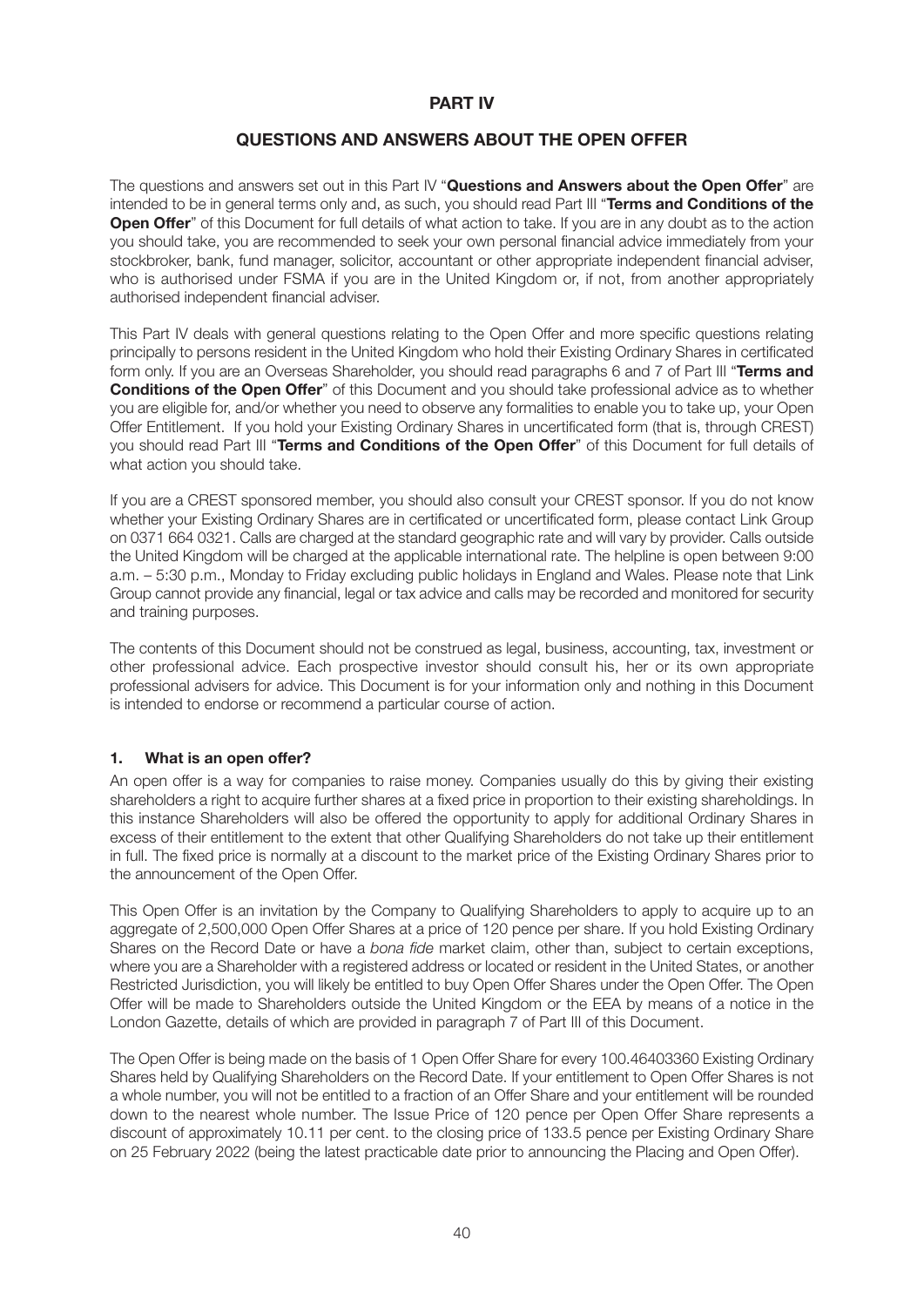The Excess Application Facility allows Qualifying Shareholders to apply for Excess Shares in excess of their Basic Entitlement. Applications made under the Excess Application Facility may be allocated in such manner as the Directors, Zeus and Berenberg may determine in their absolute discretion and no assurance can be given that excess applications by Qualifying Shareholders will be met in full or in part or at all.

Unlike in a rights issue, Application Forms are not negotiable documents and neither they nor the Basic Entitlements can themselves be traded. Shareholders will not be able, under the Open Offer, to apply for any Placing Shares which are the subject of the Placing.

## **2. I hold my Existing Ordinary Shares in certificated form. How do I know I am eligible to participate in the Open Offer?**

If you receive an Application Form and, subject to certain exceptions, are not a holder with a registered address or located or resident in the United States or any other Restricted Jurisdiction, then you will likely be eligible to participate in the Open Offer as long as you have not sold all of your Existing Ordinary Shares on or after 1 March 2022 (the time when the Existing Ordinary Shares are expected to be marked "ex-entitlement" by the London Stock Exchange).

#### **3. I hold my Existing Ordinary Shares in certificated form. How do I know how many Open Offer Shares I am entitled to take up?**

If you hold your Existing Ordinary Shares in certificated form and, subject to certain exceptions, do not have a registered address and are not located or resident in the United States or any other Restricted Jurisdiction, you will be sent an Application Form that shows:

- how many Existing Ordinary Shares you held at the close of business on the Record Date;
- how many Open Offer Shares are comprised in your Basic Entitlement; and
- how much you need to pay if you want to take up your right to buy all your entitlement to the Open Offer Shares.

Subject to certain exceptions, if you have a registered address in the United States or any other Restricted Jurisdiction, you will not receive an Application Form.

If you would like to apply for any of or all of the Open Offer Shares comprised in your Basic Entitlement you should complete the Application Form in accordance with the instructions printed on it and the information provided in this Document. Completed Application Forms should be returned, along with a cheque drawn in the appropriate form, by post or by hand (during normal office hours only) to the Receiving Agent, so as to be received by them by no later than 11:00 a.m. on 17 March 2022 after which time Application Forms will not be valid.

#### **4. I hold my Existing Ordinary Shares in certificated form and am eligible to receive an Application Form. What are my choices in relation to the Open Offer?**

#### (a) *If you do not want to take up your Basic Entitlement*

If you do not want to take up the Open Offer Shares to which you are entitled, you do not need to do anything. In these circumstances, you will not receive any Open Offer Shares. You will also not receive any money when the Open Offer Shares you could have taken up are sold, as would happen under a rights issue.

You cannot sell your Application Form or your Basic Entitlement to anyone else. If you do not return your Application Form subscribing for the Open Offer Shares to which you are entitled by 11:00 a.m. on 17 March 2022, the Company has made arrangements under which it has agreed to issue those Open Offer Shares to other Qualifying Shareholders under the Excess Application Facility.

If you do not take up your Basic Entitlement then, following the issue of the Open Offer Shares pursuant to the Open Offer, your interest in the Company will be diluted. Even if a Qualifying Shareholder subscribes for the basic entitlement under the Open Offer, their proportionate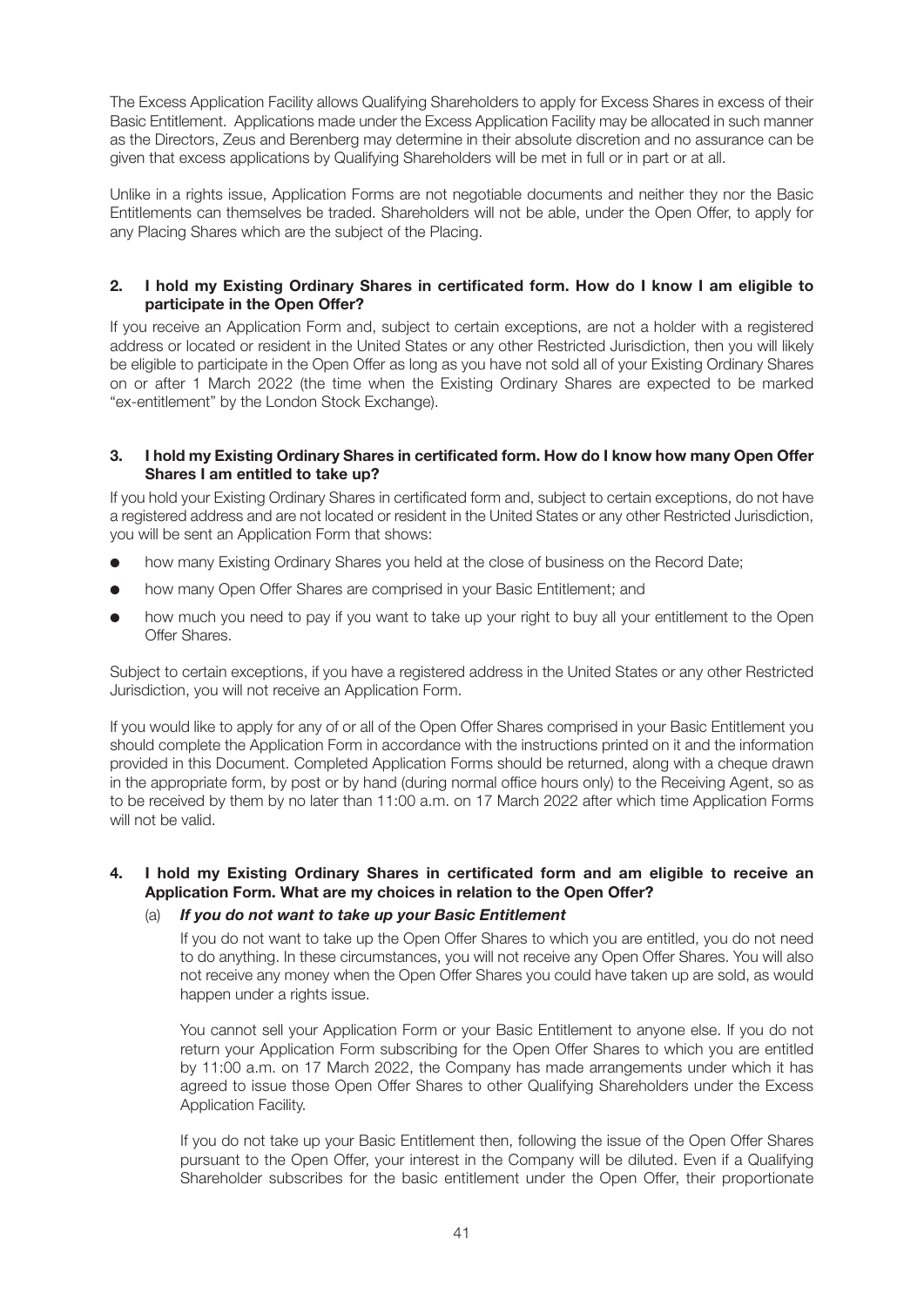economic interest will be diluted by the issue of Open Offer Shares pursuant to the Excess Application Facility and the Placing.

#### (b) *If you want to take up some but not all of your Basic Entitlement*

If you want to take up some but not all of the Open Offer Shares to which you are entitled, you should write the number of Open Offer Shares you want to take up in Boxes 2, 4 and 5 of your Application Form; for example, if you are entitled to take up 50 shares but you only want to take up 25 shares, then you should write '25' in Boxes 2 and 4. To work out how much you need to pay for the Open Offer Shares, you need to multiply the number of Open Offer Shares you want (in this example, '25') by £1.20, which is the price in pounds of each Open Offer Share (giving you an amount of £30 in this example). You should write this amount in Box 5, rounding up to the nearest whole pence and this should be the amount your cheque is made out for. You should then return the completed Application Form, together with a cheque for that amount, by post or by the Receiving Agent, after which time Application Forms will not be valid. If you post your Application Form by first class post, you should allow at least four Business Days for delivery.

All payments must be in pounds Sterling and made by cheque made payable to "Link Market Services Limited re CentralNic Group plc Open Offer A/C." and crossed "A/C payee only". Cheques or banker's drafts must be drawn on a bank or building society or branch of a bank or building society in the United Kingdom or Channel Islands which is either a settlement member of the Cheque and Credit Clearing Company Limited or the CHAPS Clearing Company Limited or which has arranged for its cheques and banker's drafts to be cleared through the facilities provided by any of those companies or committees and must bear the appropriate sort code in the top right-hand corner and must be for the full amount payable on application. Third-party cheques may not be accepted with the exception of building society cheques or banker's drafts where the building society or bank has inserted details of the full name of the building society or bank account holder and has added the building society or bank branch stamp to the back of the cheque. The account name should be the same as that shown on the Application Form. Post-dated cheques will not be accepted.

Cheques will be presented for payment upon receipt. The Company reserves the right to instruct the Receiving Agents to seek special clearance of cheques to allow the Company to obtain value for remittances at the earliest opportunity. No interest will be paid on payments made. It is a term of the Open Offer that cheques shall be honoured on first presentation and the Company may elect to treat as invalid acceptances in respect of which cheques are not so honoured. All documents and cheques sent through the post will be sent at the risk of the sender. Payments via CHAPS, BACS or electronic transfer will not be accepted.

A definitive share certificate will then be sent to you for the open Offer Shares that you take up. Your definitive share certificate for Open Offer Shares is expected to be dispatched to you by 28 March 2022.

#### (c) *If you want to take up all of your Basic Entitlement*

If you want to take up all of the Open Offer Shares to which you are entitled, all you need to do is send the Application Form (ensuring that all joint holders sign (if applicable)), together with your cheque for the amount (as indicated in Box 7 of your Application Form), by post or by hand (during normal office hours only) to the Receiving Agent so as to be received by them by no later than 11:00 a.m. on 17 March 2022, after which time Application Forms will not be valid. If you post your Application Form by first-class post, you should allow at least four Business Days for delivery.

All payments must be in Sterling and made by cheque made payable to "Link Market Services Limited re CentralNic Group plc Open Offer A/C" and crossed "A/C payee only". Cheques or banker's drafts must be drawn on a bank or building society or branch of a bank or building society in the United Kingdom or Channel Islands which is either a settlement member of the Cheque and Credit Clearing Company Limited or the CHAPS Clearing Company Limited or which has arranged for its cheques and banker's drafts to be cleared through the facilities provided by any of those companies or committees and must bear the appropriate sort code in the top righthand corner and must be for the full amount payable on application. Third-party cheques may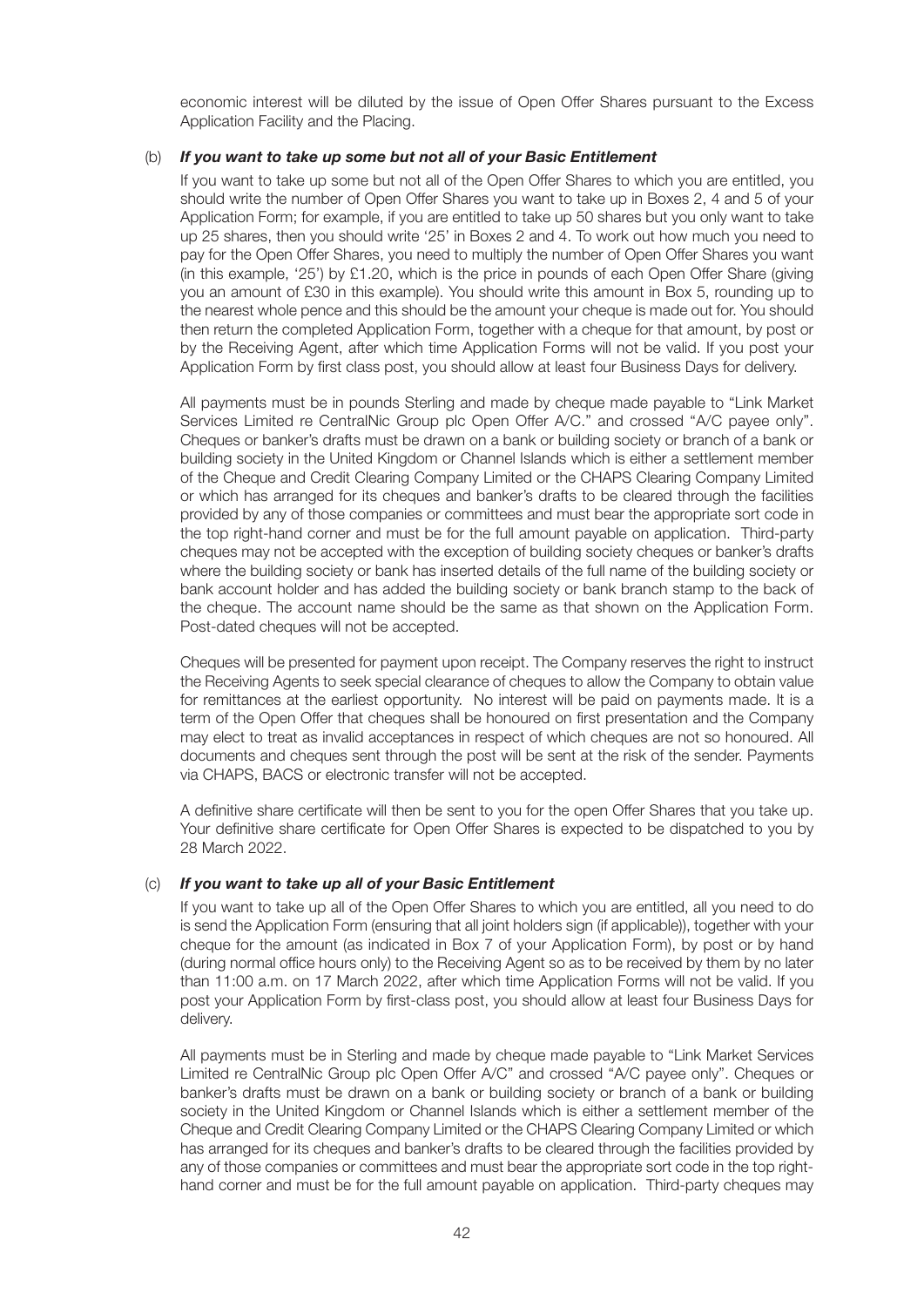not be accepted with the exception of building society cheques or banker's drafts where the building society or bank has inserted details of the full name of the building society or bank account holder and has added the building society or bank branch stamp on the back of the cheque. The account name should be the same as that shown on the Application Form. Postdated cheques will not be accepted.

Cheques will be presented for payment upon receipt. The Company reserves the right to instruct the Receiving Agents to seek special clearance of cheques to allow the Company to obtain value for remittances at the earliest opportunity. No interest will be paid on payments made. It is a term of the Open Offer that cheques shall be honoured on first presentation and the Company may elect to treat as invalid acceptances in respect of which cheques are not so honoured. All documents and cheques sent through the post will be sent at the risk of the sender. Payments via CHAPS, BACS or electronic transfer will not be accepted.

A definitive share certificate will then be sent to you for the Open Offer Shares that you take up. Your definitive share certificate for Open Offer Shares is expected to be despatched to you by 28 March 2022.

#### (d) *If you want to apply for more than your Basic Entitlement*

Provided you have agreed to take up your Basic Entitlement in full, you can apply for further Open Offer Shares under the Excess Application Facility. The Excess Application Facility enables Qualifying Shareholders to apply for Excess Shares in excess of their Basic Entitlement as at the Record Date. You should write the number of Open Offer Shares comprised in your Basic Entitlement (as indicated in Box 7 of the Application Form) in Box 2 and write the number of Excess Shares for which you would like to apply in Box 3. You should then add the totals in Boxes 2 and 3 and insert the total number of Open Offer Shares for which you would like to apply in Box 4. For example, if you have a Basic Entitlement for 50 Open Offer Shares but you want to apply for 75 Open Offer Shares in total, then you should write '50' in Box 2, '25' in Box 3 and '75' in Box 4. To work out how much you need to pay for the Open Offer Shares, you need to multiply the number of Open Offer Shares you want (in this example, '75') by £1.20, which is the price in Sterling of each Open Offer Share (giving you an amount of £90 in this example). You should write this amount in Box 5. You should then return your Application Form by post or by hand (during normal office hours only) to the Receiving Agent so as to be received by them by no later than 11:00 a.m. on 17 March 2022, after which time Application Forms will not be valid. If you post your application form by first class post, you should allow at least four Business Days for delivery.

If applications under the Excess Application Facility are received for more than the total number of Open Offer Shares available following take up of Basic Entitlements, the Excess Shares may be allocated in such manner as the Directors and Zeus and Berenberg may determine in their absolute discretion. No assurance can be given that excess applications by Qualifying Shareholders will be met in full or in part or at all.

A definitive share certificate will then be sent to you for the Open Offer Shares that you take up and otherwise successfully apply for using the Excess Application Facility. Your definitive share certificate for Open Offer Shares is expected to be dispatched to you, at your own risk, by 28 March 2022.

#### **5. I hold my Existing Ordinary Shares in uncertificated form in CREST. What do I need to do in relation to the Open Offer?**

CREST members should follow the instructions set out in Part III "**Terms and Conditions of the Open Offer**" of this Document. Persons who hold Existing Ordinary Shares through a CREST member should be informed by the CREST member through which they hold their Existing Ordinary Shares of (i) the number of Open Offer Shares which they are entitled to acquire under the their Basic Entitlement and (ii) how to apply for Open Offer Shares in excess of their Basic Entitlement under the Excess Application Facility provided they choose to take up their Basic Entitlement in full and should contact them should they not receive this information.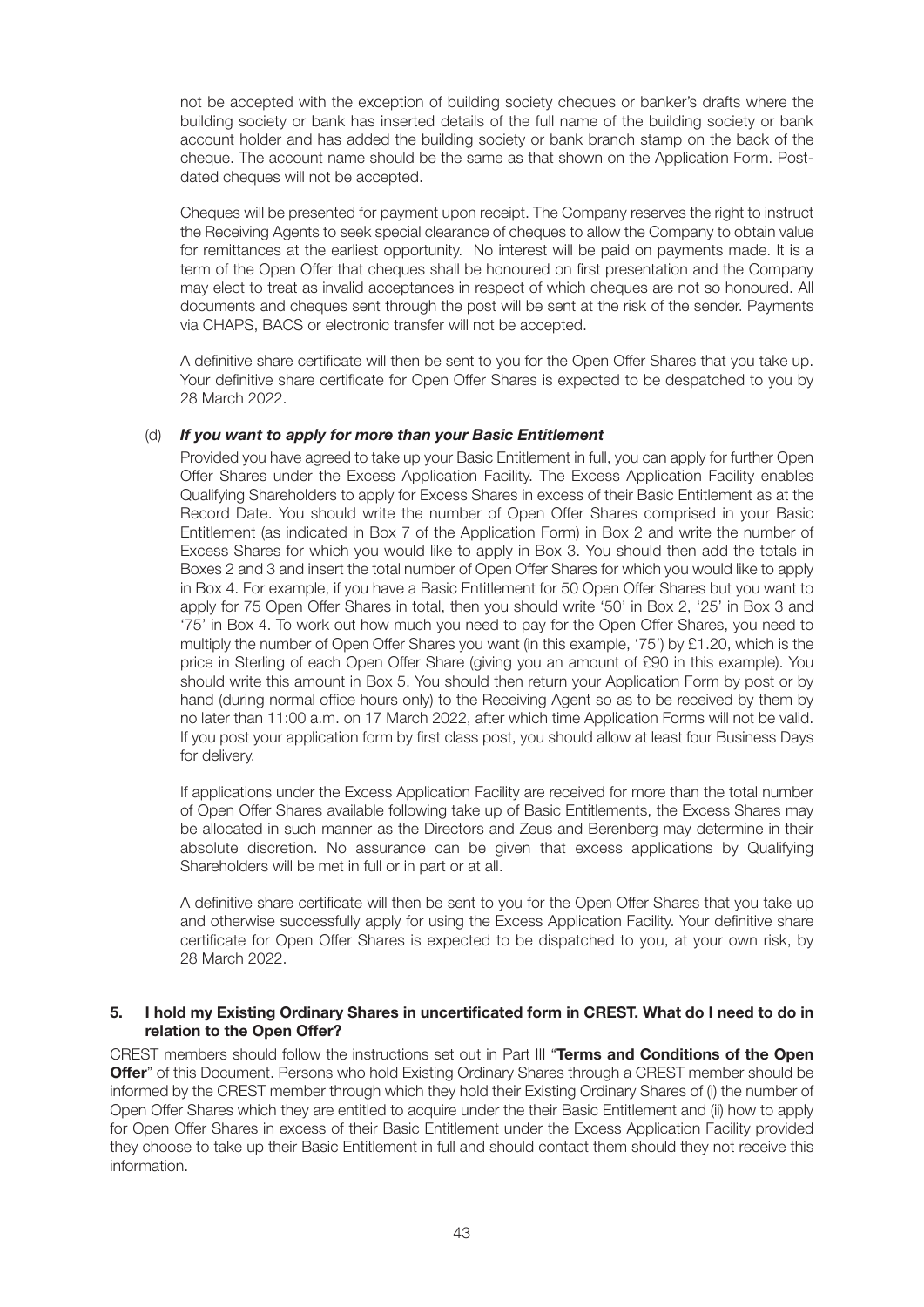#### **6. I acquired my Existing Ordinary Shares prior to the Record Date and hold my Existing Ordinary Shares in certificated form. What if I do not receive an Application Form or I have lost my Application Form?**

If you do not receive an Application Form, this probably means that you are not eligible to participate in the Open Offer. Some Non-CREST Shareholders, however, will not receive an Application Form but may still be eligible to participate in the Open Offer, namely:

- l Qualifying CREST Shareholders who held their Existing Ordinary Shares in uncertificated form on 25 February 2022 and who have converted them to certificated form;
- l Qualifying Non-CREST Shareholders who bought Existing Ordinary Shares before 1 March 2022 but were not registered as the holders of those shares at the close of business on 25 February 2022; and
- certain Overseas Shareholders.

If you do not receive an Application Form but think that you should have received one or you have lost your Application Form, please contact Link Group on 0371 664 0321. Calls are charged at the standard geographic rate and will vary by provider. Calls outside the United Kingdom will be charged at the applicable international rate. The helpline is open between 9:00 a.m. – 5:30 p.m., Monday to Friday excluding public holidays in England and Wales. Please note that Link Group cannot provide any financial, legal or tax advice and calls may be recorded and monitored for security and training purposes.

# **7. Can I trade my Open Offer Entitlement?**

Qualifying Shareholders should be aware that the Open Offer is not a rights issue. As such, Qualifying Non-CREST Shareholders should also note that their Application Forms are not negotiable documents and cannot be traded. Qualifying CREST Shareholders should note that, although Basic Entitlements will be admitted to CREST they will have limited settlement capabilities (for the purposes of market claims only), Basic Entitlements will not be tradable or listed and applications in respect of the Open Offer may only be made by the Qualifying Shareholders originally entitled or by a person entitled by virtue of a bona fide market claim. Open Offer Shares for which an application has not been made under the Open Offer will not be sold in the market for the benefit of those who do not apply under the Open Offer and Qualifying Shareholders who do not apply to take up their Basic Entitlement will have no rights under the Open Offer or receive any proceeds from it. The Open Offer Shares are not being underwritten.

#### **8. What if I change my mind?**

If you are a Qualifying Non-CREST Shareholder, once you have sent your Application Form and payment to the Receiving Agents, you cannot withdraw your application or change the number of Offer Shares for which you have applied.

#### **9. What if the number of Open Offer Shares to which I am entitled is not a whole number; am I entitled to fractions of Open Offer Shares?**

If the number is not a whole number, you will not receive a fraction of an Open Offer Share and your entitlement will be rounded down to the nearest whole number.

#### **10. I hold my Existing Ordinary Shares in certificated form. What should I do if I have sold some or all of my Existing Ordinary Shares?**

If you hold Existing Ordinary Shares in the Company directly and you sell some or all of your Existing Ordinary Shares before 1 March 2022, you should contact the buyer or the person/ company through whom you sell your shares. The buyer may be entitled to apply for Open Offer Shares under the Open Offer. However, notwithstanding the above, you should not contact the buyer if he is located or resident in, is a citizen of, or has a registered office in a Restricted Jurisdiction. If you sell any of your Existing Ordinary Shares on or after 25 February 2022 but before 1 March 2022 (being the ex-entitlement date), you may still take up and apply for the Open Offer Shares as set out on your Application Form.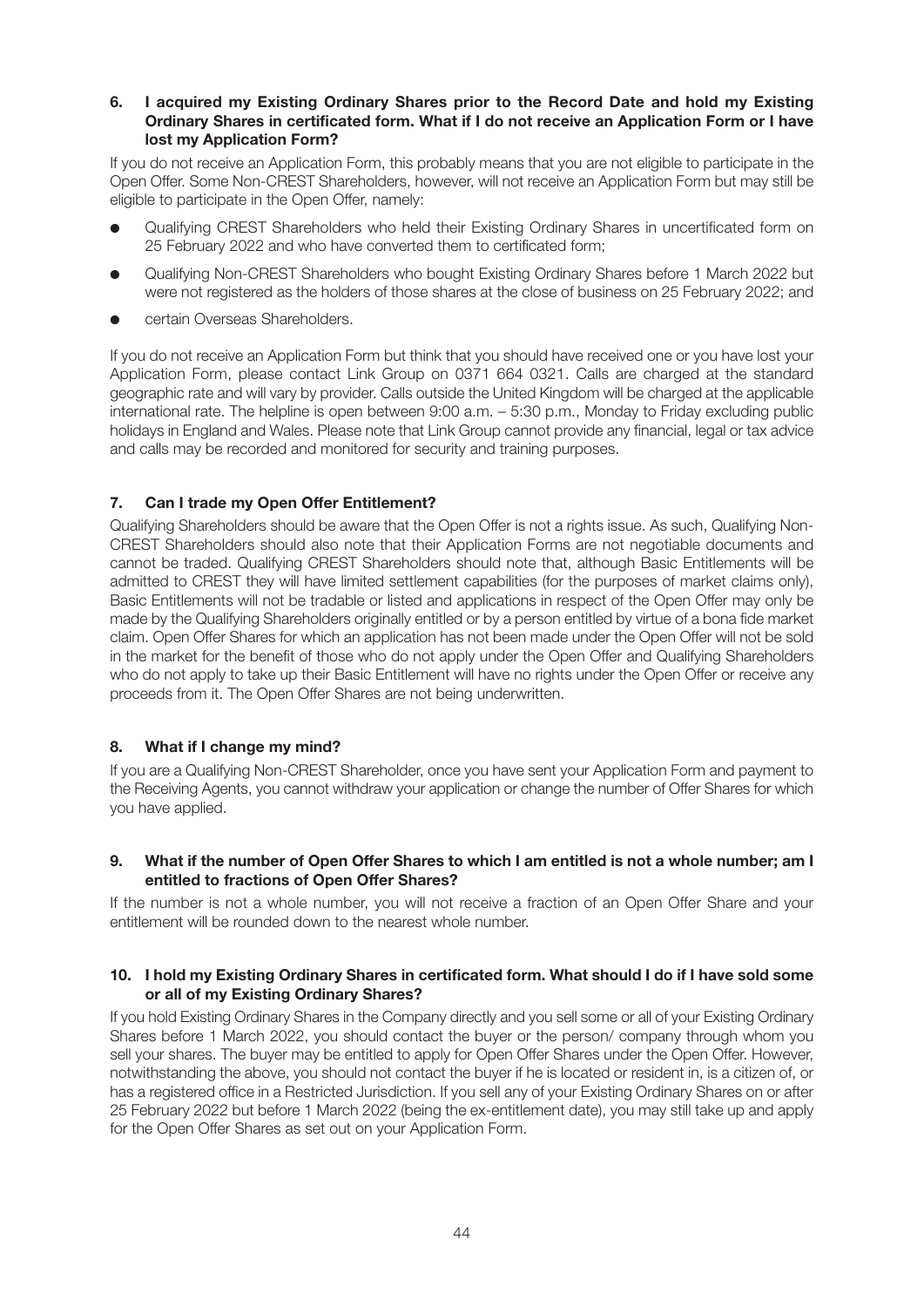# **11. I hold my Existing Ordinary Shares in certificated form. How do I pay?**

Completed Application Forms should be returned with a cheque drawn in the appropriate form. All payments must be in pounds sterling and made by cheque made payable to "Link Market Services Limited re CentralNic Group plc Open Offer A/C." and crossed "A/C payee only". Cheques or banker's drafts must be drawn on a bank or building society or branch of a bank or building society in the United Kingdom or Channel Islands which is either a settlement member of the Cheque and Credit Clearing Company Limited or the CHAPS Clearing Company Limited or which has arranged for its cheques and banker's drafts to be cleared through the facilities provided by any of those companies or committees and must bear the appropriate sort code in the top right-hand corner and must be for the full amount payable on application. Third-party cheques may not be accepted with the exception of building society cheques or banker's drafts where the building society or bank has inserted details of the full name of the building society or bank account holder and has added the building society or bank branch stamp to the back of the cheque. The account name should be the same as that shown on the Application Form. Post-dated cheques will not be accepted.

# **12. Will the Existing Ordinary Shares that I hold now be affected by the Open Offer?**

If you decide not to apply for any of the Open Offer Shares to which you are entitled under the Open Offer, or only apply for some of your entitlement, your proportionate ownership and voting interest in the Company will be reduced.

## **13. I hold my Existing Ordinary Shares in certificated form. Where do I send my Application Form?**

You should send your completed Application Form together with the monies in the appropriate form, by post or by hand (during normal office hours only) to the Receiving Agent. If you post your Application Form by first-class post, you should allow at least four Business Days for delivery. If you do not want to take up or apply for Open Offer Shares then you need take no further action.

#### **14. I hold my Existing Ordinary Shares in certificated form. When do I have to decide if I want to apply for Open Offer Shares?**

The Receiving Agents must receive the Application Form by no later than 11:00 a.m. on 17 March 2022, after which time Application Forms will not be valid. If an Application Form is being sent by first class post in the UK, Qualifying Shareholders are recommended to allow at least four Business Days for delivery.

#### **15. How do I transfer my entitlements into the CREST system?**

If you are a Qualifying Non-CREST Shareholder, but are a CREST member and want your Open Offer Shares to be in uncertificated form, you should complete the CREST deposit form (contained in the Application Form), and ensure it is delivered to the CREST Courier and Sorting Service in accordance with the instructions in the Application Form. CREST sponsored members should arrange for their CREST sponsors to do this.

#### **16. I hold my Existing Ordinary Shares in certificated form. When will I receive my new share certificate?**

It is expected that the Receiving Agents will post all new share certificates 28 March 2022.

#### **17. If I buy Existing Ordinary Shares after the Record Date, will I be eligible to participate in the Open Offer?**

If you bought your Existing Ordinary Shares after the Record Date but before the ex-entitlement date, you are likely to be able to participate in the Open Offer in respect of such Existing Ordinary Shares.

#### **18. Will I be taxed if I take up my entitlements?**

Shareholders who are in any doubt as to their tax position should consult an appropriate professional adviser immediately.